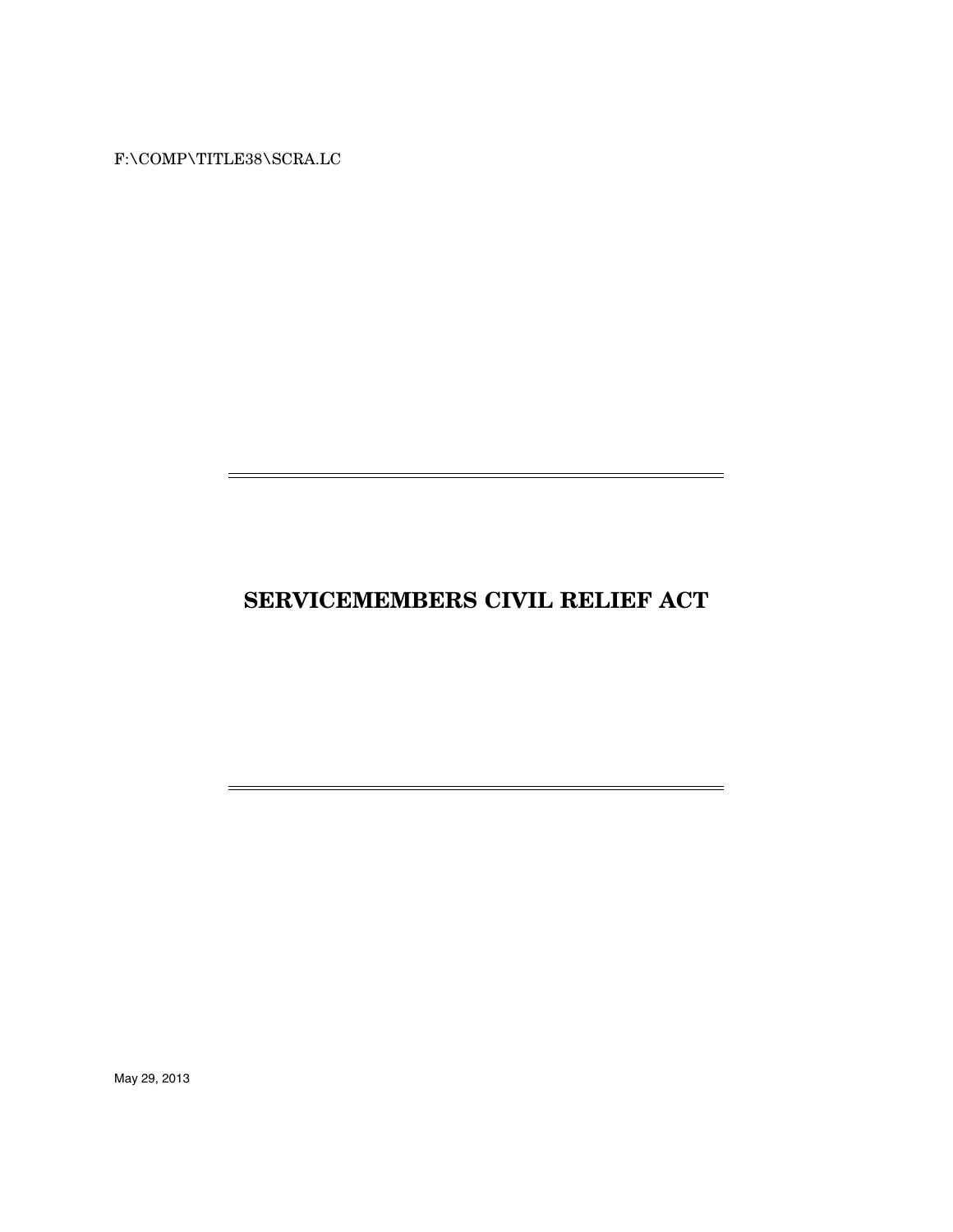F:\COMP\TITLE38\SCRA.LC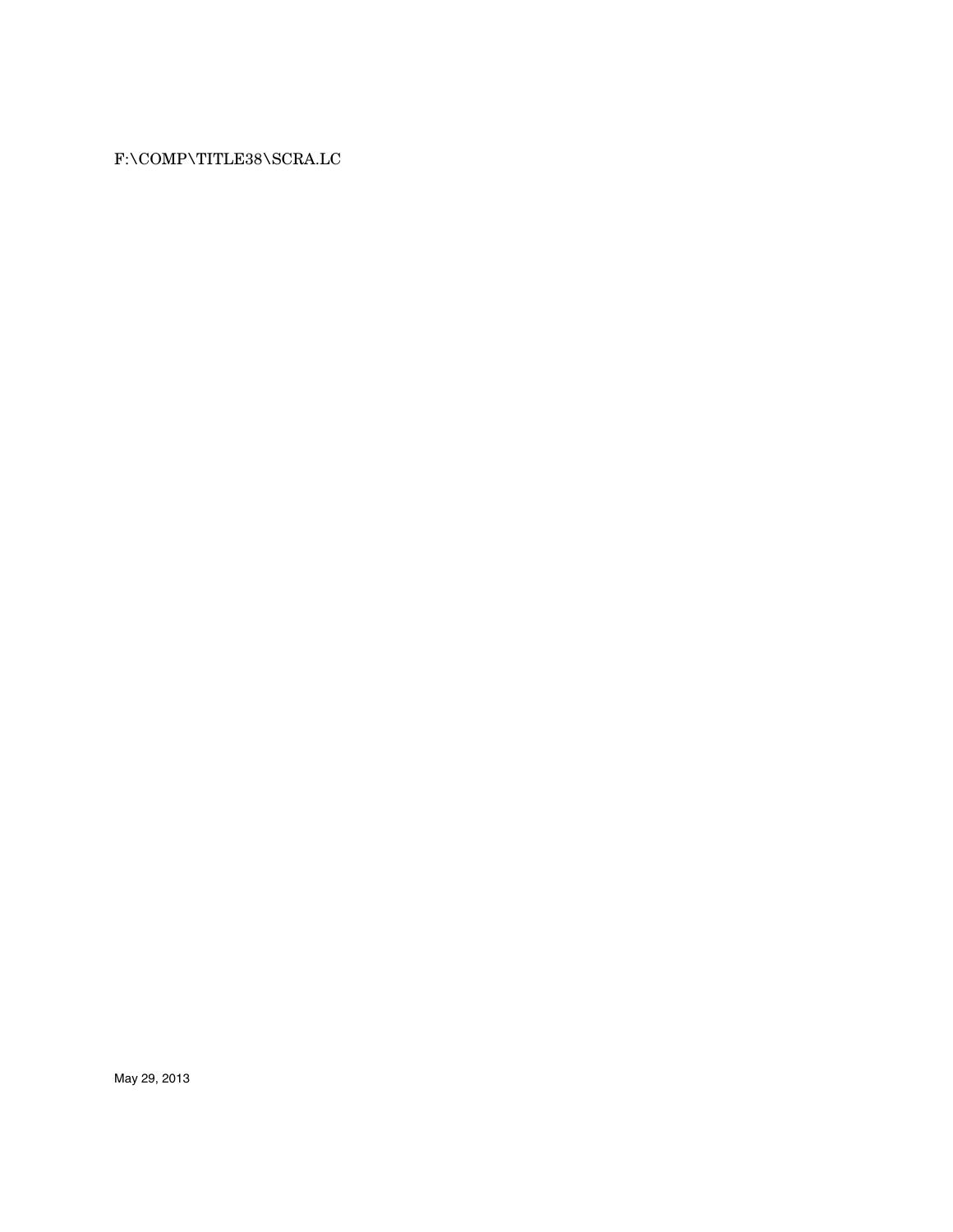#### **SERVICEMEMBERS CIVIL RELIEF ACT** 1

[As Amended Through P.L. 112–154, Enacted August 6, 2012]

AN ACT to promote and strengthen the national defense by suspending enforcement of certain civil liabilities of certain persons serving in the Military and Naval Establishments, including the Coast Guard.

*Be it enacted by the Senate and House of Representatives of the United States of America in Congress assembled,* 

#### **SECTION 1. [50 U.S.C. App. 501] SHORT TITLE; TABLE OF CONTENTS.**

(a) SHORT TITLE.—This Act may be cited as the ''Servicemembers Civil Relief Act''.

(b) TABLE OF CONTENTS.—The table of contents of this Act is as follows:

Sec. 1. [50 U.S.C. App. 501] Short title; table of contents. Sec. 2. [50 U.S.C. App. 502] Purpose.

#### TITLE I—GENERAL PROVISIONS

Sec. 101. [50 U.S.C. App. 511] Definitions.

Sec. 102. [50 U.S.C. App. 512] Jurisdiction and applicability of act.

Sec. 103. [50 U.S.C. App. 513] Protection of persons secondarily liable.

- Sec. 104. [50 U.S.C. App. 514] Extension of protections to citizens serving with allied forces.
- Sec. 105. [50 U.S.C. App. 515] Notification of benefits.
- Sec. 106. [50 U.S.C. App. 516] Extension of rights and protections to Reserves ordered to report for military service and to persons ordered to report for induction.
- Sec. 107. [50 U.S.C. App. 517] Waiver of rights pursuant to written agreement.
- Sec. 108. [50 U.S.C. App. 518] Exercise of rights under Act not to affect certain future financial transactions.
- Sec. 109. [50 U.S.C. App. 519] Legal representatives.

#### TITLE II—GENERAL RELIEF

- Sec. 201. [50 U.S.C. App. 521] Protection of servicemembers against default judgments.
- Sec. 202. [50 U.S.C. App. 522] Stay of proceedings when servicemember has notice.
- Sec. 203. [50 U.S.C. App. 523] Fines and penalties under contracts.
- Sec. 204. [50 U.S.C. App. 524] Stay or vacation of execution of judgments, attachments, and garnishments.
- Sec. 205. [50 U.S.C. App. 525] Duration and term of stays; codefendants not in service.
- Sec. 206. [50 U.S.C. App. 526] Statute of limitations.

Sec. 207. [50 U.S.C. App. 527] Maximum rate of interest on debts incurred before military service.

<sup>1</sup>Public Law 108–189 (enacted December 19, 2003; 117 Stat. 2835) restated, clarified, and revised this Act as then in existence. As part of that restatement, the short title of the Act was changed from the "Soldiers' and Sailors<sup>'</sup> Civil Relief Act of 1940" to the "Servicemembers Civil Relief Act''.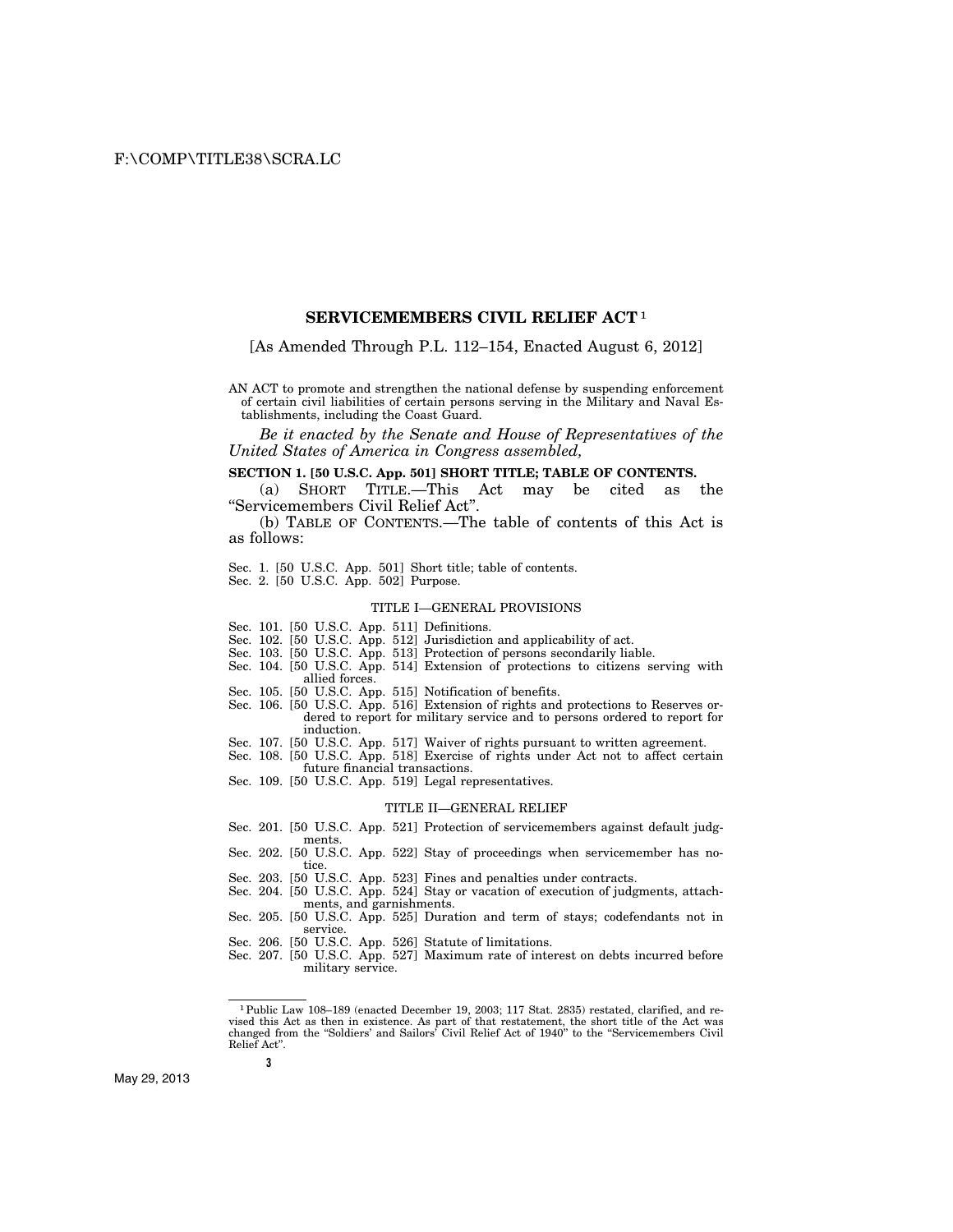| Sec. 2                         |  | SERVICEMEMBERS CIVIL RELIEF ACT<br>4                                                                                                                                                                                                                                                                                                                                                                                                                                                 |
|--------------------------------|--|--------------------------------------------------------------------------------------------------------------------------------------------------------------------------------------------------------------------------------------------------------------------------------------------------------------------------------------------------------------------------------------------------------------------------------------------------------------------------------------|
|                                |  | TITLE III—RENT, INSTALLMENT CONTRACTS, MORTGAGES, LIENS,<br>ASSIGNMENT, LEASES, TELEPHONE SERVICE CONTRACTS                                                                                                                                                                                                                                                                                                                                                                          |
|                                |  | Sec. 301. [50 U.S.C. App. 531] Evictions and distress.<br>Sec. 302. [50 U.S.C. App. 532] Protection under installment contracts for pur-                                                                                                                                                                                                                                                                                                                                             |
|                                |  | chase or lease.<br>Sec. 303. [50 U.S.C. App. 533] Mortgages and trust deeds.<br>Sec. 304. [50 U.S.C. App. 534] Settlement of stayed cases relating to personal                                                                                                                                                                                                                                                                                                                       |
|                                |  | property.<br>Sec. 305. [50 U.S.C. App. 535] Termination of residential or motor vehicle leases.<br>Sec. 305A. Termination of telephone service contracts.<br>Sec. 306. [50 U.S.C. App. 536] Protection of life insurance policy.<br>Sec. 307. [50 U.S.C. App. 537] Enforcement of storage liens.<br>Sec. 308. [50 U.S.C. App. 538] Extension of protections to dependents.                                                                                                           |
| TITLE IV—LIFE INSURANCE        |  |                                                                                                                                                                                                                                                                                                                                                                                                                                                                                      |
|                                |  | Sec. 401. [50 U.S.C. App. 541] Definitions.<br>Sec. 402. [50 U.S.C. App. 542] Insurance rights and protections.<br>Sec. 403. [50 U.S.C. App. 543] Application for insurance protection.<br>Sec. 404. [50 U.S.C. App. 544] Policies entitled to protection and lapse of policies.<br>Sec. 405. [50 U.S.C. App. 545] Policy restrictions.<br>Sec. 406. [50 U.S.C. App. 546] Deduction of unpaid premiums.<br>Sec. 407. [50 U.S.C. App. 547] Premiums and interest guaranteed by United |
|                                |  | States.<br>Sec. 408. [50 U.S.C. App. 548] Regulations.<br>Sec. 409. [50 U.S.C. App. 549] Review of findings of fact and conclusions of law.                                                                                                                                                                                                                                                                                                                                          |
| TITLE V—TAXES AND PUBLIC LANDS |  |                                                                                                                                                                                                                                                                                                                                                                                                                                                                                      |
|                                |  | Sec. 501. [50 U.S.C. App. 561] Taxes respecting personal property, money, cred-                                                                                                                                                                                                                                                                                                                                                                                                      |
|                                |  | its, and real property.<br>Sec. 502. [50 U.S.C. App. 562] Rights in public lands.<br>Sec. 503. [50 U.S.C. App. 563] Desert-land entries.<br>Sec. 504. [50 U.S.C. App. 564] Mining claims.<br>Sec. 505. [50 U.S.C. App. 565] Mineral permits and leases.<br>Sec. 506. [50 U.S.C. App. 566] Perfection or defense of rights.<br>Sec. 507. [50 U.S.C. App. 567] Distribution of information concerning benefits of                                                                      |
|                                |  | title.<br>Sec. 508. [50 U.S.C. App. 568] Land rights of servicemembers.<br>Sec. 509. [50 U.S.C. App. 569] Regulations.<br>Sec. 510. [50 U.S.C. App. 570] Income taxes.<br>Sec. 511. [50 U.S.C. App. 571] Residence for tax purposes.                                                                                                                                                                                                                                                 |
|                                |  | TITLE VI—ADMINISTRATIVE REMEDIES                                                                                                                                                                                                                                                                                                                                                                                                                                                     |
|                                |  | Sec. 601. [50 U.S.C. App. 581] Inappropriate use of Act.<br>Sec. 602. [50 U.S.C. App. 582] Certificates of service; persons reported missing.<br>Sec. 603. [50 U.S.C. App. 583] Interlocutory orders.                                                                                                                                                                                                                                                                                |
| TITLE VII—FURTHER RELIEF       |  |                                                                                                                                                                                                                                                                                                                                                                                                                                                                                      |
|                                |  | Sec. 701. [50 U.S.C. App. 591] Anticipatory relief.<br>Sec. 702. [50 U.S.C. App. 592] Power of attorney.<br>Sec. 703. [50 U.S.C. App. 593] Professional liability protection.<br>Sec. 704. [50 U.S.C. App. 594] Health insurance reinstatement.<br>Sec. 705. [50 U.S.C. App. 595] Guarantee of residency for military personnel and<br>spouses of military personnel.<br>Sec. 706. [50 U.S.C. App. 596] Business or trade obligations.                                               |
|                                |  | TITLE VIII—CIVIL LIABILITY                                                                                                                                                                                                                                                                                                                                                                                                                                                           |
|                                |  | Sec. 801. Enforcement by the Attorney General.<br>Sec. 802. Private right of action.<br>Sec. 803. Preservation of remedies.                                                                                                                                                                                                                                                                                                                                                          |
|                                |  | SEC. 2. [50 U.S.C. App. 502] PURPOSE.                                                                                                                                                                                                                                                                                                                                                                                                                                                |
|                                |  | The purposes of this Act are—<br>(1) to provide for, strengthen, and expedite the national de-                                                                                                                                                                                                                                                                                                                                                                                       |

fense through protection extended by this Act to servicemembers of the United States to enable such persons to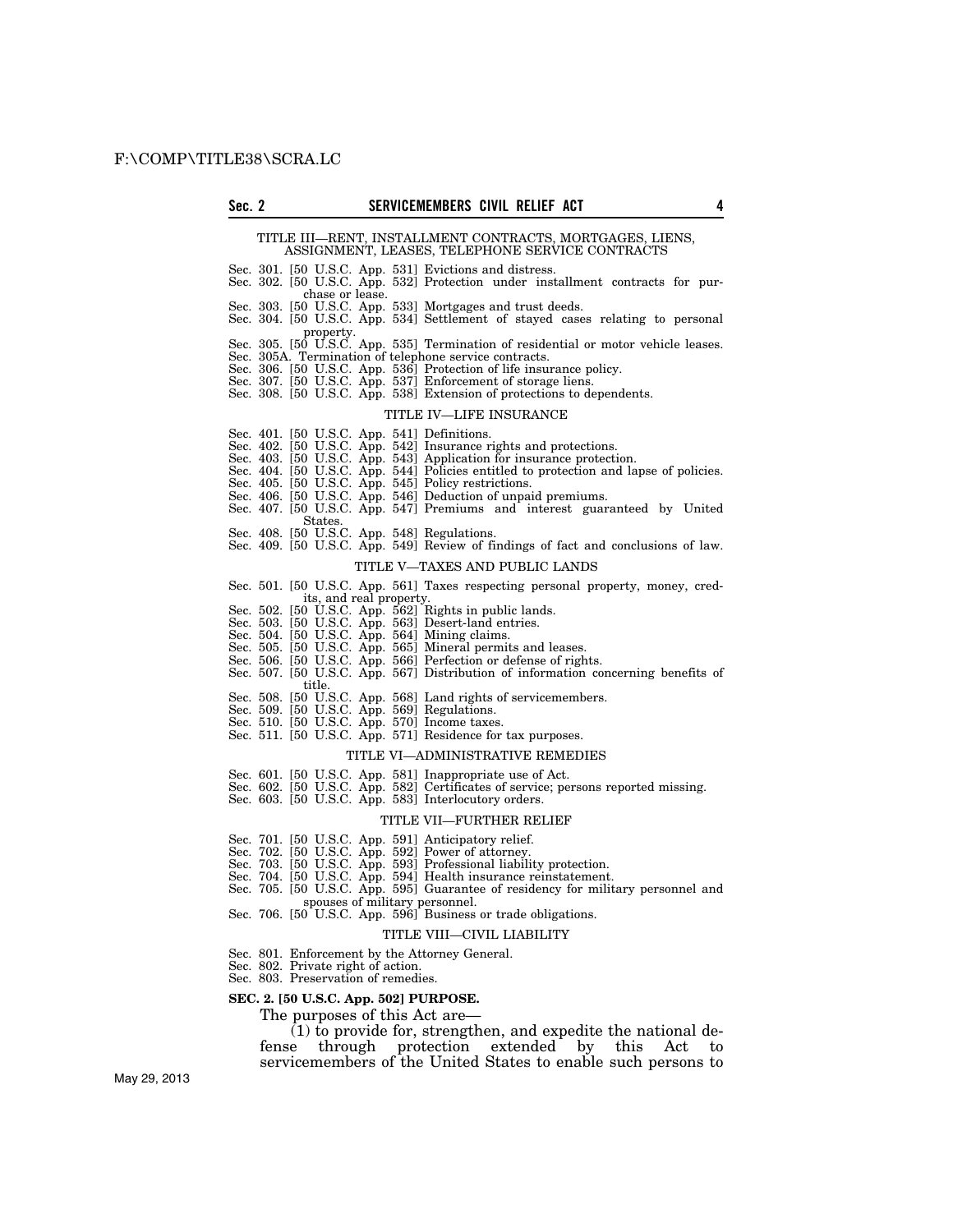devote their entire energy to the defense needs of the Nation; and

(2) to provide for the temporary suspension of judicial and administrative proceedings and transactions that may adversely affect the civil rights of servicemembers during their military service.

# **TITLE I—GENERAL PROVISIONS**

### **SEC. 101. [50 U.S.C. App. 511] DEFINITIONS.**

For the purposes of this Act:

(1) SERVICEMEMBER.—The term ''servicemember'' means a member of the uniformed services, as that term is defined in section 101(a)(5) of title 10, United States Code.

(2) MILITARY SERVICE.—The term ''military service'' means—

(A) in the case of a servicemember who is a member of the Army, Navy, Air Force, Marine Corps, or Coast Guard—

(i) active duty, as defined in section  $101(d)(1)$  of title 10, United States Code, and

(ii) in the case of a member of the National Guard, includes service under a call to active service authorized by the President or the Secretary of Defense for a period of more than 30 consecutive days under section 502(f) of title 32, United States Code, for purposes of responding to a national emergency declared by the President and supported by Federal funds;

(B) in the case of a servicemember who is a commissioned officer of the Public Health Service or the National Oceanic and Atmospheric Administration, active service; and

(C) any period during which a servicemember is absent from duty on account of sickness, wounds, leave, or other lawful cause.

(3) PERIOD OF MILITARY SERVICE.—The term ''period of military service'' means the period beginning on the date on which a servicemember enters military service and ending on the date on which the servicemember is released from military service or dies while in military service.

(4) DEPENDENT.—The term ''dependent'', with respect to a servicemember, means—

(A) the servicemember's spouse;

(B) the servicemember's child (as defined in section 101(4) of title 38, United States Code); or

(C) an individual for whom the servicemember provided more than one-half of the individual's support for 180 days immediately preceding an application for relief under this Act.

(5) COURT.—The term "court" means a court or an administrative agency of the United States or of any State (including any political subdivision of a State), whether or not a court or administrative agency of record.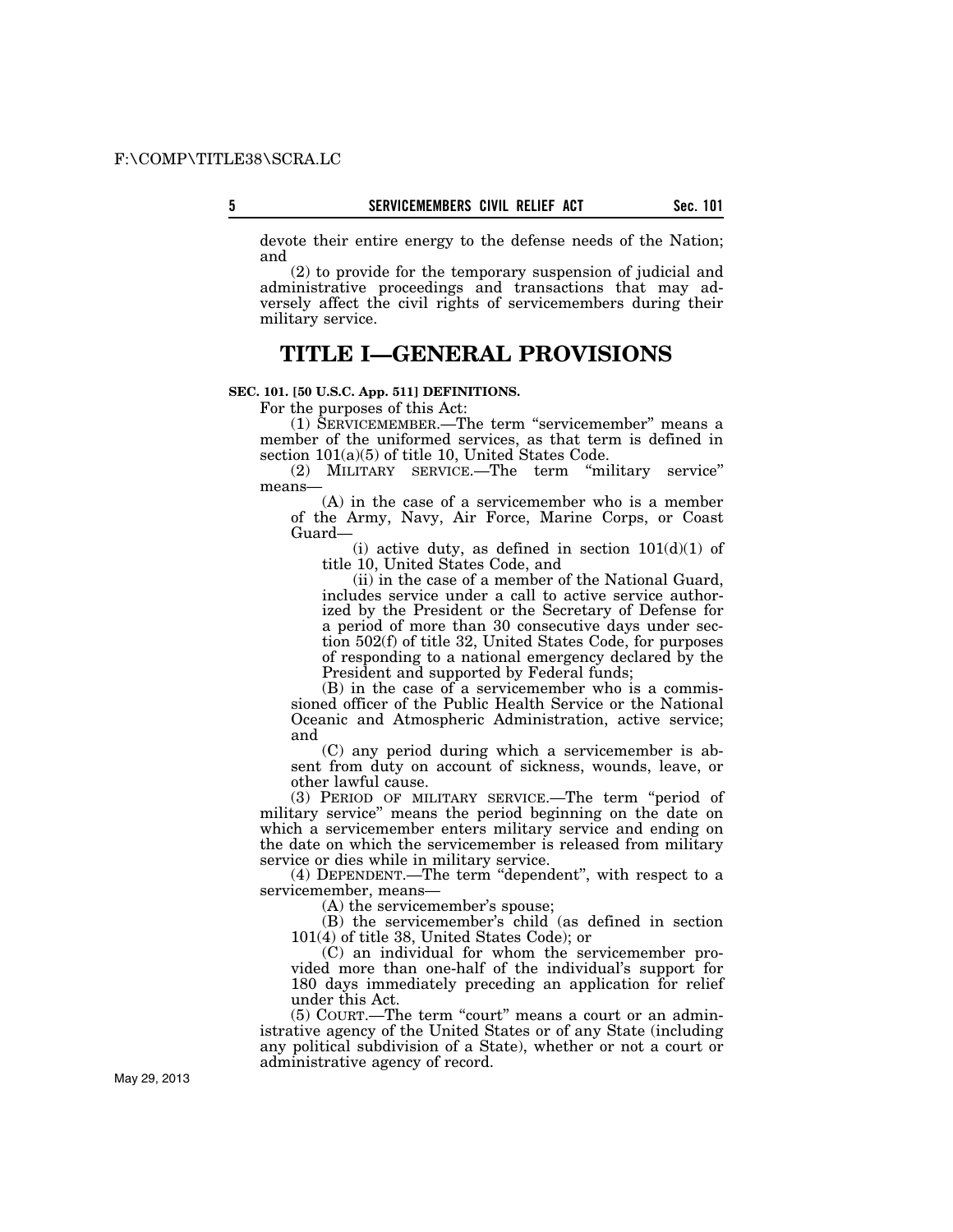(6) STATE.—The term ''State'' includes—

(A) a commonwealth, territory, or possession of the United States; and

(B) the District of Columbia.

(7) SECRETARY CONCERNED.—The term ''Secretary concerned''—

(A) with respect to a member of the armed forces, has the meaning given that term in section  $101(a)(9)$  of title 10, United States Code;

(B) with respect to a commissioned officer of the Public Health Service, means the Secretary of Health and Human Services; and

(C) with respect to a commissioned officer of the National Oceanic and Atmospheric Administration, means the Secretary of Commerce.

(8) MOTOR VEHICLE.—The term ''motor vehicle'' has the meaning given that term in section  $30102(a)(6)$  of title 49, United States Code.

(9) JUDGMENT.—The term "judgment" means any judgment, decree, order, or ruling, final or temporary.

**SEC. 102. [50 U.S.C. App. 512] JURISDICTION AND APPLICABILITY OF ACT.** 

(a) JURISDICTION.—This Act applies to—

(1) the United States;

(2) each of the States, including the political subdivisions thereof; and

(3) all territory subject to the jurisdiction of the United States.

(b) APPLICABILITY TO PROCEEDINGS.—This Act applies to any judicial or administrative proceeding commenced in any court or agency in any jurisdiction subject to this Act. This Act does not apply to criminal proceedings.

(c) COURT IN WHICH APPLICATION MAY BE MADE.—When under this Act any application is required to be made to a court in which no proceeding has already been commenced with respect to the matter, such application may be made to any court which would otherwise have jurisdiction over the matter.

#### **SEC. 103. [50 U.S.C. App. 513] PROTECTION OF PERSONS SECONDARILY LIABLE.**

(a) EXTENSION OF PROTECTION WHEN ACTIONS STAYED, POST-PONED, OR SUSPENDED.—Whenever pursuant to this Act a court stays, postpones, or suspends (1) the enforcement of an obligation or liability, (2) the prosecution of a suit or proceeding, (3) the entry or enforcement of an order, writ, judgment, or decree, or (4) the performance of any other act, the court may likewise grant such a stay, postponement, or suspension to a surety, guarantor, endorser, accommodation maker, comaker, or other person who is or may be primarily or secondarily subject to the obligation or liability the performance or enforcement of which is stayed, postponed, or suspended.

(b) VACATION OR SET-ASIDE OF JUDGMENTS.—When a judgment or decree is vacated or set aside, in whole or in part, pursuant to this Act, the court may also set aside or vacate, as the case may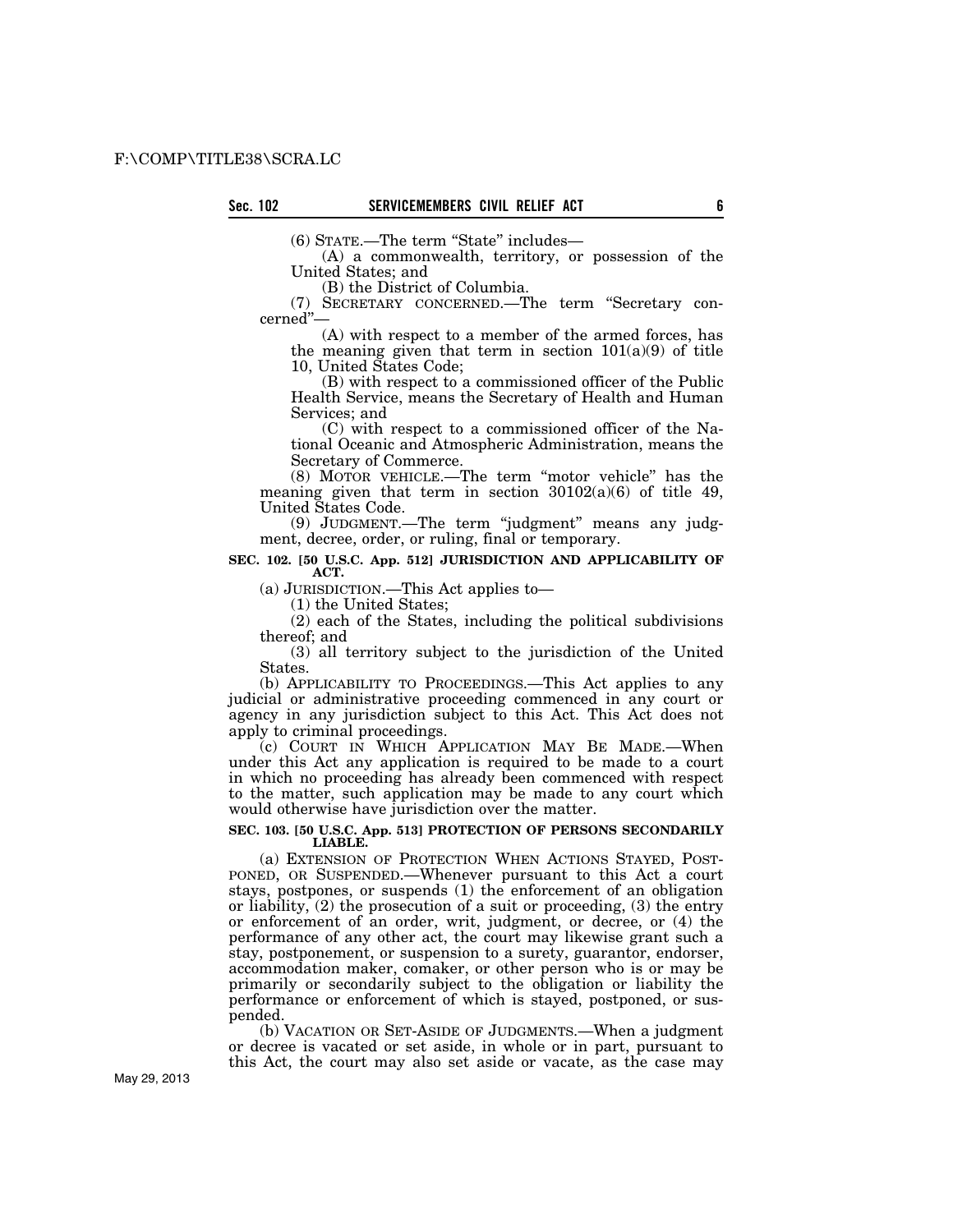be, the judgment or decree as to a surety, guarantor, endorser, accommodation maker, comaker, or other person who is or may be primarily or secondarily liable on the contract or liability for the enforcement of the judgment or decree.

(c) BAIL BOND NOT TO BE ENFORCED DURING PERIOD OF MILI-TARY SERVICE.—A court may not enforce a bail bond during the period of military service of the principal on the bond when military service prevents the surety from obtaining the attendance of the principal. The court may discharge the surety and exonerate the bail, in accordance with principles of equity and justice, during or after the period of military service of the principal.

(d) WAIVER OF RIGHTS.—

(1) WAIVERS NOT PRECLUDED.—This Act does not prevent a waiver in writing by a surety, guarantor, endorser, accommodation maker, comaker, or other person (whether primarily or secondarily liable on an obligation or liability) of the protections provided under subsections (a) and (b). Any such waiver is effective only if it is executed as an instrument separate from the obligation or liability with respect to which it applies.

(2) WAIVER INVALIDATED UPON ENTRANCE TO MILITARY SERVICE.—If a waiver under paragraph (1) is executed by an individual who after the execution of the waiver enters military service, or by a dependent of an individual who after the execution of the waiver enters military service, the waiver is not valid after the beginning of the period of such military service unless the waiver was executed by such individual or dependent during the period specified in section 106.

#### **SEC. 104. [50 U.S.C. App. 514] EXTENSION OF PROTECTIONS TO CITI-ZENS SERVING WITH ALLIED FORCES.**

A citizen of the United States who is serving with the forces of a nation with which the United States is allied in the prosecution of a war or military action is entitled to the relief and protections provided under this Act if that service with the allied force is similar to military service as defined in this Act. The relief and protections provided to such citizen shall terminate on the date of discharge or release from such service.

#### **SEC. 105. [50 U.S.C. App. 515] NOTIFICATION OF BENEFITS.**

The Secretary concerned shall ensure that notice of the benefits accorded by this Act is provided in writing to persons in military service and to persons entering military service.

#### **SEC. 106. [50 U.S.C. App. 516] EXTENSION OF RIGHTS AND PROTEC-TIONS TO RESERVES ORDERED TO REPORT FOR MILI-TARY SERVICE AND TO PERSONS ORDERED TO REPORT FOR INDUCTION.**

(a) RESERVES ORDERED TO REPORT FOR MILITARY SERVICE.—A member of a reserve component who is ordered to report for military service is entitled to the rights and protections of this title and titles II and III during the period beginning on the date of the member's receipt of the order and ending on the date on which the member reports for military service (or, if the order is revoked before the member so reports, or the date on which the order is revoked).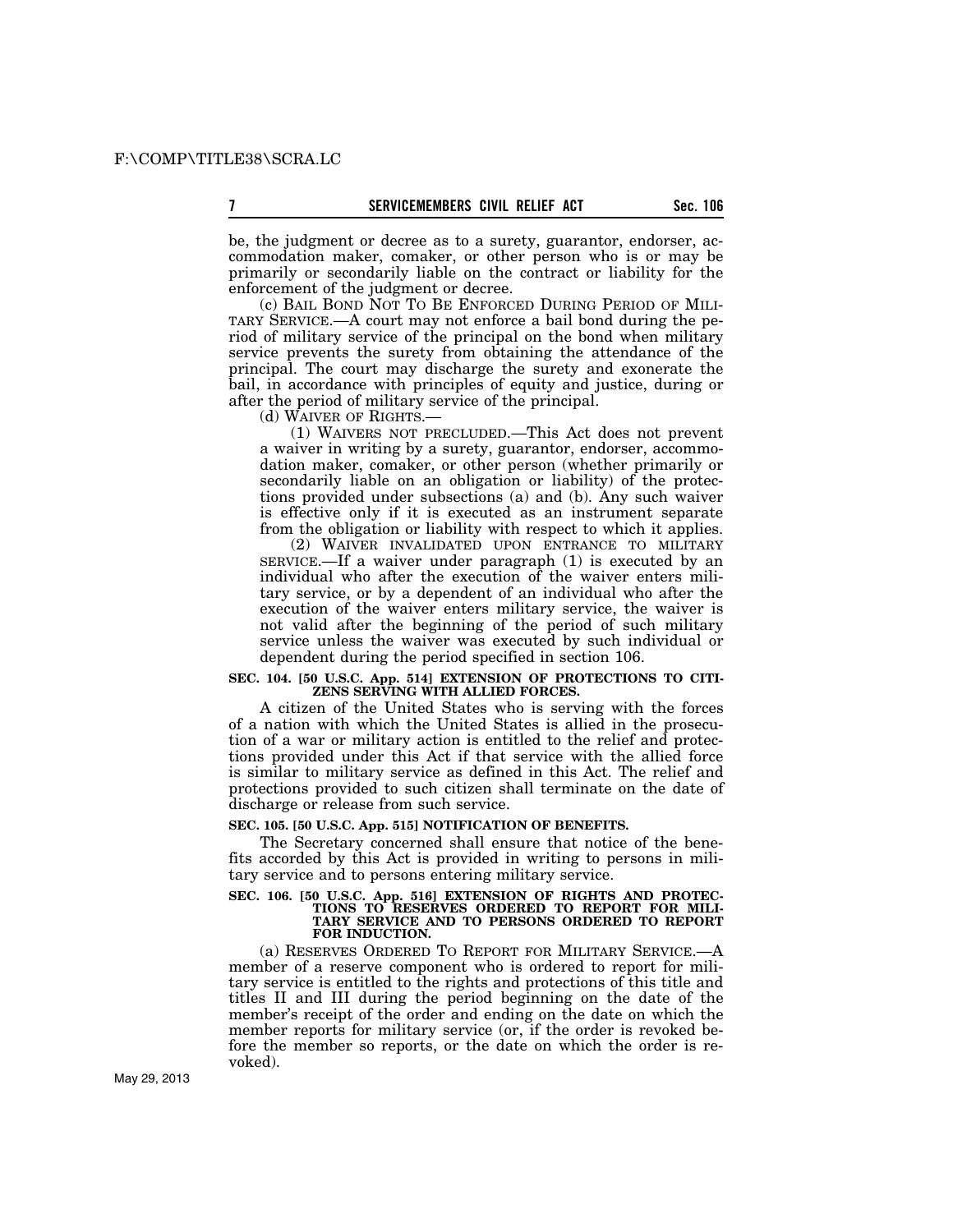(b) PERSONS ORDERED TO REPORT FOR INDUCTION.—A person who has been ordered to report for induction under the Military Selective Service Act (50 U.S.C. App. 451 et seq.) is entitled to the rights and protections provided a servicemember under this title and titles II and III during the period beginning on the date of receipt of the order for induction and ending on the date on which the person reports for induction (or, if the order to report for induction is revoked before the date on which the person reports for induction, on the date on which the order is revoked).

#### **SEC. 107. [50 U.S.C. App. 517] WAIVER OF RIGHTS PURSUANT TO WRIT-TEN AGREEMENT.**

(a) IN GENERAL.—A servicemember may waive any of the rights and protections provided by this Act. Any such waiver that applies to an action listed in subsection (b) of this section is effective only if it is in writing and is executed as an instrument separate from the obligation or liability to which it applies. In the case of a waiver that permits an action described in subsection (b), the waiver is effective only if made pursuant to a written agreement of the parties that is executed during or after the servicemember's period of military service. The written agreement shall specify the legal instrument to which the waiver applies and, if the servicemember is not a party to that instrument, the servicemember concerned.

(b) ACTIONS REQUIRING WAIVERS IN WRITING.—The requirement in subsection (a) for a written waiver applies to the following:

(1) The modification, termination, or cancellation of—

(A) a contract, lease, or bailment; or

(B) an obligation secured by a mortgage, trust, deed, lien, or other security in the nature of a mortgage.

(2) The repossession, retention, foreclosure, sale, forfeiture, or taking possession of property that—

(A) is security for any obligation; or

(B) was purchased or received under a contract, lease, or bailment.

(c) PROMINENT DISPLAY OF CERTAIN CONTRACT RIGHTS WAIV-ERS.—Any waiver in writing of a right or protection provided by this Act that applies to a contract, lease, or similar legal instrument must be in at least 12 point type.

(d) COVERAGE OF PERIODS AFTER ORDERS RECEIVED.—For the purposes of this section—

(1) a person to whom section 106 applies shall be considered to be a servicemember; and

(2) the period with respect to such a person specified in subsection  $(a)$  or  $(b)$ , as the case may be, of section 106 shall be considered to be a period of military service.

#### **SEC. 108. [50 U.S.C. App. 518] EXERCISE OF RIGHTS UNDER ACT NOT TO AFFECT CERTAIN FUTURE FINANCIAL TRANSACTIONS.**

Application by a servicemember for, or receipt by a servicemember of, a stay, postponement, or suspension pursuant to this Act in the payment of a tax, fine, penalty, insurance premium, or other civil obligation or liability of that servicemember shall not itself (without regard to other considerations) provide the basis for any of the following: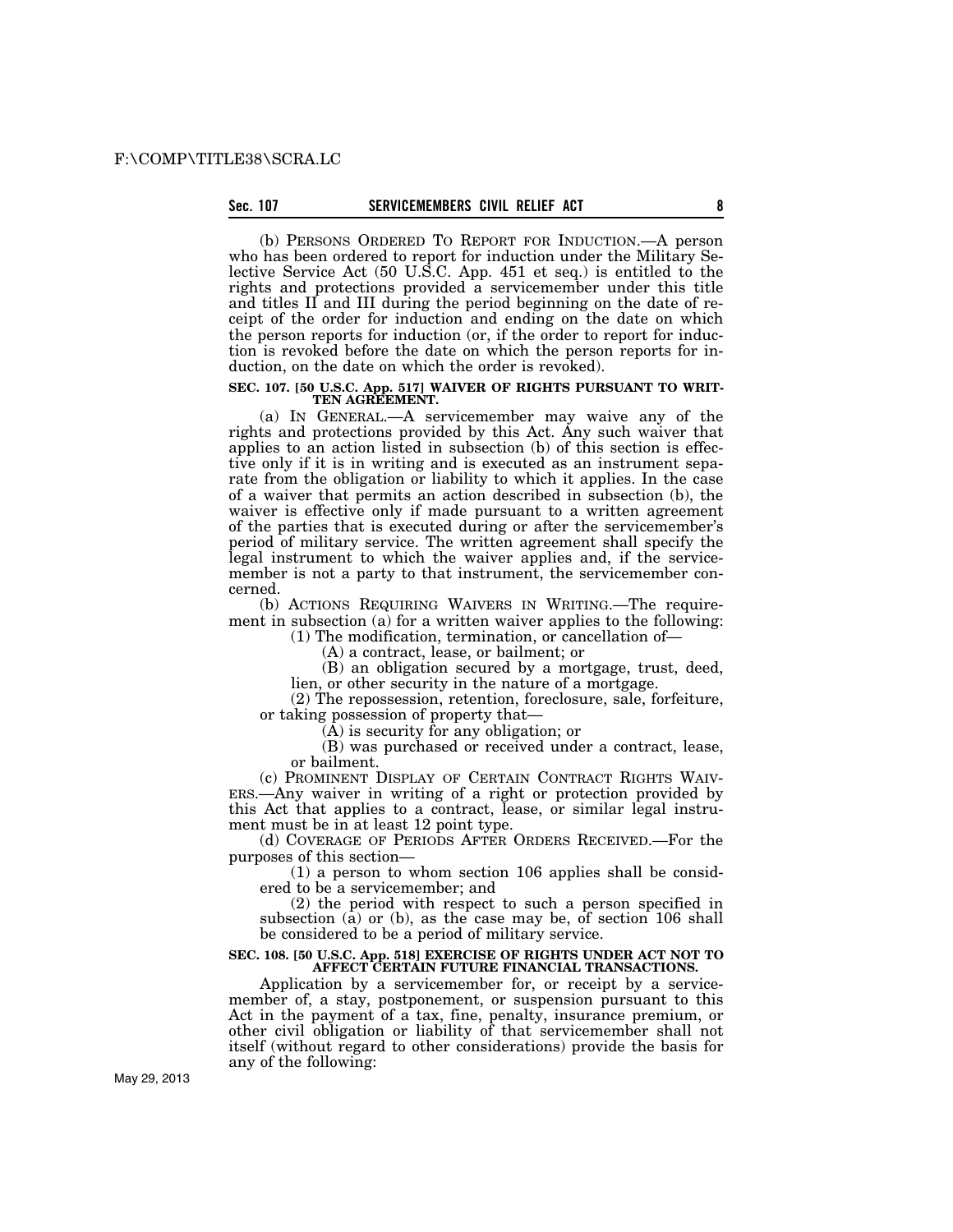(1) A determination by a lender or other person that the servicemember is unable to pay the civil obligation or liability in accordance with its terms.

(2) With respect to a credit transaction between a creditor and the servicemember—

(A) a denial or revocation of credit by the creditor;

(B) a change by the creditor in the terms of an existing credit arrangement; or

(C) a refusal by the creditor to grant credit to the servicemember in substantially the amount or on substantially the terms requested.

(3) An adverse report relating to the creditworthiness of the servicemember by or to a person engaged in the practice of assembling or evaluating consumer credit information.

(4) A refusal by an insurer to insure the servicemember.

(5) An annotation in a servicemember's record by a creditor or a person engaged in the practice of assembling or evaluating consumer credit information, identifying the servicemember as a member of the National Guard or a reserve component.

(6) A change in the terms offered or conditions required for the issuance of insurance.

#### **SEC. 109. [50 U.S.C. App. 519] LEGAL REPRESENTATIVES.**

(a) REPRESENTATIVE.—A legal representative of a servicemember for purposes of this Act is either of the following:

(1) An attorney acting on the behalf of a servicemember. (2) An individual possessing a power of attorney.

(b) APPLICATION.—Whenever the term ''servicemember'' is used in this Act, such term shall be treated as including a reference to a legal representative of the servicemember.

# **TITLE II—GENERAL RELIEF**

#### **SEC. 201. [50 U.S.C. App. 521] PROTECTION OF SERVICEMEMBERS AGAINST DEFAULT JUDGMENTS.**

(a) APPLICABILITY OF SECTION.—This section applies to any civil action or proceeding, including any child custody proceeding, in which the defendant does not make an appearance.

(b) AFFIDAVIT REQUIREMENT.—

(1) PLAINTIFF TO FILE AFFIDAVIT.—In any action or proceeding covered by this section, the court, before entering judgment for the plaintiff, shall require the plaintiff to file with the court an affidavit—

(A) stating whether or not the defendant is in military service and showing necessary facts to support the affidavit; or

(B) if the plaintiff is unable to determine whether or not the defendant is in military service, stating that the plaintiff is unable to determine whether or not the defendant is in military service.

(2) APPOINTMENT OF ATTORNEY TO REPRESENT DEFENDANT IN MILITARY SERVICE.—If in an action covered by this section it appears that the defendant is in military service, the court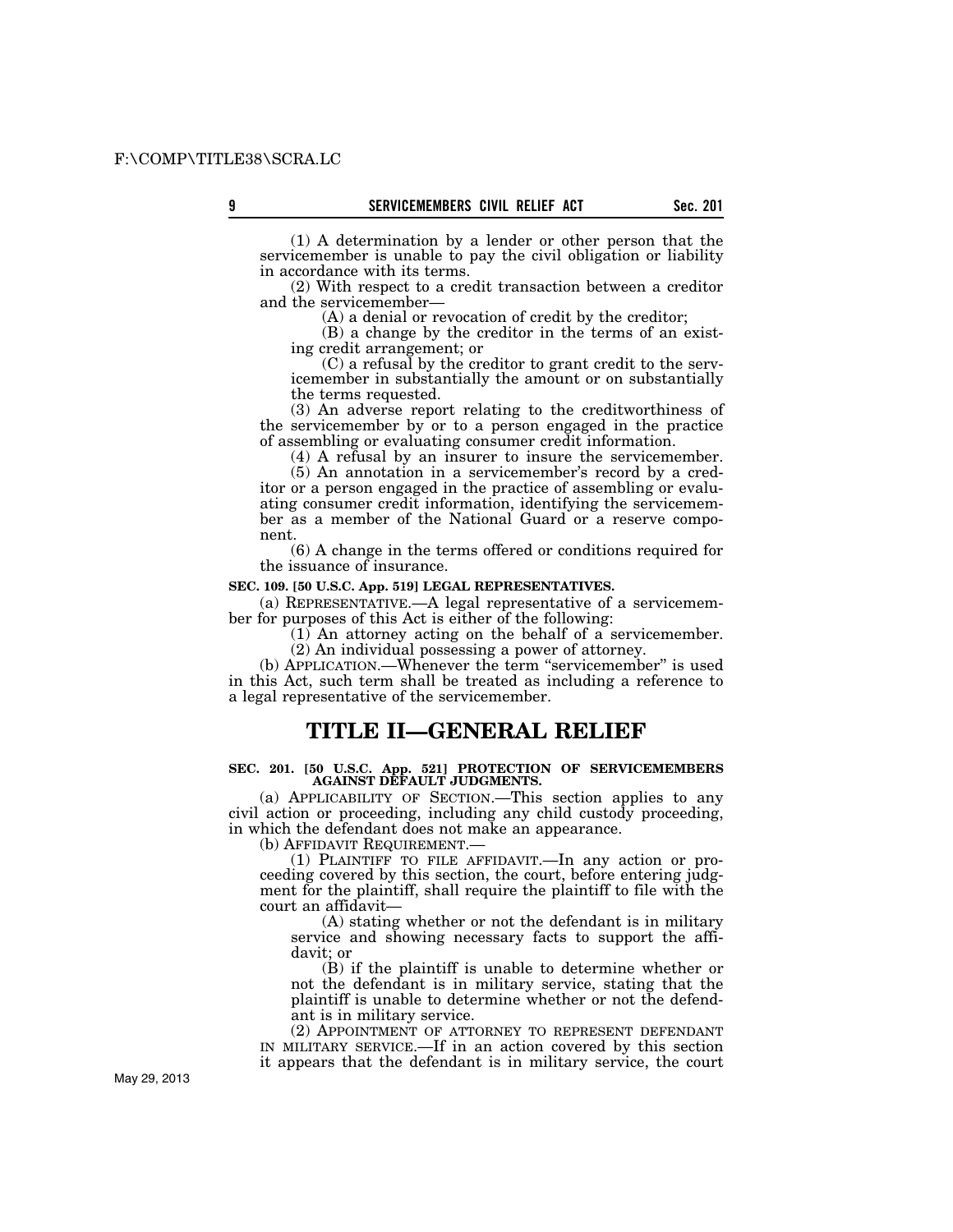may not enter a judgment until after the court appoints an attorney to represent the defendant. If an attorney appointed under this section to represent a servicemember cannot locate the servicemember, actions by the attorney in the case shall not waive any defense of the servicemember or otherwise bind the servicemember.<br>(3) DEFENDANT'S MILITARY STATUS NOT ASCERTAINED BY AF-

FIDAVIT.—If based upon the affidavits filed in such an action, the court is unable to determine whether the defendant is in military service, the court, before entering judgment, may require the plaintiff to file a bond in an amount approved by the court. If the defendant is later found to be in military service, the bond shall be available to indemnify the defendant against any loss or damage the defendant may suffer by reason of any judgment for the plaintiff against the defendant, should the judgment be set aside in whole or in part. The bond shall remain in effect until expiration of the time for appeal and setting aside of a judgment under applicable Federal or State law or regulation or under any applicable ordinance of a political subdivision of a State. The court may issue such orders or enter such judgments as the court determines necessary to protect the rights of the defendant under this Act.

(4) SATISFACTION OF REQUIREMENT FOR AFFIDAVIT.—The requirement for an affidavit under paragraph (1) may be satisfied by a statement, declaration, verification, or certificate, in writing, subscribed and certified or declared to be true under penalty of perjury.

(c) PENALTY FOR MAKING OR USING FALSE AFFIDAVIT.—A person who makes or uses an affidavit permitted under subsection (b) (or a statement, declaration, verification, or certificate as authorized under subsection (b)(4)) knowing it to be false, shall be fined as provided in title 18, United States Code, or imprisoned for not more than one year, or both.

(d) STAY OF PROCEEDINGS.—In an action covered by this section in which the defendant is in military service, the court shall grant a stay of proceedings for a minimum period of 90 days under this subsection upon application of counsel, or on the court's own motion, if the court determines that—

(1) there may be a defense to the action and a defense cannot be presented without the presence of the defendant; or

(2) after due diligence, counsel has been unable to contact the defendant or otherwise determine if a meritorious defense exists.

(e) INAPPLICABILITY OF SECTION 202 PROCEDURES.—A stay of proceedings under subsection (d) shall not be controlled by procedures or requirements under section 202.

(f) SECTION 202 PROTECTION.—If a servicemember who is a defendant in an action covered by this section receives actual notice of the action, the servicemember may request a stay of proceeding under section 202.

(g) VACATION OR SETTING ASIDE OF DEFAULT JUDGMENTS.—

(1) AUTHORITY FOR COURT TO VACATE OR SET ASIDE JUDG-MENT.—If a default judgment is entered in an action covered by this section against a servicemember during the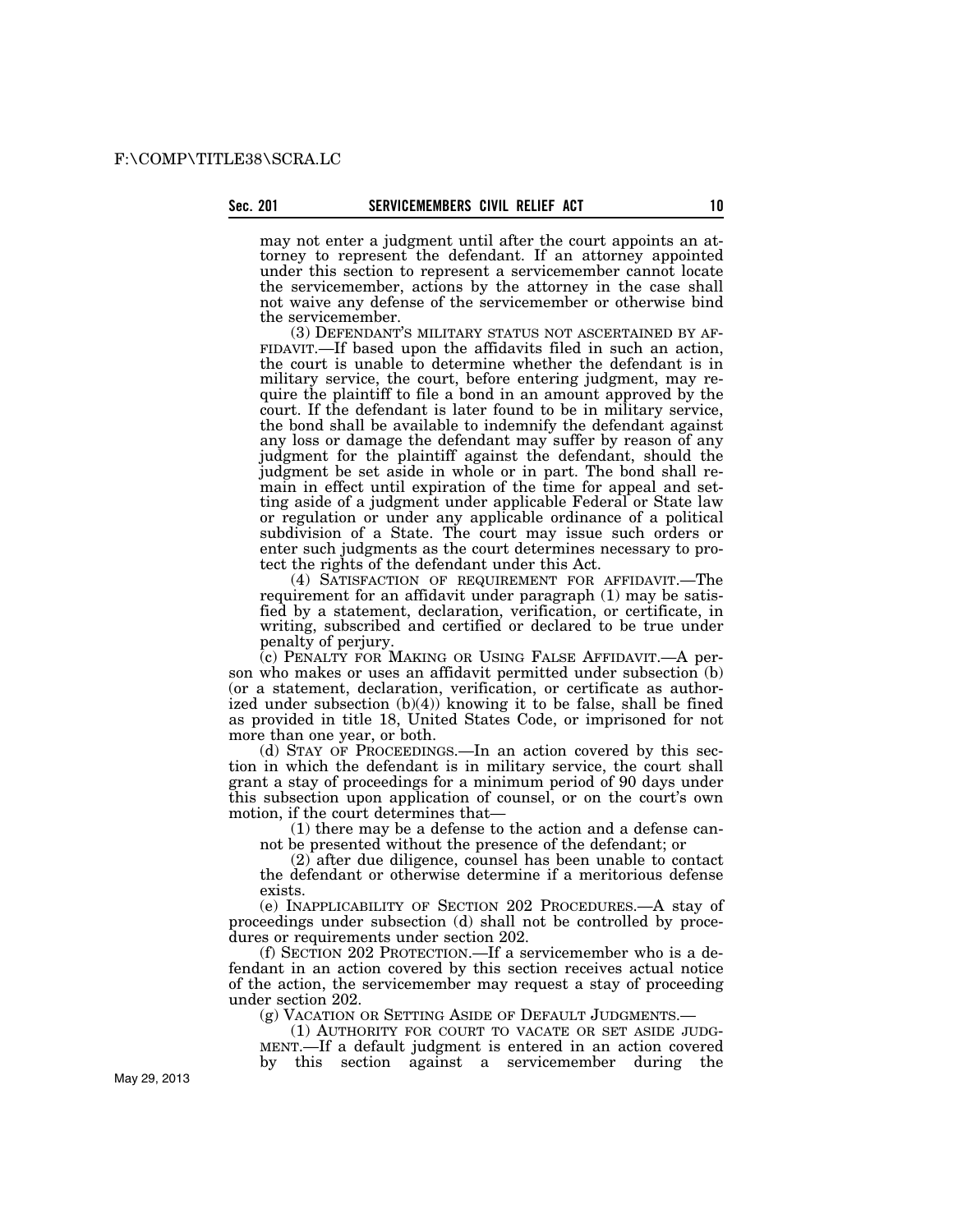servicemember's period of military service (or within 60 days after termination of or release from such military service), the court entering the judgment shall, upon application by or on behalf of the servicemember, reopen the judgment for the purpose of allowing the servicemember to defend the action if it appears that—

(A) the servicemember was materially affected by reason of that military service in making a defense to the action; and

(B) the servicemember has a meritorious or legal defense to the action or some part of it.

(2) TIME FOR FILING APPLICATION.—An application under this subsection must be filed not later than 90 days after the date of the termination of or release from military service.

(h) PROTECTION OF BONA FIDE PURCHASER.—If a court vacates, sets aside, or reverses a default judgment against a servicemember and the vacating, setting aside, or reversing is because of a provision of this Act, that action shall not impair a right or title acquired by a bona fide purchaser for value under the default judgment.

# **SEC. 202. [50 U.S.C. App. 522] STAY OF PROCEEDINGS WHEN SERVICE-MEMBER HAS NOTICE.**

(a) APPLICABILITY OF SECTION.—This section applies to any civil action or proceeding, including any child custody proceeding, in which the plaintiff or defendant at the time of filing an application under this section—

(1) is in military service or is within 90 days after termination of or release from military service; and

(2) has received notice of the action or proceeding.<br>(b) STAY OF PROCEEDINGS.—

 $(1)$  AUTHORITY FOR STAY.—At any stage before final judgment in a civil action or proceeding in which a servicemember described in subsection (a) is a party, the court may on its own motion and shall, upon application by the servicemember, stay the action for a period of not less than 90 days, if the conditions in paragraph (2) are met.

(2) CONDITIONS FOR STAY.—An application for a stay under paragraph (1) shall include the following:

(A) A letter or other communication setting forth facts stating the manner in which current military duty requirements materially affect the servicemember's ability to appear and stating a date when the servicemember will be available to appear.

(B) A letter or other communication from the servicemember's commanding officer stating that the servicemember's current military duty prevents appearance and that military leave is not authorized for the servicemember at the time of the letter.

(c) APPLICATION NOT A WAIVER OF DEFENSES.—An application for a stay under this section does not constitute an appearance for jurisdictional purposes and does not constitute a waiver of any substantive or procedural defense (including a defense relating to lack of personal jurisdiction).

(d) ADDITIONAL STAY.—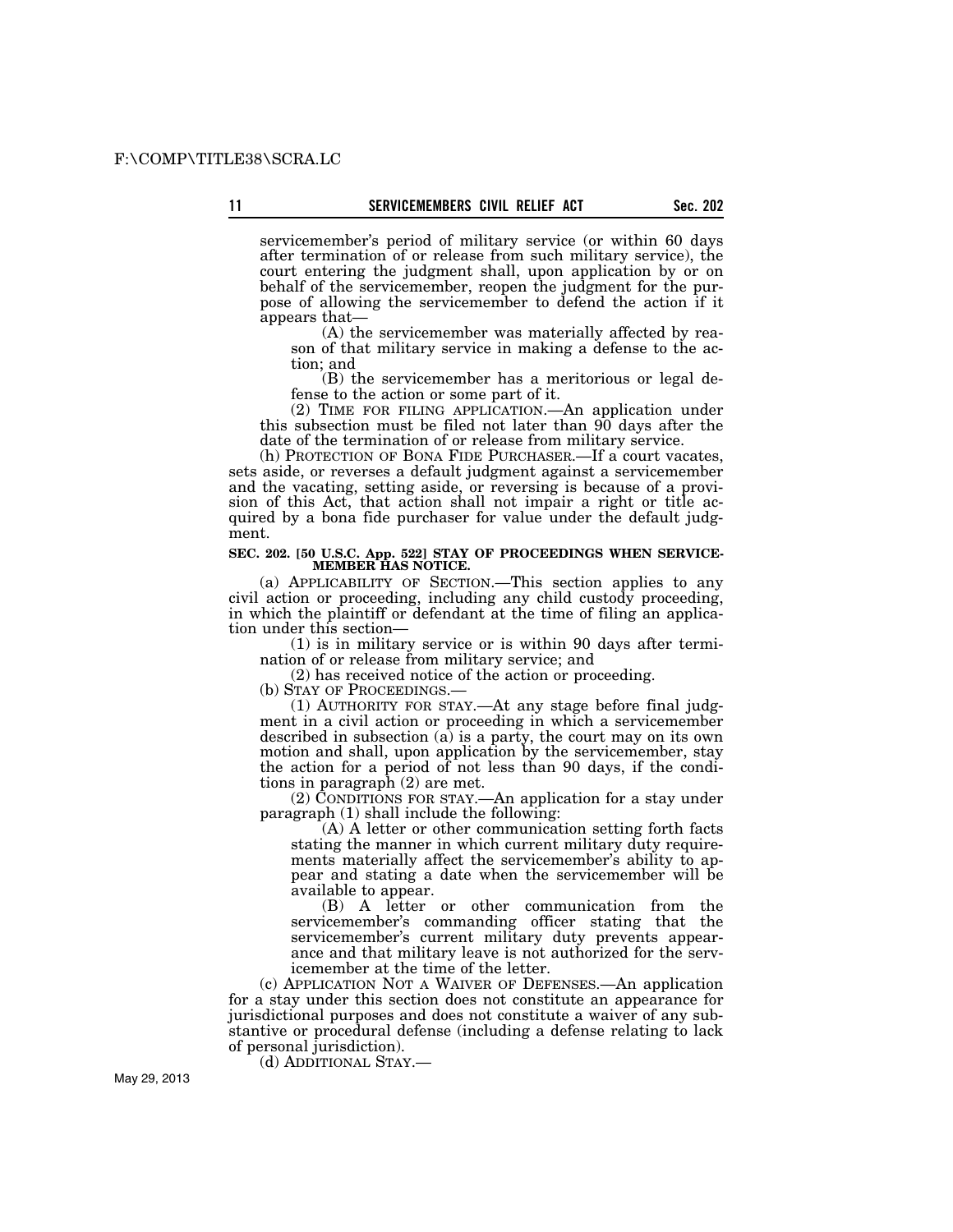(1) APPLICATION.—A servicemember who is granted a stay of a civil action or proceeding under subsection (b) may apply for an additional stay based on continuing material affect of military duty on the servicemember's ability to appear. Such an application may be made by the servicemember at the time of the initial application under subsection (b) or when it appears that the servicemember is unavailable to prosecute or defend the action. The same information required under subsection  $(b)(2)$  shall be included in an application under this subsection.

(2) APPOINTMENT OF COUNSEL WHEN ADDITIONAL STAY RE-FUSED.—If the court refuses to grant an additional stay of proceedings under paragraph (1), the court shall appoint counsel to represent the servicemember in the action or proceeding.

(e) COORDINATION WITH SECTION 201.—A servicemember who applies for a stay under this section and is unsuccessful may not seek the protections afforded by section 201.

(f) INAPPLICABILITY TO SECTION 301.—The protections of this section do not apply to section 301.

#### **SEC. 203. [50 U.S.C. App. 523] FINES AND PENALTIES UNDER CON-TRACTS.**

(a) PROHIBITION OF PENALTIES.—When an action for compliance with the terms of a contract is stayed pursuant to this Act, a penalty shall not accrue for failure to comply with the terms of the contract during the period of the stay.

(b) REDUCTION OR WAIVER OF FINES OR PENALTIES.—If a servicemember fails to perform an obligation arising under a contract and a penalty is incurred arising from that nonperformance, a court may reduce or waive the fine or penalty if—

(1) the servicemember was in military service at the time the fine or penalty was incurred; and

(2) the ability of the servicemember to perform the obligation was materially affected by such military service.

#### **SEC. 204. [50 U.S.C. App. 524] STAY OR VACATION OF EXECUTION OF JUDGMENTS, ATTACHMENTS, AND GARNISHMENTS.**

(a) COURT ACTION UPON MATERIAL AFFECT DETERMINATION.— If a servicemember, in the opinion of the court, is materially affected by reason of military service in complying with a court judgment or order, the court may on its own motion and shall on application by the servicemember—

(1) stay the execution of any judgment or order entered against the servicemember; and

(2) vacate or stay an attachment or garnishment of property, money, or debts in the possession of the servicemember or a third party, whether before or after judgment.

(b) APPLICABILITY.—This section applies to an action or proceeding commenced in a court against a servicemember before or during the period of the servicemember's military service or within 90 days after such service terminates.

#### **SEC. 205. [50 U.S.C. App. 525] DURATION AND TERM OF STAYS; CO-DEFENDANTS NOT IN SERVICE.**

(a) PERIOD OF STAY.—A stay of an action, proceeding, attachment, or execution made pursuant to the provisions of this Act by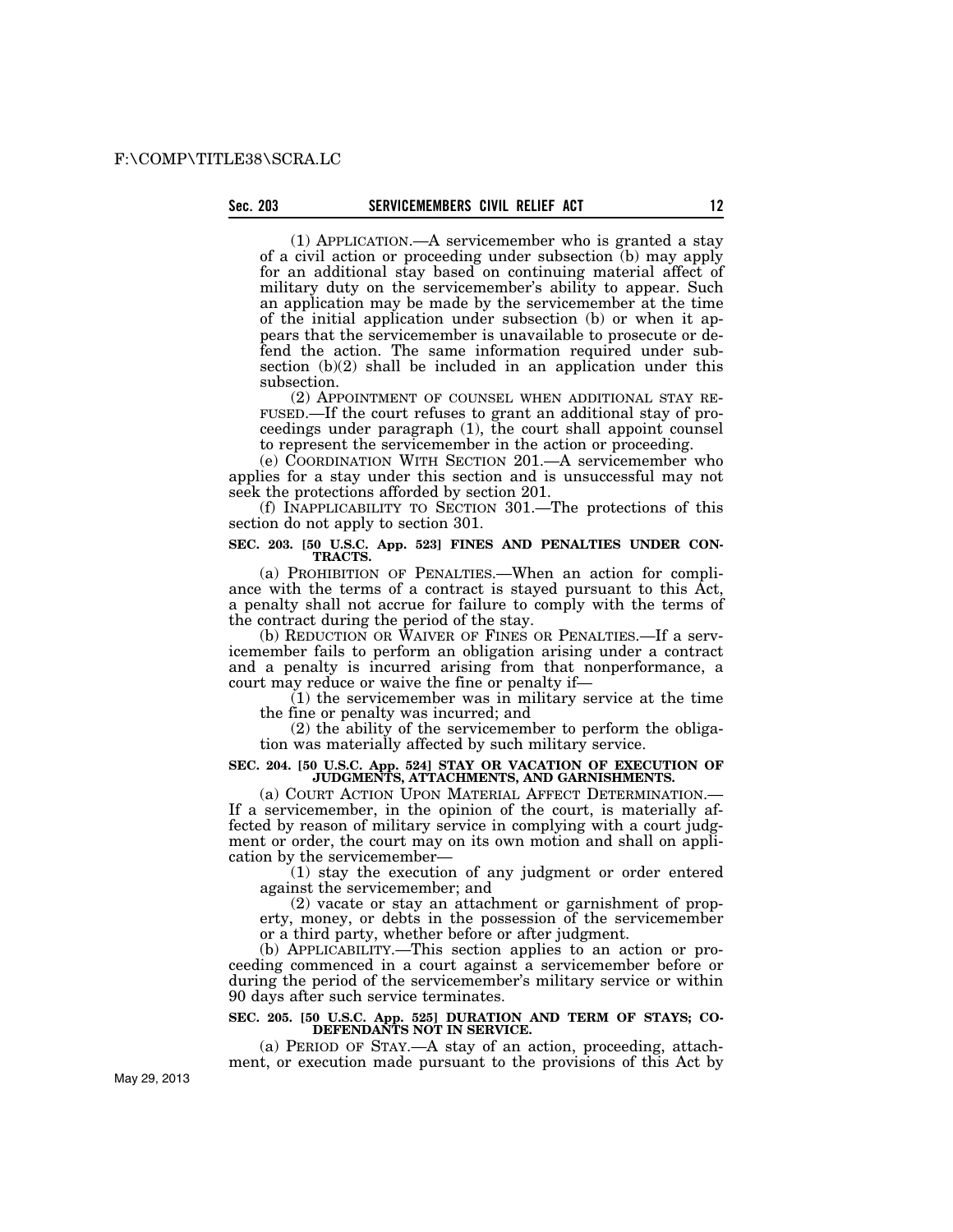a court may be ordered for the period of military service and 90 days thereafter, or for any part of that period. The court may set the terms and amounts for such installment payments as is considered reasonable by the court.

(b) CODEFENDANTS.—If the servicemember is a codefendant with others who are not in military service and who are not entitled to the relief and protections provided under this Act, the plaintiff may proceed against those other defendants with the approval of the court.

(c) INAPPLICABILITY OF SECTION.—This section does not apply to sections 202 and 701.

#### **SEC. 206. [50 U.S.C. App. 526] STATUTE OF LIMITATIONS.**

(a) TOLLING OF STATUTES OF LIMITATION DURING MILITARY SERVICE.—The period of a servicemember's military service may not be included in computing any period limited by law, regulation, or order for the bringing of any action or proceeding in a court, or in any board, bureau, commission, department, or other agency of a State (or political subdivision of a State) or the United States by or against the servicemember or the servicemember's heirs, executors, administrators, or assigns.

(b) REDEMPTION OF REAL PROPERTY.—A period of military service may not be included in computing any period provided by law for the redemption of real property sold or forfeited to enforce an obligation, tax, or assessment.

(c) INAPPLICABILITY TO INTERNAL REVENUE LAWS.—This section does not apply to any period of limitation prescribed by or under the internal revenue laws of the United States.

#### **SEC. 207. [50 U.S.C. App. 527] MAXIMUM RATE OF INTEREST ON DEBTS INCURRED BEFORE MILITARY SERVICE.**

(a) INTEREST RATE LIMITATION.—

(1) LIMITATION TO 6 PERCENT.—An obligation or liability bearing interest at a rate in excess of 6 percent per year that is incurred by a servicemember, or the servicemember and the servicemember's spouse jointly, before the servicemember enters military service shall not bear interest at a rate in excess of 6 percent—

(A) during the period of military service and one year thereafter, in the case of an obligation or liability consisting of a mortgage, trust deed, or other security in the nature of a mortgage; or

(B) during the period of military service, in the case of any other obligation or liability.<br>(2) FORGIVENESS OF INTEREST IN EXCESS OF 6 PERCENT.—

Interest at a rate in excess of 6 percent per year that would otherwise be incurred but for the prohibition in paragraph (1) is forgiven.

(3) PREVENTION OF ACCELERATION OF PRINCIPAL.—The amount of any periodic payment due from a servicemember under the terms of the instrument that created an obligation or liability covered by this section shall be reduced by the amount of the interest forgiven under paragraph (2) that is allocable to the period for which such payment is made.

(b) IMPLEMENTATION OF LIMITATION.—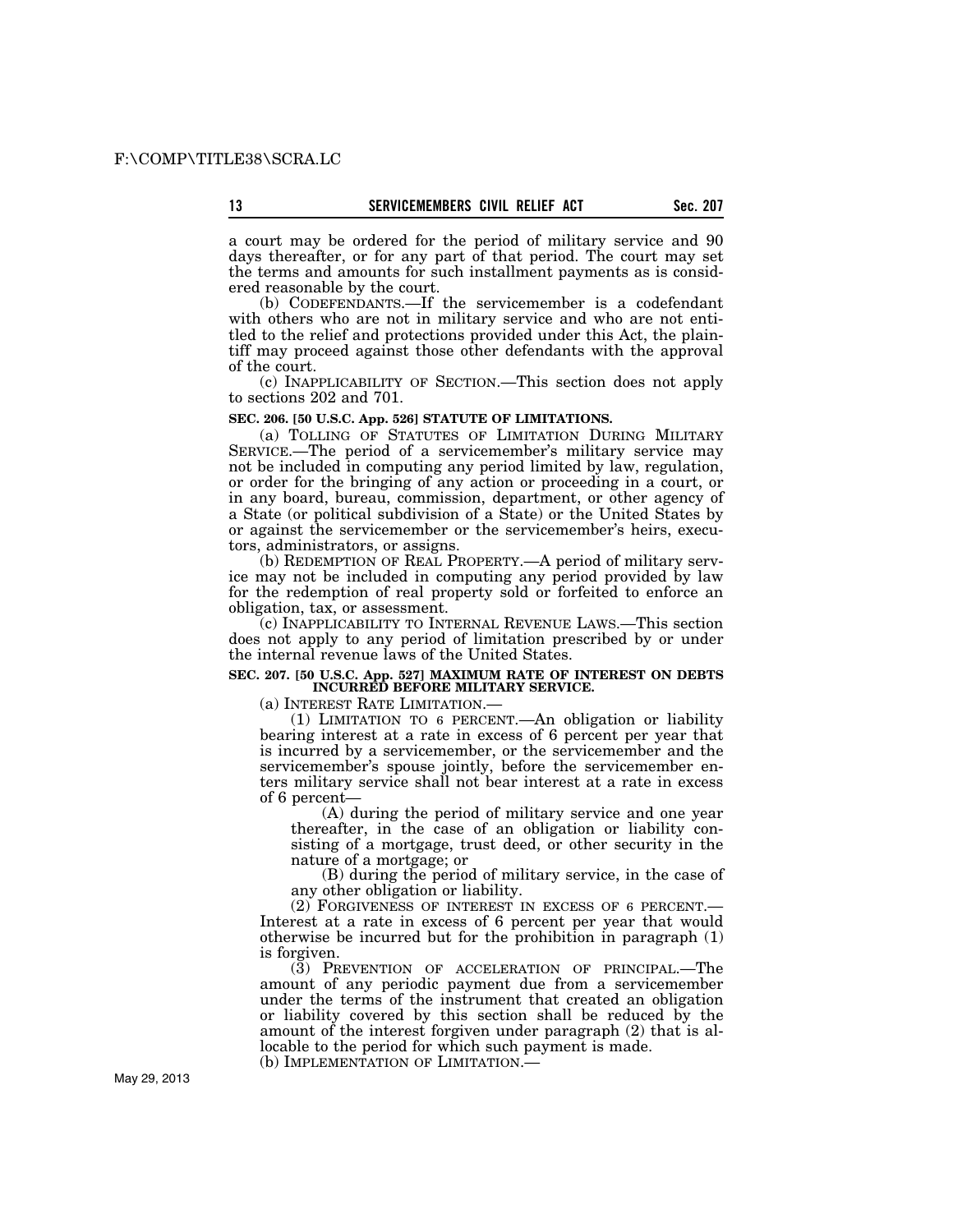(1) WRITTEN NOTICE TO CREDITOR.—In order for an obligation or liability of a servicemember to be subject to the interest rate limitation in subsection (a), the servicemember shall provide to the creditor written notice and a copy of the military orders calling the servicemember to military service and any orders further extending military service, not later than 180 days after the date of the servicemember's termination or release from military service.

(2) LIMITATION EFFECTIVE AS OF DATE OF ORDER TO ACTIVE DUTY.—Upon receipt of written notice and a copy of orders calling a servicemember to military service, the creditor shall treat the debt in accordance with subsection (a), effective as of the date on which the servicemember is called to military service.

(c) CREDITOR PROTECTION.—A court may grant a creditor relief from the limitations of this section if, in the opinion of the court, the ability of the servicemember to pay interest upon the obligation or liability at a rate in excess of 6 percent per year is not materially affected by reason of the servicemember's military service.

(d) DEFINITIONS.—In this section:

(1) INTEREST.—The term ''interest'' includes service charges, renewal charges, fees, or any other charges (except bona fide insurance) with respect to an obligation or liability.

(2) OBLIGATION OR LIABILITY.—The term ''obligation or liability'' includes an obligation or liability consisting of a mortgage, trust deed, or other security in the nature of a mortgage.

(e) PENALTY.—Whoever knowingly violates subsection (a) shall be fined as provided in title 18, United States Code, imprisoned for not more than one year, or both.

# **TITLE III—RENT, INSTALLMENT CON-TRACTS, MORTGAGES, LIENS, ASSIGN-MENT, LEASES, TELEPHONE SERVICE CONTRACTS**

### **SEC. 301. [50 U.S.C. App. 531] EVICTIONS AND DISTRESS.**

(a) COURT-ORDERED EVICTION.—

(1) IN GENERAL.—Except by court order, a landlord (or another person with paramount title) may not—

(A) evict a servicemember, or the dependents of a servicemember, during a period of military service of the servicemember, from premises—

(i) that are occupied or intended to be occupied primarily as a residence; and

(ii) for which the monthly rent does not exceed \$2,400, as adjusted under paragraph (2) for years after 2003; or

(B) subject such premises to a distress during the period of military service.

(2) HOUSING PRICE INFLATION ADJUSTMENT.—(A) For calendar years beginning with 2004, the amount in effect under paragraph  $(1)(A)(ii)$  shall be increased by the housing price inflation adjustment for the calendar year involved.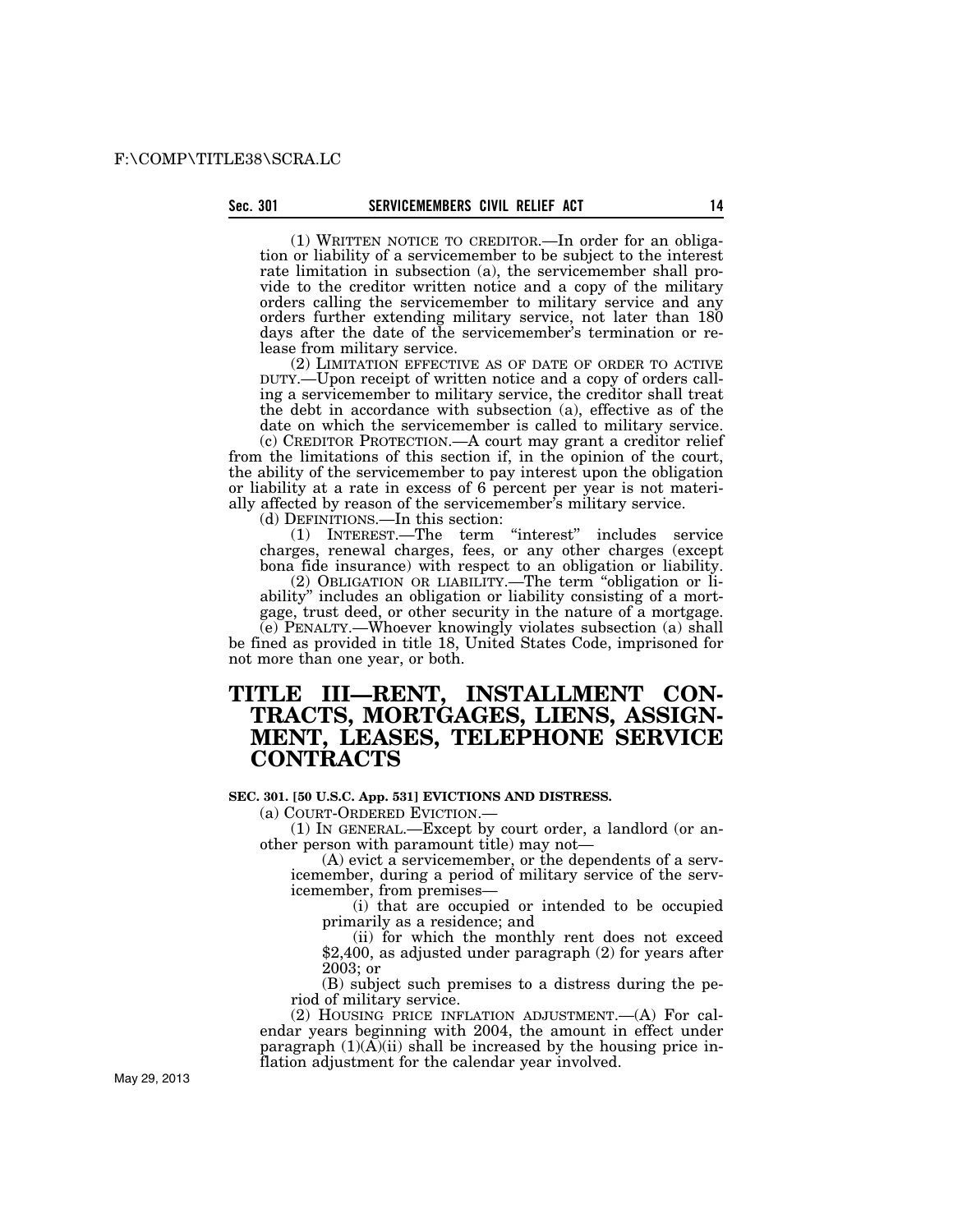(B) For purposes of this paragraph—

(i) The housing price inflation adjustment for any calendar year is the percentage change (if any) by which—

(I) the CPI housing component for November of the preceding calendar year, exceeds

(II) the CPI housing component for November of 1984.

(ii) The term "CPI housing component" means the index published by the Bureau of Labor Statistics of the Department of Labor known as the Consumer Price Index, All Urban Consumers, Rent of Primary Residence, U.S. City Average.<br>(3) PUBLICATION OF HOUSING PRICE INFLATION ADJUST-

MENT.—The Secretary of Defense shall cause to be published in the Federal Register each year the amount in effect under paragraph  $(1)(A)(ii)$  for that year following the housing price inflation adjustment for that year pursuant to paragraph (2). Such publication shall be made for a year not later than 60 days after such adjustment is made for that year.

(b) STAY OF EXECUTION.— (1) COURT AUTHORITY.—Upon an application for eviction or distress with respect to premises covered by this section, the court may on its own motion and shall, if a request is made by or on behalf of a servicemember whose ability to pay the agreed rent is materially affected by military service—

(A) stay the proceedings for a period of 90 days, unless in the opinion of the court, justice and equity require a longer or shorter period of time; or

(B) adjust the obligation under the lease to preserve the interests of all parties.

(2) RELIEF TO LANDLORD.—If a stay is granted under paragraph (1), the court may grant to the landlord (or other person with paramount title) such relief as equity may require.

(c) MISDEMEANOR.—Except as provided in subsection (a), a person who knowingly takes part in an eviction or distress described in subsection (a), or who knowingly attempts to do so, shall be fined as provided in title 18, United States Code, or imprisoned for not more than one year, or both.

(d) RENT ALLOTMENT FROM PAY OF SERVICEMEMBER.—To the extent required by a court order related to property which is the subject of a court action under this section, the Secretary concerned shall make an allotment from the pay of a servicemember to satisfy the terms of such order, except that any such allotment shall be subject to regulations prescribed by the Secretary concerned establishing the maximum amount of pay of servicemembers that may be allotted under this subsection.

(e) LIMITATION OF APPLICABILITY.—Section 202 is not applicable to this section.

**SEC. 302. [50 U.S.C. App. 532] PROTECTION UNDER INSTALLMENT CON-TRACTS FOR PURCHASE OR LEASE.** 

(a) PROTECTION UPON BREACH OF CONTRACT.—

(1) PROTECTION AFTER ENTERING MILITARY SERVICE.—After a servicemember enters military service, a contract by the servicemember for—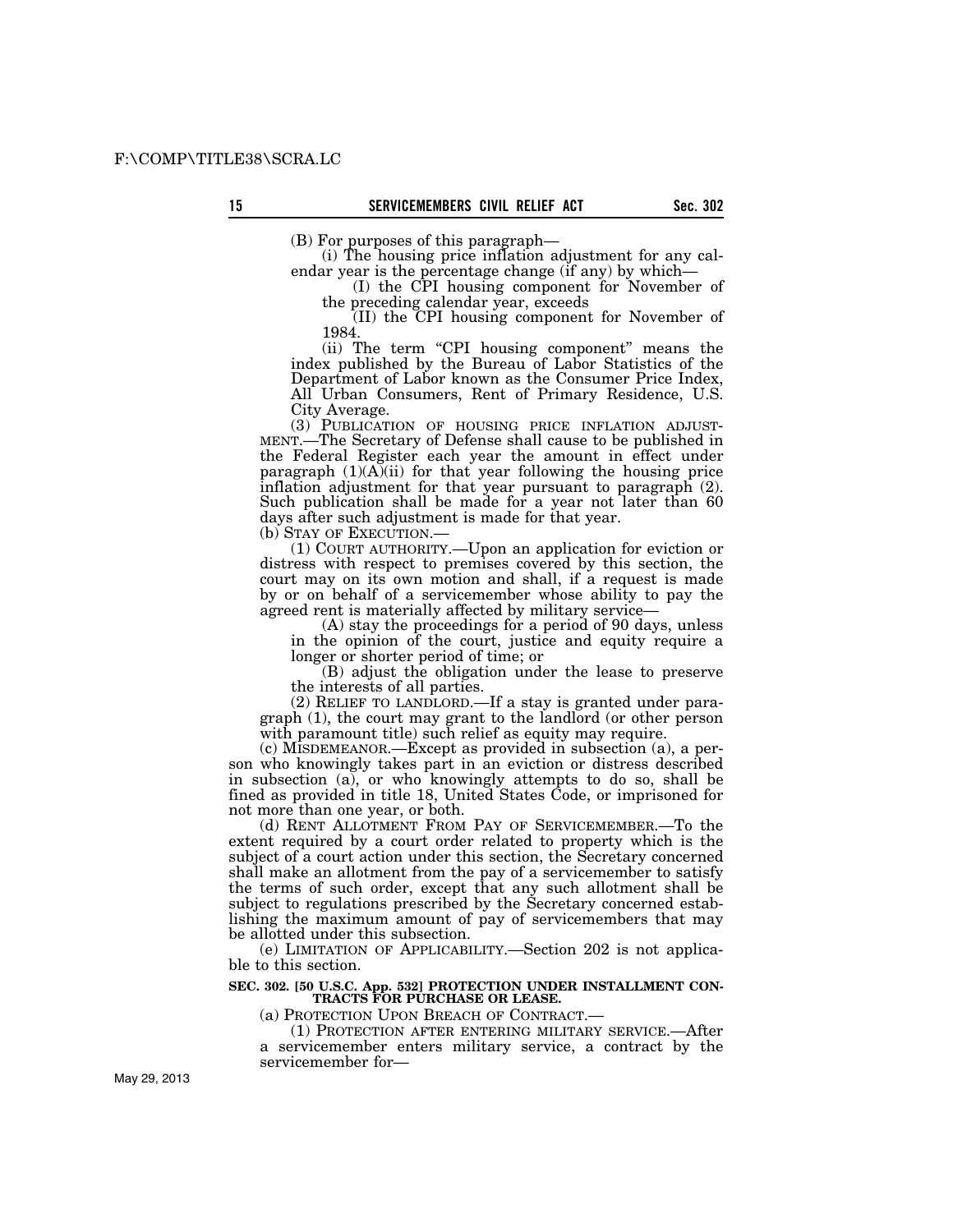(A) the purchase of real or personal property (including a motor vehicle); or

(B) the lease or bailment of such property,

may not be rescinded or terminated for a breach of terms of the contract occurring before or during that person's military service, nor may the property be repossessed for such breach without a court order.

(2) APPLICABILITY.—This section applies only to a contract for which a deposit or installment has been paid by the servicemember before the servicemember enters military service.

(b) MISDEMEANOR.—A person who knowingly resumes possession of property in violation of subsection (a), or in violation of section 107 of this Act, or who knowingly attempts to do so, shall be fined as provided in title 18, United States Code, or imprisoned for not more than one year, or both.

(c) AUTHORITY OF COURT.—In a hearing based on this section, the court—

(1) may order repayment to the servicemember of all or part of the prior installments or deposits as a condition of terminating the contract and resuming possession of the property;

(2) may, on its own motion, and shall on application by a servicemember when the servicemember's ability to comply with the contract is materially affected by military service, stay the proceedings for a period of time as, in the opinion of the court, justice and equity require; or

(3) may make other disposition as is equitable to preserve the interests of all parties.

#### **SEC. 303. [50 U.S.C. App. 533] MORTGAGES AND TRUST DEEDS.**

(a) MORTGAGE AS SECURITY.—This section applies only to an obligation on real or personal property owned by a servicemember that—

(1) originated before the period of the servicemember's military service and for which the servicemember is still obligated; and

(2) is secured by a mortgage, trust deed, or other security in the nature of a mortgage.

(b) STAY OF PROCEEDINGS AND ADJUSTMENT OF OBLIGATION.— In an action filed during, or within  $9$  months<sup>1</sup> after, a servicemember's period of military service to enforce an obligation described in subsection (a), the court may after a hearing and on its own motion and shall upon application by a servicemember when the servicemember's ability to comply with the obligation is materially affected by military service—

<sup>&</sup>lt;sup>1</sup>Subsections (a) and (b) of section 710 of Public Law 112-154 (enacted on August 6, 2012) provide for amendments to subsections (b) and (c) of section 303 by striking "within 9 months" and inserting "within one year". S provides as follows:

<sup>(</sup>c) EFFECTIVE DATE.—The amendments made by subsections (a) and (b) shall take effect on the date that is 180 days after the date of the enactment of this Act [February 6, 2013]. (d) EXTENSION OF SUNSET.

<sup>(1)</sup> IN GENERAL.—The amendments made by subsections (a) and (b) shall expire on December 31, 2014.

For a version of law for subsections (b) and (c) of section 303 (as revived by section  $710(d)(3)$ of Public Law 112–154) see note set out at the end subsection (c).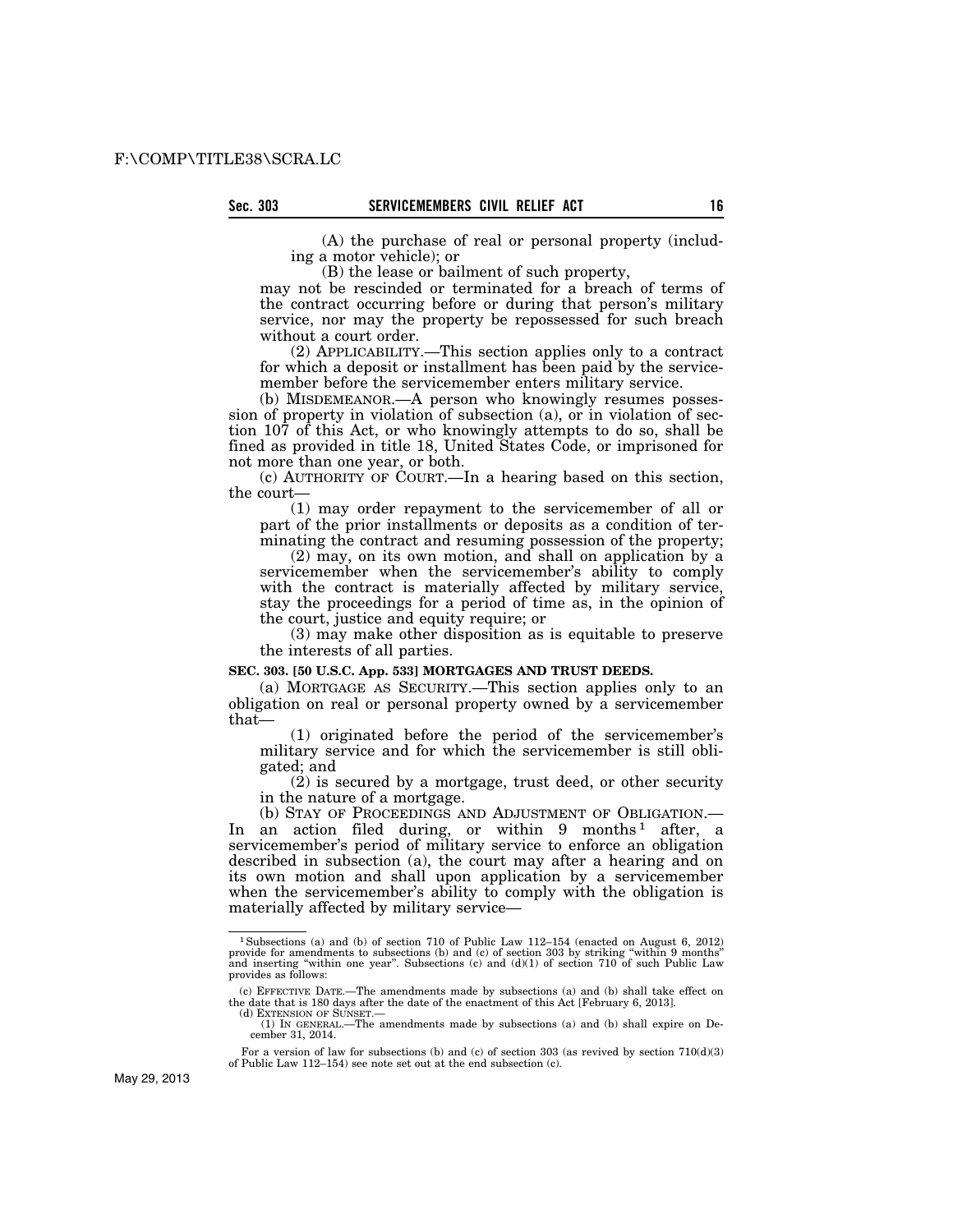(1) stay the proceedings for a period of time as justice and equity require, or

(2) adjust the obligation to preserve the interests of all parties.

(c) SALE OR FORECLOSURE.—A sale, foreclosure, or seizure of property for a breach of an obligation described in subsection (a) shall not be valid if made during, or within 9 months<sup>1</sup> after, the period of the servicemember's military service except—

(1) upon a court order granted before such sale, foreclosure, or seizure with a return made and approved by the court; or

(2) if made pursuant to an agreement as provided in section 107.

[**Note:** Effective January 1, 2015, section 710(d)(3) of Public Law 112–154 states "the provisions of subsections (b) and (c) of section 303 of the Servicemembers Civil Relief Act (50 U.S.C. App. 533), as in effect on July 29, 2008, are hereby revived''. Upon such date, subsections (b) and (c) (as in effect on July 29, 2008), read as follows:]

*(b) STAY OF PROCEEDINGS AND ADJUSTMENT OF OBLIGATION.— In an action filed during, or within 90 days after, a servicemember's period of military service to enforce an obligation described in subsection (a), the court may after a hearing and on its own motion and shall upon application by a servicemember when the servicemember's ability to comply with the obligation is materially affected by military service—* 

*(1) stay the proceedings for a period of time as justice and equity require, or* 

*(2) adjust the obligation to preserve the interests of all parties.* 

*(c) SALE OR FORECLOSURE.—A sale, foreclosure, or seizure of property for a breach of an obligation described in subsection (a) shall not be valid if made during, or within 90 days after, the period of the servicemember's military service except—* 

*(1) upon a court order granted before such sale, foreclosure, or seizure with a return made and approved by the court; or* 

*(2) if made pursuant to an agreement as provided in section 107.* 

#### **SEC. 304. [50 U.S.C. App. 534] SETTLEMENT OF STAYED CASES RELAT-ING TO PERSONAL PROPERTY.**

(a) APPRAISAL OF PROPERTY.—When a stay is granted pursuant to this Act in a proceeding to foreclose a mortgage on or to repos-

<sup>(</sup>d) MISDEMEANOR.—A person who knowingly makes or causes to be made a sale, foreclosure, or seizure of property that is prohibited by subsection (c), or who knowingly attempts to do so, shall be fined as provided in title 18, United States Code, or imprisoned for not more than one year, or both.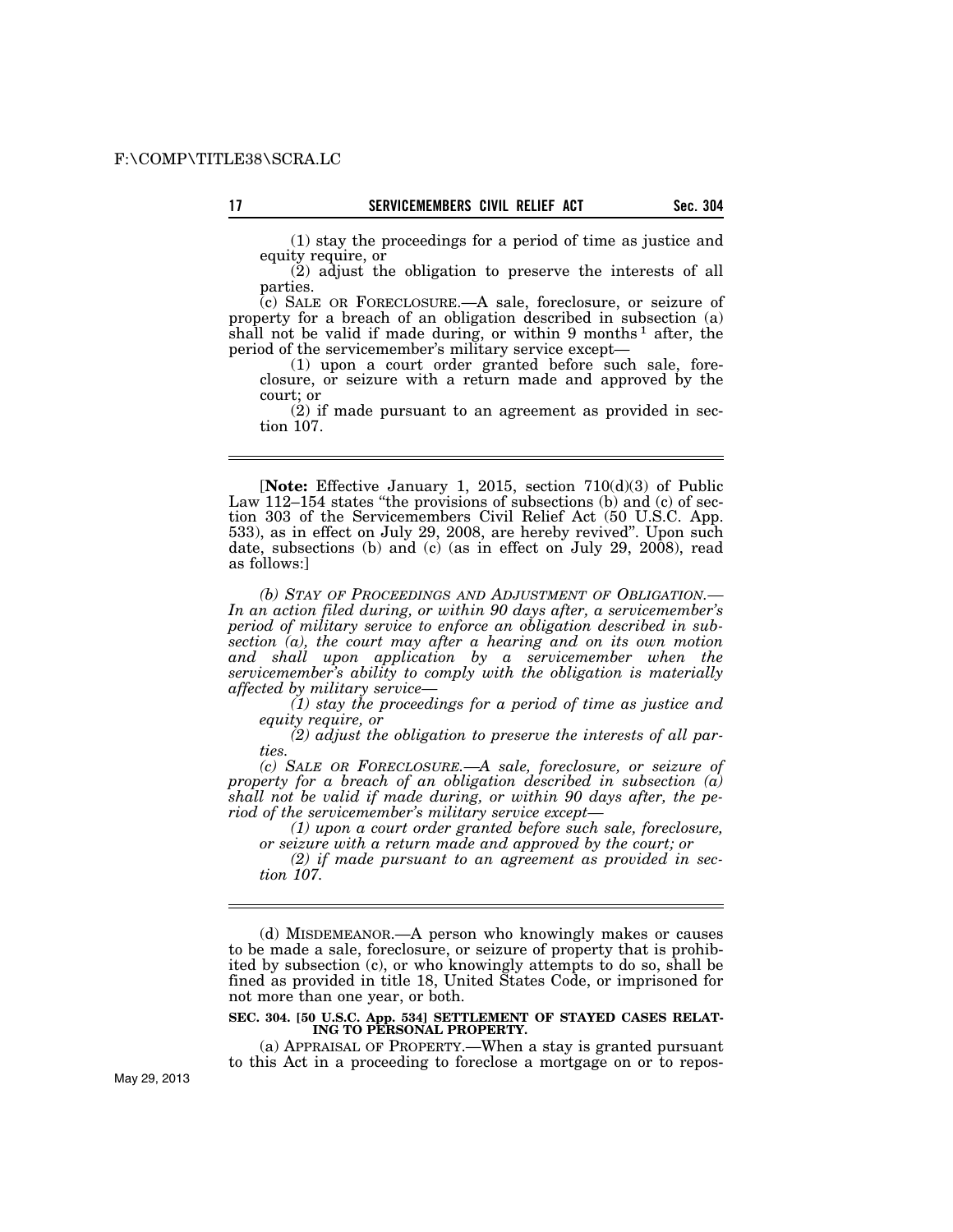sess personal property, or to rescind or terminate a contract for the purchase of personal property, the court may appoint three disinterested parties to appraise the property.

(b) EQUITY PAYMENT.—Based on the appraisal, and if undue hardship to the servicemember's dependents will not result, the court may order that the amount of the servicemember's equity in the property be paid to the servicemember, or the servicemember's dependents, as a condition of foreclosing the mortgage, repossessing the property, or rescinding or terminating the contract.

**SEC. 305. [50 U.S.C. App. 535] TERMINATION OF RESIDENTIAL OR MOTOR VEHICLE LEASES.** 

(a) TERMINATION BY LESSEE.— (1) IN GENERAL.—The lessee on a lease described in subsection (b) may, at the lessee's option, terminate the lease at any time after—

(A) the lessee's entry into military service; or

(B) the date of the lessee's military orders described in paragraph  $(1)(B)$  or  $(2)(B)$  of subsection (b), as the case may be.

(2) JOINT LEASES.—A lessee's termination of a lease pursuant to this subsection shall terminate any obligation a dependent of the lessee may have under the lease.

(b) COVERED LEASES.—This section applies to the following leases:

(1) LEASES OF PREMISES.—A lease of premises occupied, or intended to be occupied, by a servicemember or a servicemember's dependents for a residential, professional, business, agricultural, or similar purpose if—

(A) the lease is executed by or on behalf of a person who thereafter and during the term of the lease enters military service; or

(B) the servicemember, while in military service, executes the lease and thereafter receives military orders for a permanent change of station or to deploy with a military unit, or as an individual in support of a military operation, for a period of not less than 90 days.

(2) LEASES OF MOTOR VEHICLES.—A lease of a motor vehicle used, or intended to be used, by a servicemember or a servicemember's dependents for personal or business transportation if—

(A) the lease is executed by or on behalf of a person who thereafter and during the term of the lease enters military service under a call or order specifying a period of not less than 180 days (or who enters military service under a call or order specifying a period of 180 days or less and who, without a break in service, receives orders extending the period of military service to a period of not less than 180 days); or

(B) the servicemember, while in military service, executes the lease and thereafter receives military orders—

(i) for a change of permanent station—

(I) from a location in the continental United States to a location outside the continental United States; or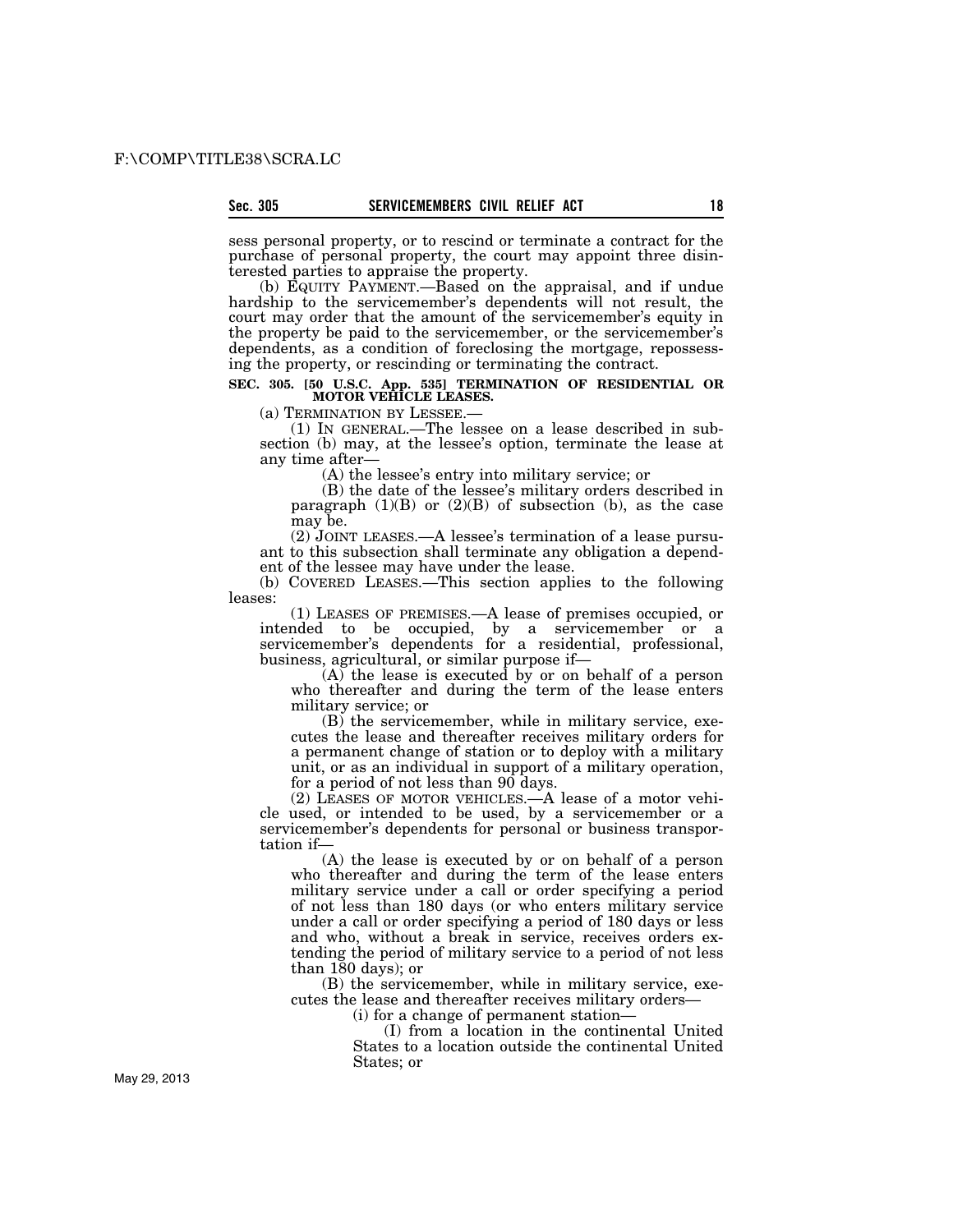(II) from a location in a State outside the continental United States to any location outside that State; or

(ii) to deploy with a military unit, or as an individual in support of a military operation, for a period of not less than 180 days.<br>(c) MANNER OF TERMINATION.—

 $(1)$  In GENERAL.—Termination of a lease under subsection (a) is made—

(A) by delivery by the lessee of written notice of such termination, and a copy of the servicemember's military orders, to the lessor (or the lessor's grantee), or to the lessor's agent (or the agent's grantee); and

(B) in the case of a lease of a motor vehicle, by return of the motor vehicle by the lessee to the lessor (or the lessor's grantee), or to the lessor's agent (or the agent's grantee), not later than 15 days after the date of the delivery of written notice under subparagraph (A).

(2) DELIVERY OF NOTICE.—Delivery of notice under paragraph  $(1)(A)$  may be accomplished—

(A) by hand delivery;

(B) by private business carrier; or

(C) by placing the written notice in an envelope with sufficient postage and with return receipt requested, and addressed as designated by the lessor (or the lessor's grantee) or to the lessor's agent (or the agent's grantee), and depositing the written notice in the United States mails.

(d) EFFECTIVE DATE OF LEASE TERMINATION.—

(1) LEASE OF PREMISES.—In the case of a lease described in subsection (b)(1) that provides for monthly payment of rent, termination of the lease under subsection (a) is effective 30 days after the first date on which the next rental payment is due and payable after the date on which the notice under subsection (c) is delivered. In the case of any other lease described in subsection (b)(1), termination of the lease under subsection (a) is effective on the last day of the month following the month in which the notice is delivered.

(2) LEASE OF MOTOR VEHICLES.—In the case of a lease described in subsection (b)(2), termination of the lease under subsection (a) is effective on the day on which the requirements of subsection (c) are met for such termination.

(e) ARREARAGES AND OTHER OBLIGATIONS AND LIABILITIES.—

(1) LEASES OF PREMISES.—Rent amounts for a lease described in subsection  $(b)(1)$  that are unpaid for the period preceding the effective date of the lease termination shall be paid on a prorated basis. The lessor may not impose an early termination charge, but any taxes, summonses, or other obligations and liabilities of the lessee in accordance with the terms of the lease, including reasonable charges to the lessee for excess wear, that are due and unpaid at the time of termination of the lease shall be paid by the lessee.

(2) LEASES OF MOTOR VEHICLES.—Lease amounts for a lease described in subsection  $(b)(2)$  that are unpaid for the pe-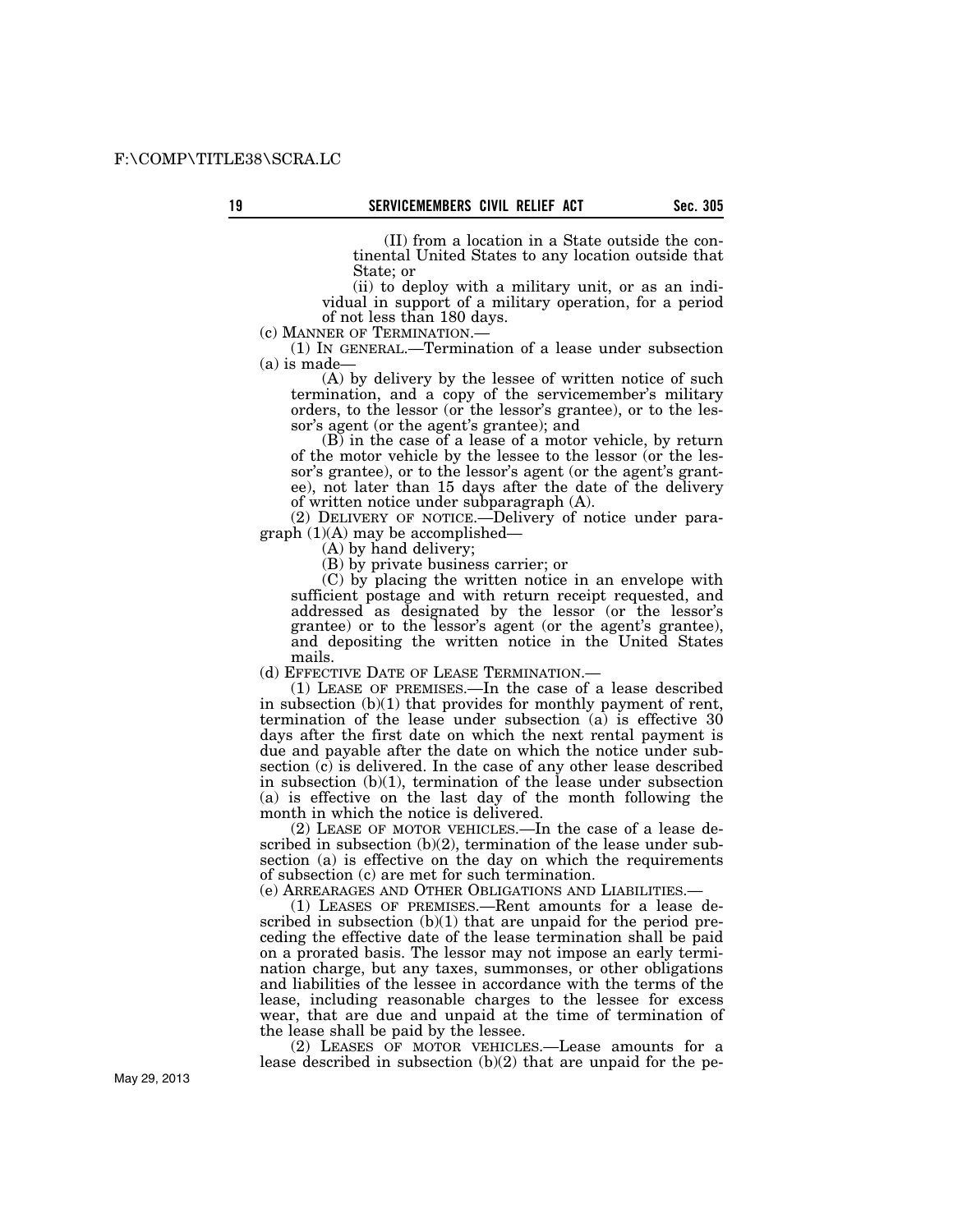riod preceding the effective date of the lease termination shall be paid on a prorated basis. The lessor may not impose an early termination charge, but any taxes, summonses, title and registration fees, or other obligations and liabilities of the lessee in accordance with the terms of the lease, including reasonable charges to the lessee for excess wear or use and mileage, that are due and unpaid at the time of termination of the lease shall be paid by the lessee.

(f) RENT PAID IN ADVANCE.—Rents or lease amounts paid in advance for a period after the effective date of the termination of the lease shall be refunded to the lessee by the lessor (or the lessor's assignee or the assignee's agent) within 30 days of the effective date of the termination of the lease.

(g) RELIEF TO LESSOR.—Upon application by the lessor to a court before the termination date provided in the written notice, relief granted by this section to a servicemember may be modified as justice and equity require.

(h) MISDEMEANOR.—Any person who knowingly seizes, holds, or detains the personal effects, security deposit, or other property of a servicemember or a servicemember's dependent who lawfully terminates a lease covered by this section, or who knowingly interferes with the removal of such property from premises covered by such lease, for the purpose of subjecting or attempting to subject any of such property to a claim for rent accruing subsequent to the date of termination of such lease, or attempts to do so, shall be fined as provided in title 18, United States Code, or imprisoned for not more than one year, or both.

(i) DEFINITIONS.—

(1) MILITARY ORDERS.—The term ''military orders'', with respect to a servicemember, means official military orders, or any notification, certification, or verification from the servicemember's commanding officer, with respect to the servicemember's current or future military duty status.

(2) CONUS.—The term ''continental United States'' means the 48 contiguous States and the District of Columbia.

#### **SEC. 305A. [50 U.S.C. App. 535a] TERMINATION OF TELEPHONE SERVICE CONTRACTS.**

(a) TERMINATION BY SERVICEMEMBER.—

(1) TERMINATION.—A servicemember may terminate a contract described in subsection (b) at any time after the date the servicemember receives military orders to relocate for a period of not less than 90 days to a location that does not support the contract.

(2) NOTICE.—In the case that a servicemember terminates a contract as described in paragraph (1), the service provider under the contract shall provide such servicemember with written or electronic notice of the servicemember's rights under such paragraph.

(3) MANNER OF TERMINATION.—Termination of a contract under paragraph (1) shall be made by delivery of a written or electronic notice of such termination and a copy of the servicemember's military orders to the service provider, delivered in accordance with industry standards for notification of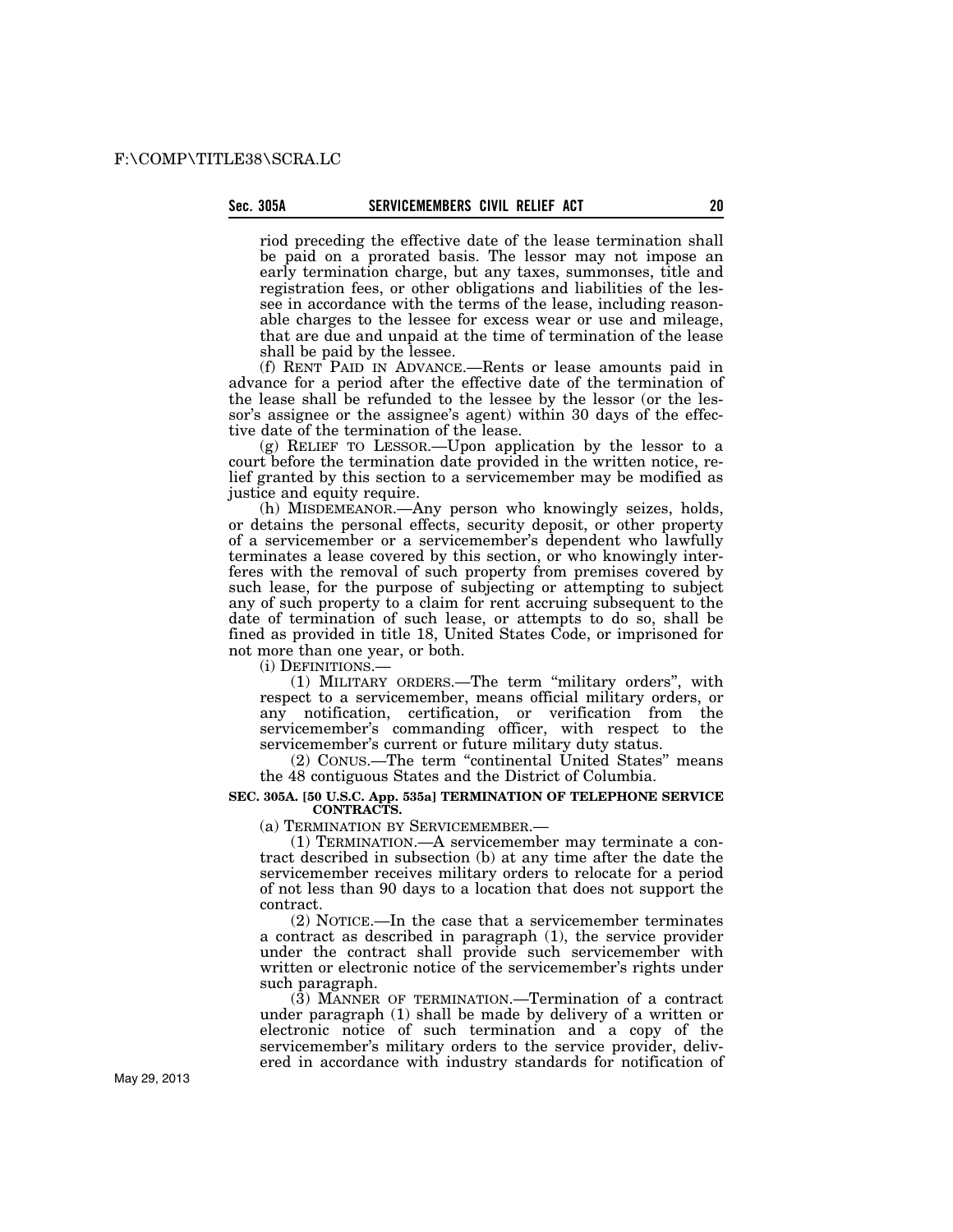terminations, together with the date on which the service is to be terminated.

(b) COVERED CONTRACTS.—A contract described in this subsection is a contract for cellular telephone service or telephone exchange service entered into by the servicemember before receiving the military orders referred to in subsection  $(a)(1)$ .

(c) RETENTION OF TELEPHONE NUMBER.—In the case of a contract terminated under subsection (a) by a servicemember whose period of relocation is for a period of three years or less, the service provider under the contract shall, notwithstanding any other provision of law, allow the servicemember to keep the telephone number the servicemember has under the contract if the servicemember resubscribes to the service during the 90-day period beginning on the last day of such period of relocation.

(d) FAMILY PLANS.—In the case of a contract for cellular telephone service entered into by any individual in which a servicemember is a designated beneficiary of the contract, the individual who entered into the contract may terminate the contract—

(1) with respect to the servicemember if the servicemember is eligible to terminate contracts pursuant to subsection (a); and

(2) with respect to all of the designated beneficiaries of such contract if all such beneficiaries accompany the servicemember during the servicemember's period of relocation.

(e) OTHER OBLIGATIONS AND LIABILITIES.—For any contract terminated under this section, the service provider under the contract may not impose an early termination charge, but any tax or any other obligation or liability of the servicemember that, in accordance with the terms of the contract, is due and unpaid or unperformed at the time of termination of the contract shall be paid or performed by the servicemember. If the servicemember resubscribes to the service provided under a covered contract during the 90-day period beginning on the last day of the servicemember's period of relocation, the service provider may not impose a charge for reinstating service, other than the usual and customary charges for the installation or acquisition of customer equipment imposed on any other subscriber.

(f) RETURN OF ADVANCE PAYMENTS.—Not later than 60 days after the effective date of the termination of a contract under this section, the service provider under the contract shall refund to the servicemember any fee or other amount to the extent paid for a period extending until after such date, except for the remainder of the monthly or similar billing period in which the termination occurs.

(g) DEFINITIONS.—For purposes of this section:

(1) The term ''cellular telephone service'' means commercial mobile service, as that term is defined in section 332(d) of the Communications Act of 1934 (47 U.S.C. 332(d)).

(2) The term ''telephone exchange service'' has the meaning given that term under section 3 of the Communications Act of 1934 (47 U.S.C. 153).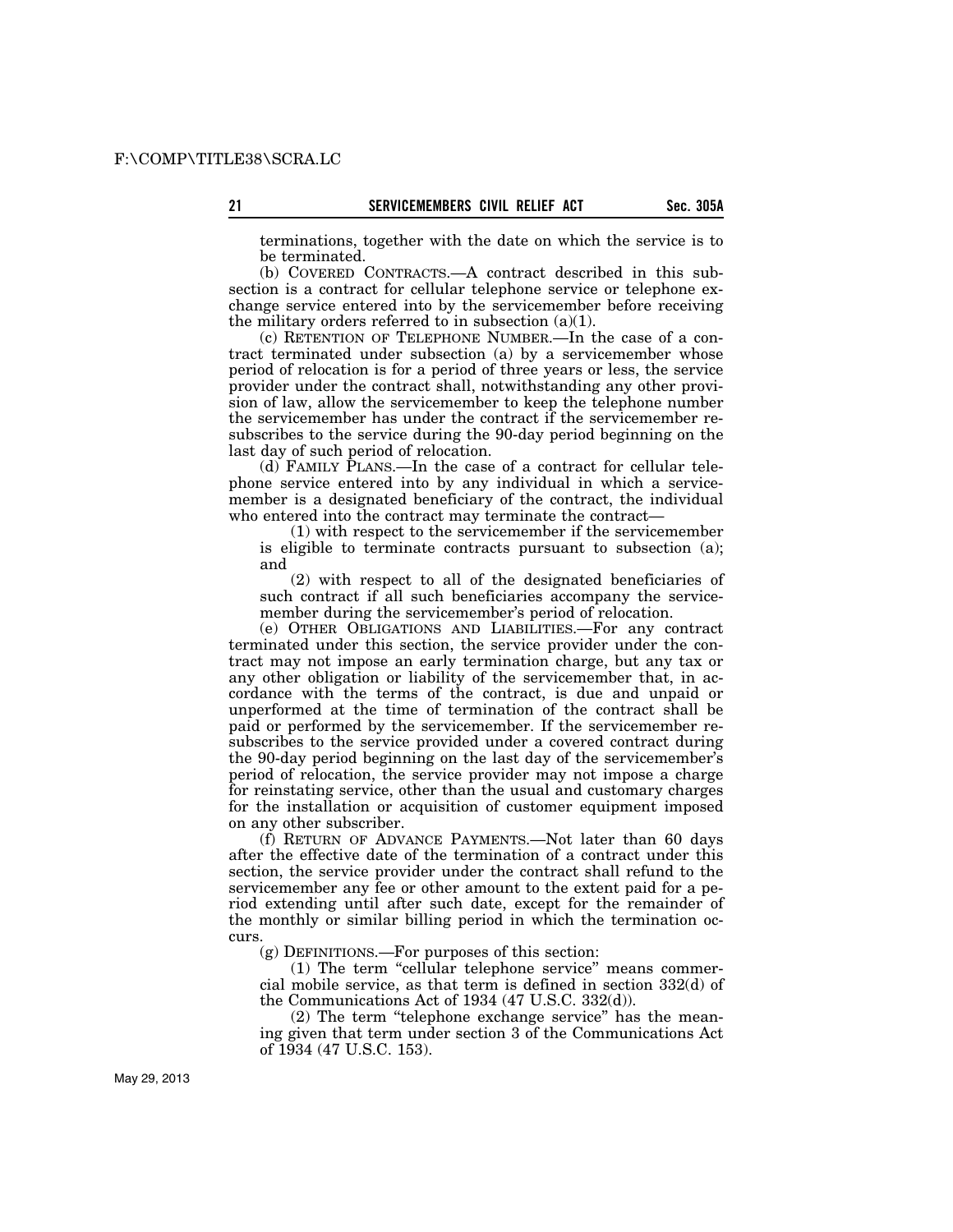**SEC. 306. [50 U.S.C. App. 536] PROTECTION OF LIFE INSURANCE POL-ICY.** 

(a) ASSIGNMENT OF POLICY PROTECTED.—If a life insurance policy on the life of a servicemember is assigned before military service to secure the payment of an obligation, the assignee of the policy (except the insurer in connection with a policy loan) may not exercise, during a period of military service of the servicemember or within one year thereafter, any right or option obtained under the assignment without a court order.

(b) EXCEPTION.—The prohibition in subsection (a) shall not apply—

(1) if the assignee has the written consent of the insured made during the period described in subsection (a);

(2) when the premiums on the policy are due and unpaid; or

(3) upon the death of the insured.

(c) ORDER REFUSED BECAUSE OF MATERIAL AFFECT.—A court which receives an application for an order required under subsection (a) may refuse to grant such order if the court determines the ability of the servicemember to comply with the terms of the obligation is materially affected by military service.

(d) TREATMENT OF GUARANTEED PREMIUMS.—For purposes of this subsection, premiums guaranteed under the provisions of title IV of this Act shall not be considered due and unpaid.

(e) MISDEMEANOR.—A person who knowingly takes an action contrary to this section, or attempts to do so, shall be fined as provided in title 18, United States Code, or imprisoned for not more than one year, or both.

#### **SEC. 307. [50 U.S.C. App. 537] ENFORCEMENT OF STORAGE LIENS.**

(a) LIENS.—

(1) LIMITATION ON FORECLOSURE OR ENFORCEMENT.—A person holding a lien on the property or effects of a servicemember may not, during any period of military service of the servicemember and for 90 days thereafter, foreclose or enforce any lien on such property or effects without a court order granted before foreclosure or enforcement.

(2) LIEN DEFINED.—For the purposes of paragraph (1), the term "lien" includes a lien for storage, repair, or cleaning of the property or effects of a servicemember or a lien on such property or effects for any other reason.

(b) STAY OF PROCEEDINGS.—In a proceeding to foreclose or enforce a lien subject to this section, the court may on its own motion, and shall if requested by a servicemember whose ability to comply with the obligation resulting in the proceeding is materially affected by military service—

(1) stay the proceeding for a period of time as justice and equity require; or

(2) adjust the obligation to preserve the interests of all parties.

The provisions of this subsection do not affect the scope of section 303.

(c) MISDEMEANOR.—A person who knowingly takes an action contrary to this section, or attempts to do so, shall be fined as pro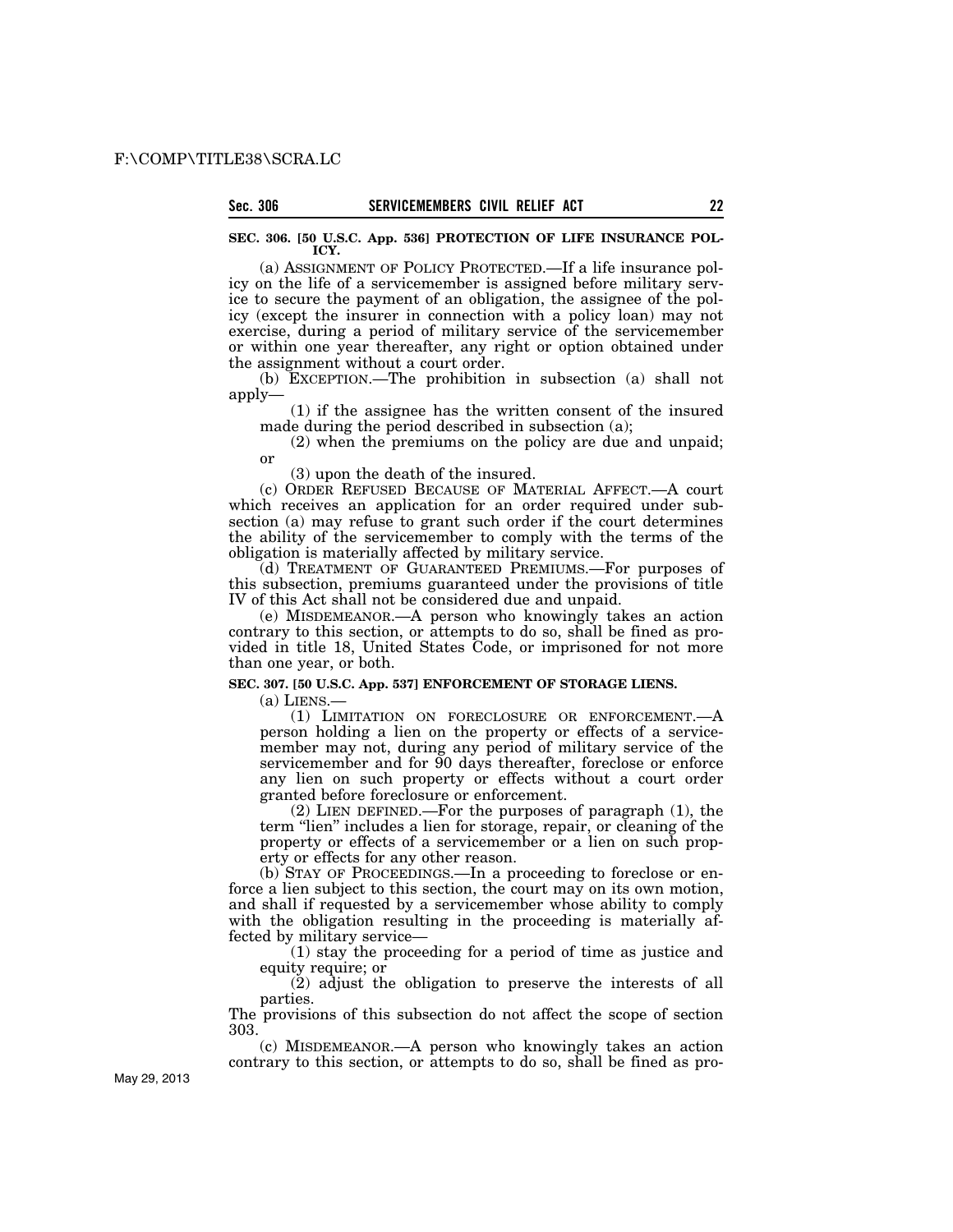vided in title 18, United States Code, or imprisoned for not more than one year, or both.

#### **SEC. 308. [50 U.S.C. App. 538] EXTENSION OF PROTECTIONS TO DE-PENDENTS.**

Upon application to a court, a dependent of a servicemember is entitled to the protections of this title if the dependent's ability to comply with a lease, contract, bailment, or other obligation is materially affected by reason of the servicemember's military service.

# **TITLE IV—LIFE INSURANCE**

#### **SEC. 401. [50 U.S.C. App. 541] DEFINITIONS.**

For the purposes of this title:

(1) POLICY.—The term ''policy'' means any individual contract for whole, endowment, universal, or term life insurance (other than group term life insurance coverage), including any benefit in the nature of such insurance arising out of membership in any fraternal or beneficial association which—

(A) provides that the insurer may not—

(i) decrease the amount of coverage or require the payment of an additional amount as premiums if the insured engages in military service (except increases in premiums in individual term insurance based upon age); or

(ii) limit or restrict coverage for any activity required by military service; and

(B) is in force not less than 180 days before the date of the insured's entry into military service and at the time of application under this title.

(2) PREMIUM.—The term "premium" means the amount specified in an insurance policy to be paid to keep the policy in force.

(3) INSURED.—The term ''insured'' means a servicemember whose life is insured under a policy.

(4) INSURER.—The term ''insurer'' includes any firm, corporation, partnership, association, or business that is chartered or authorized to provide insurance and issue contracts or policies by the laws of a State or the United States.

### **SEC. 402. [50 U.S.C. App. 542] INSURANCE RIGHTS AND PROTECTIONS.**

(a) RIGHTS AND PROTECTIONS.—The rights and protections under this title apply to the insured when—

(1) the insured,

(2) the insured's legal representative, or

(3) the insured's beneficiary in the case of an insured who is outside a State,

applies in writing for protection under this title, unless the Secretary of Veterans Affairs determines that the insured's policy is not entitled to protection under this title.

(b) NOTIFICATION AND APPLICATION.—The Secretary of Veterans Affairs shall notify the Secretary concerned of the procedures to be used to apply for the protections provided under this title.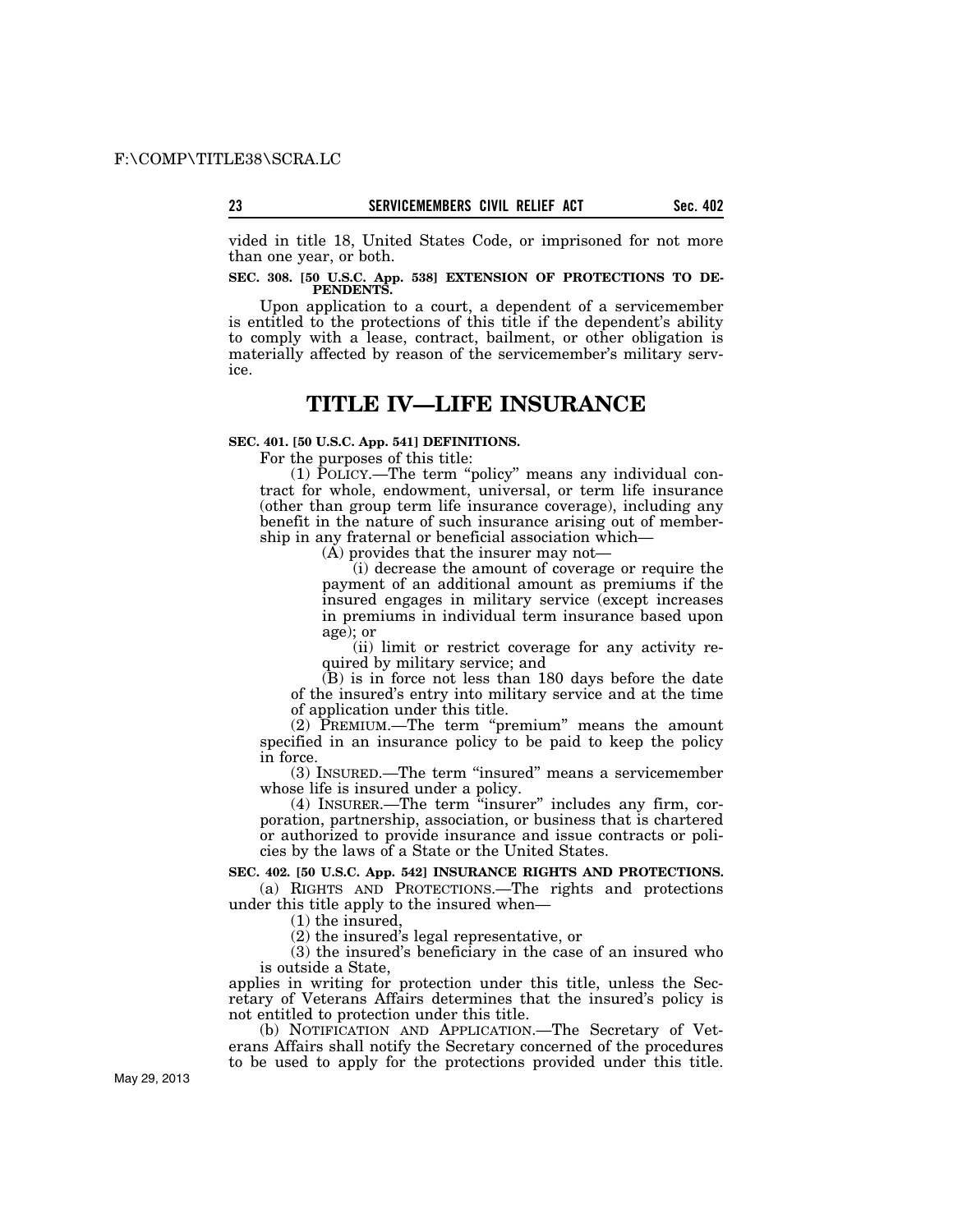The applicant shall send the original application to the insurer and a copy to the Secretary of Veterans Affairs.

(c) LIMITATION ON AMOUNT.—The total amount of life insurance coverage protection provided by this title for a servicemember may not exceed \$250,000, or an amount equal to the Servicemember's Group Life Insurance maximum limit, whichever is greater, regardless of the number of policies submitted.

#### **SEC. 403. [50 U.S.C. App. 543] APPLICATION FOR INSURANCE PROTEC-TION.**

(a) APPLICATION PROCEDURE.—An application for protection under this title shall—

(1) be in writing and signed by the insured, the insured's legal representative, or the insured's beneficiary, as the case may be;

(2) identify the policy and the insurer; and

(3) include an acknowledgement that the insured's rights under the policy are subject to and modified by the provisions of this title.

(b) ADDITIONAL REQUIREMENTS.—The Secretary of Veterans Affairs may require additional information from the applicant, the insured and the insurer to determine if the policy is entitled to protection under this title.

(c) NOTICE TO THE SECRETARY BY THE INSURER.—Upon receipt of the application of the insured, the insurer shall furnish a report concerning the policy to the Secretary of Veterans Affairs as required by regulations prescribed by the Secretary.

(d) POLICY MODIFICATION.—Upon application for protection under this title, the insured and the insurer shall have constructively agreed to any policy modification necessary to give this title full force and effect.

#### **SEC. 404. [50 U.S.C. App. 544] POLICIES ENTITLED TO PROTECTION AND LAPSE OF POLICIES.**

(a) DETERMINATION.—The Secretary of Veterans Affairs shall determine whether a policy is entitled to protection under this title and shall notify the insured and the insurer of that determination.

(b) LAPSE PROTECTION.—A policy that the Secretary determines is entitled to protection under this title shall not lapse or otherwise terminate or be forfeited for the nonpayment of a premium, or interest or indebtedness on a premium, after the date on which the application for protection is received by the Secretary.

(c) TIME APPLICATION.—The protection provided by this title applies during the insured's period of military service and for a period of two years thereafter.

#### **SEC. 405. [50 U.S.C. App. 545] POLICY RESTRICTIONS.**

(a) DIVIDENDS.—While a policy is protected under this title, a dividend or other monetary benefit under a policy may not be paid to an insured or used to purchase dividend additions without the approval of the Secretary of Veterans Affairs. If such approval is not obtained, the dividends or benefits shall be added to the value of the policy to be used as a credit when final settlement is made with the insurer.

(b) SPECIFIC RESTRICTIONS.—While a policy is protected under this title, cash value, loan value, withdrawal of dividend accumula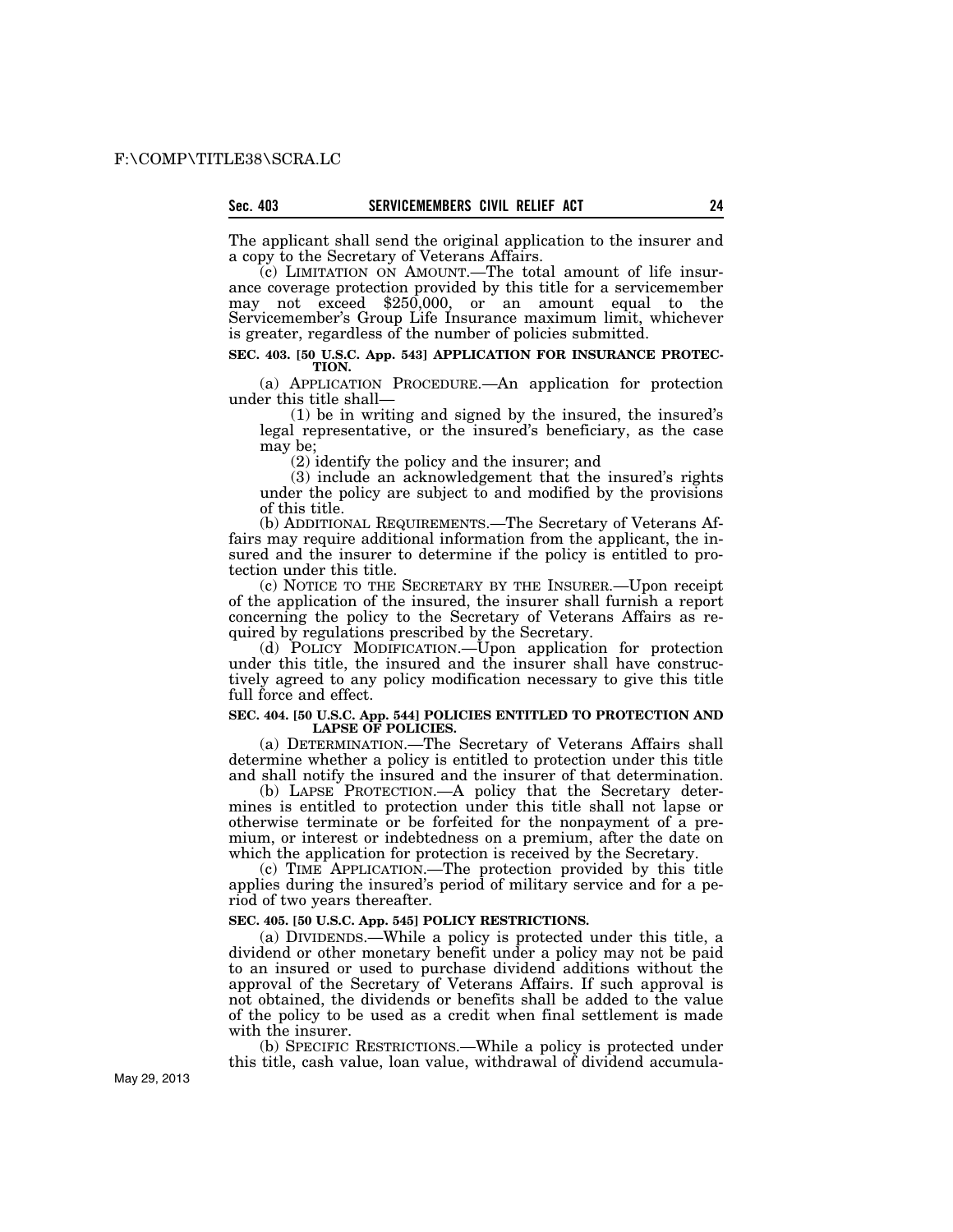tion, unearned premiums, or other value of similar character may not be available to the insured without the approval of the Secretary. The right of the insured to change a beneficiary designation or select an optional settlement for a beneficiary shall not be affected by the provisions of this title.

#### **SEC. 406. [50 U.S.C. App. 546] DEDUCTION OF UNPAID PREMIUMS.**

(a) SETTLEMENT OF PROCEEDS.—If a policy matures as a result of a servicemember's death or otherwise during the period of protection of the policy under this title, the insurer in making settlement shall deduct from the insurance proceeds the amount of the unpaid premiums guaranteed under this title, together with interest due at the rate fixed in the policy for policy loans.

(b) INTEREST RATE.—If the interest rate is not specifically fixed in the policy, the rate shall be the same as for policy loans in other policies issued by the insurer at the time the insured's policy was issued.

(c) REPORTING REQUIREMENT.—The amount deducted under this section, if any, shall be reported by the insurer to the Secretary of Veterans Affairs.

#### **SEC. 407. [50 U.S.C. App. 547] PREMIUMS AND INTEREST GUARANTEED BY UNITED STATES.**

(a) GUARANTEE OF PREMIUMS AND INTEREST BY THE UNITED STATES.—

(1) GUARANTEE.—Payment of premiums, and interest on premiums at the rate specified in section 406, which become due on a policy under the protection of this title is guaranteed by the United States. If the amount guaranteed is not paid to the insurer before the period of insurance protection under this title expires, the amount due shall be treated by the insurer as a policy loan on the policy.

(2) POLICY TERMINATION.—If, at the expiration of insurance protection under this title, the cash surrender value of a policy is less than the amount due to pay premiums and interest on premiums on the policy, the policy shall terminate. Upon such termination, the United States shall pay the insurer the difference between the amount due and the cash surrender value.

(b) RECOVERY FROM INSURED OF AMOUNTS PAID BY THE UNITED STATES.—

(1) DEBT PAYABLE TO THE UNITED STATES.—The amount paid by the United States to an insurer under this title shall be a debt payable to the United States by the insured on whose policy payment was made.

(2) COLLECTION.—Such amount may be collected by the United States, either as an offset from any amount due the insured by the United States or as otherwise authorized by law.

(3) DEBT NOT DISCHARGEABLE IN BANKRUPTCY.—Such debt payable to the United States is not dischargeable in bankruptcy proceedings.

(c) CREDITING OF AMOUNTS RECOVERED.—Any amounts received by the United States as repayment of debts incurred by an insured under this title shall be credited to the appropriation for the payment of claims under this title.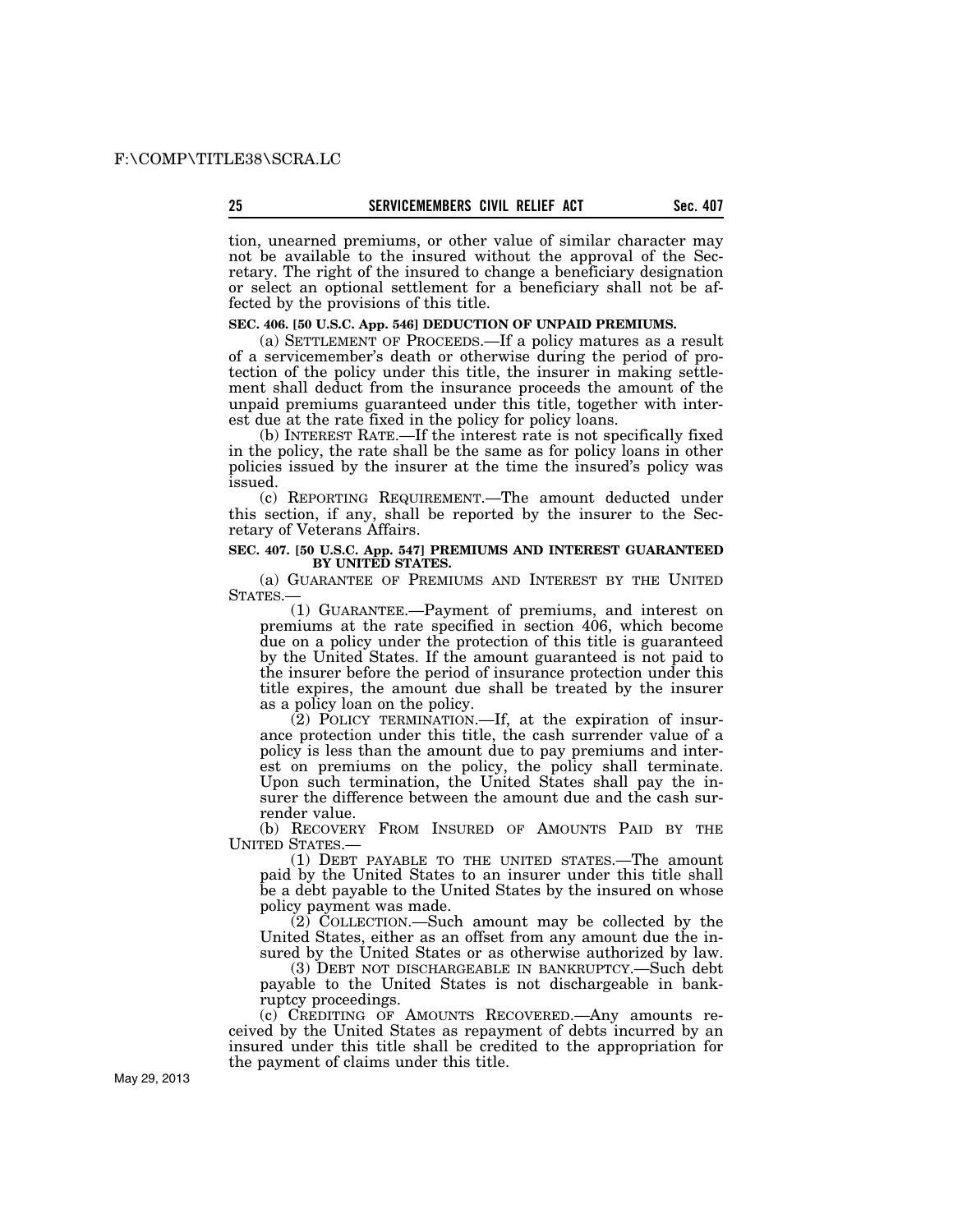**SEC. 408. [50 U.S.C. App. 548] REGULATIONS.** 

The Secretary of Veterans Affairs shall prescribe regulations for the implementation of this title.

#### **SEC. 409. [50 U.S.C. App. 549] REVIEW OF FINDINGS OF FACT AND CON-CLUSIONS OF LAW.**

The findings of fact and conclusions of law made by the Secretary of Veterans Affairs in administering this title are subject to review on appeal to the Board of Veterans' Appeals pursuant to chapter 71 of title 38, United States Code, and to judicial review only as provided in chapter 72 of such title.

# **TITLE V—TAXES AND PUBLIC LANDS**

#### **SEC. 501. [50 U.S.C. App. 561] TAXES RESPECTING PERSONAL PROP-ERTY, MONEY, CREDITS, AND REAL PROPERTY.**

(a) APPLICATION.—This section applies in any case in which a tax or assessment, whether general or special (other than a tax on personal income), falls due and remains unpaid before or during a period of military service with respect to a servicemember's—

(1) personal property (including motor vehicles); or

(2) real property occupied for dwelling, professional, business, or agricultural purposes by a servicemember or the servicemember's dependents or employees—

(A) before the servicemember's entry into military service; and

(B) during the time the tax or assessment remains unpaid.

(b) SALE OF PROPERTY.—

(1) LIMITATION ON SALE OF PROPERTY TO ENFORCE TAX AS-SESSMENT.—Property described in subsection (a) may not be sold to enforce the collection of such tax or assessment except by court order and upon the determination by the court that military service does not materially affect the servicemember's ability to pay the unpaid tax or assessment.

(2) STAY OF COURT PROCEEDINGS.—A court may stay a proceeding to enforce the collection of such tax or assessment, or sale of such property, during a period of military service of the servicemember and for a period not more than 180 days after the termination of, or release of the servicemember from, military service.

(c) REDEMPTION.—When property described in subsection (a) is sold or forfeited to enforce the collection of a tax or assessment, a servicemember shall have the right to redeem or commence an action to redeem the servicemember's property during the period of military service or within 180 days after termination of or release from military service. This subsection may not be construed to shorten any period provided by the law of a State (including any political subdivision of a State) for redemption.

(d) INTEREST ON TAX OR ASSESSMENT.—Whenever a servicemember does not pay a tax or assessment on property described in subsection (a) when due, the amount of the tax or assessment due and unpaid shall bear interest until paid at the rate of 6 percent per year. An additional penalty or interest shall not be incurred by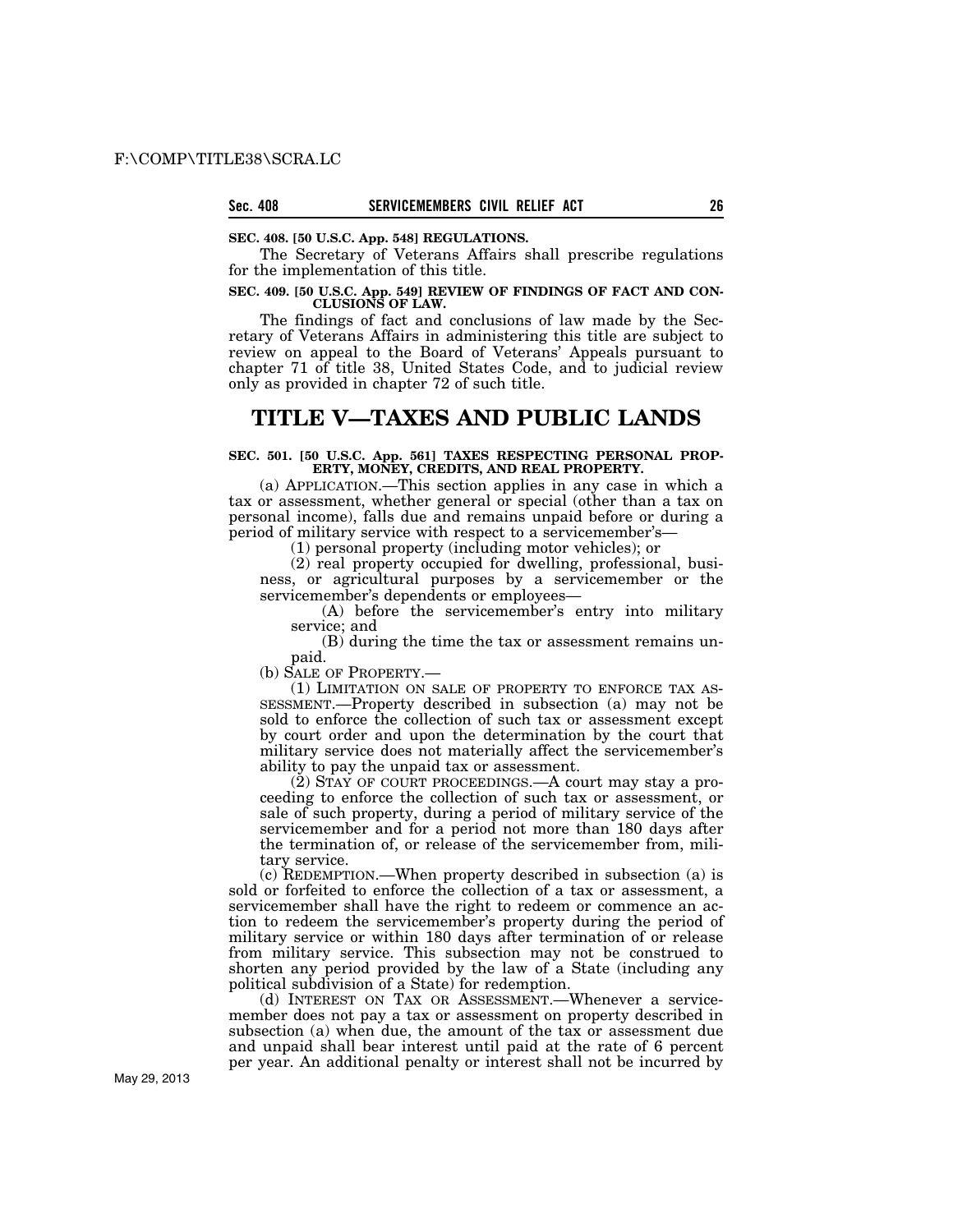reason of nonpayment. A lien for such unpaid tax or assessment may include interest under this subsection.

(e) JOINT OWNERSHIP APPLICATION.—This section applies to all forms of property described in subsection (a) owned individually by a servicemember or jointly by a servicemember and a dependent or dependents.

### **SEC. 502. [50 U.S.C. App. 562] RIGHTS IN PUBLIC LANDS.**

(a) RIGHTS NOT FORFEITED.—The rights of a servicemember to lands owned or controlled by the United States, and initiated or acquired by the servicemember under the laws of the United States (including the mining and mineral leasing laws) before military service, shall not be forfeited or prejudiced as a result of being absent from the land, or by failing to begin or complete any work or improvements to the land, during the period of military service.

(b) TEMPORARY SUSPENSION OF PERMITS OR LICENSES.—If a permittee or licensee under the Act of June 28, 1934 (43 U.S.C. 315 et seq.), enters military service, the permittee or licensee may suspend the permit or license for the period of military service and for 180 days after termination of or release from military service.

(c) REGULATIONS.—Regulations prescribed by the Secretary of the Interior shall provide for such suspension of permits and licenses and for the remission, reduction, or refund of grazing fees during the period of such suspension.

#### **SEC. 503. [50 U.S.C. App. 563] DESERT-LAND ENTRIES.**

(a) DESERT-LAND RIGHTS NOT FORFEITED.—A desert-land entry made or held under the desert-land laws before the entrance of the entryman or the entryman's successor in interest into military service shall not be subject to contest or cancellation—

(1) for failure to expend any required amount per acre per year in improvements upon the claim;

(2) for failure to effect the reclamation of the claim during the period the entryman or the entryman's successor in interest is in the military service, or for 180 days after termination of or release from military service; or

(3) during any period of hospitalization or rehabilitation due to an injury or disability incurred in the line of duty.

The time within which the entryman or claimant is required to make such expenditures and effect reclamation of the land shall be exclusive of the time periods described in paragraphs (2) and (3).

(b) SERVICE-RELATED DISABILITY.—If an entryman or claimant is honorably discharged and is unable to accomplish reclamation of, and payment for, desert land due to a disability incurred in the line of duty, the entryman or claimant may make proof without further reclamation or payments, under regulations prescribed by the Secretary of the Interior, and receive a patent for the land entered or claimed.

(c) FILING REQUIREMENT.—In order to obtain the protection of this section, the entryman or claimant shall, within 180 days after entry into military service, cause to be filed in the land office of the district where the claim is situated a notice communicating the fact of military service and the desire to hold the claim under this section.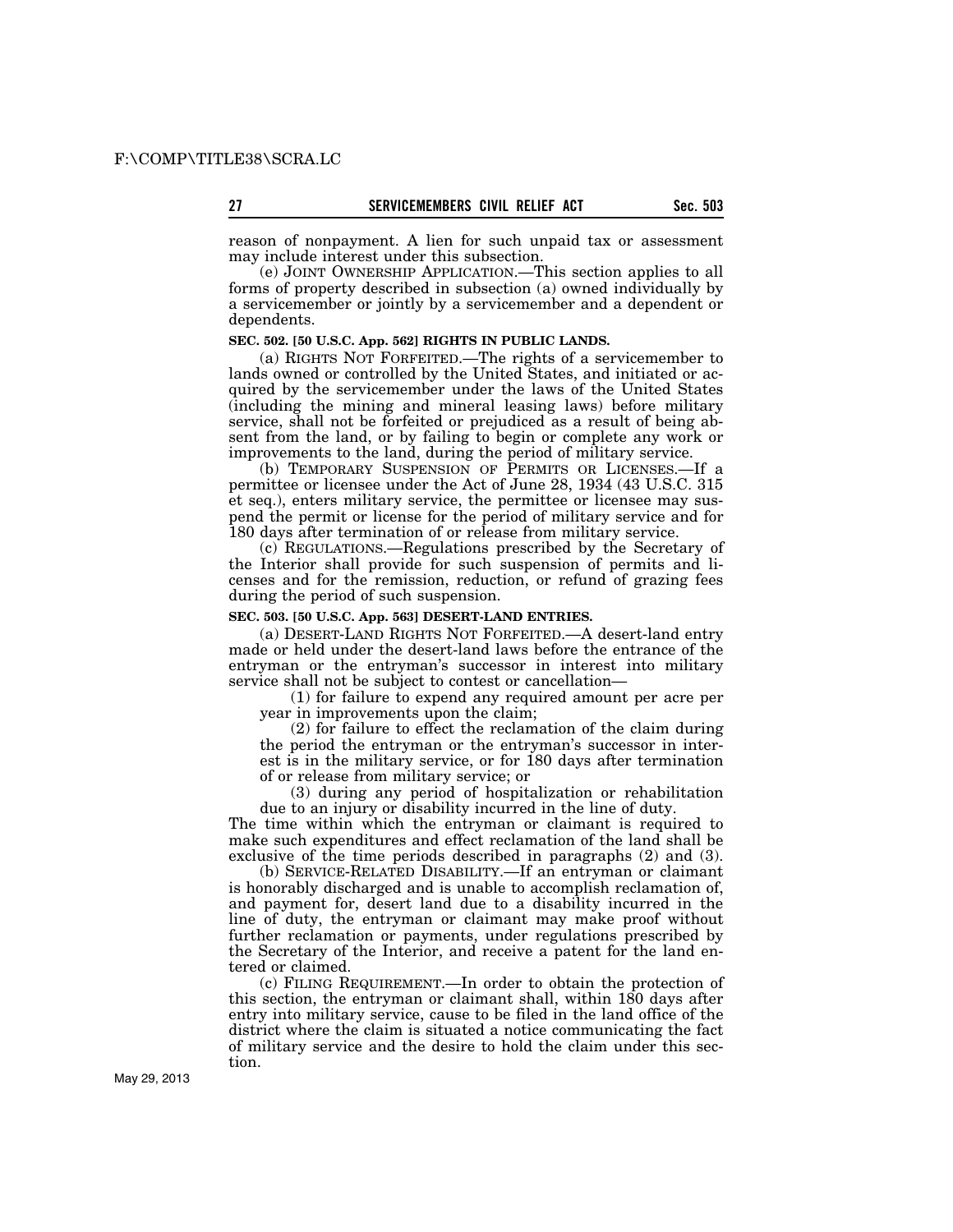**SEC. 504. [50 U.S.C. App. 564] MINING CLAIMS.** 

(a) REQUIREMENTS SUSPENDED.—The provisions of section 2324 of the Revised Statutes of the United States (30 U.S.C. 28) specified in subsection (b) shall not apply to a servicemember's claims or interests in claims, regularly located and recorded, during a period of military service and 180 days thereafter, or during any period of hospitalization or rehabilitation due to injuries or disabilities incurred in the line of duty.

(b) REQUIREMENTS.—The provisions in section 2324 of the Revised Statutes that shall not apply under subsection (a) are those which require that on each mining claim located after May 10, 1872, and until a patent has been issued for such claim, not less than \$100 worth of labor shall be performed or improvements made during each year.

(c) PERIOD OF PROTECTION FROM FORFEITURE.—A mining claim or an interest in a claim owned by a servicemember that has been regularly located and recorded shall not be subject to forfeiture for nonperformance of annual assessments during the period of military service and for 180 days thereafter, or for any period of hospitalization or rehabilitation described in subsection (a).

(d) FILING REQUIREMENT.—In order to obtain the protections of this section, the claimant of a mining location shall, before the end of the assessment year in which military service is begun or within 60 days after the end of such assessment year, cause to be filed in the office where the location notice or certificate is recorded a notice communicating the fact of military service and the desire to hold the mining claim under this section.

#### **SEC. 505. [50 U.S.C. App. 565] MINERAL PERMITS AND LEASES.**

(a) SUSPENSION DURING MILITARY SERVICE.—A person holding a permit or lease on the public domain under the Federal mineral leasing laws who enters military service may suspend all operations under the permit or lease for the duration of military service and for 180 days thereafter. The term of the permit or lease shall not run during the period of suspension, nor shall any rental or royalties be charged against the permit or lease during the period of suspension.

(b) NOTIFICATION.—In order to obtain the protection of this section, the permittee or lessee shall, within 180 days after entry into military service, notify the Secretary of the Interior by registered mail of the fact that military service has begun and of the desire to hold the claim under this section.

(c) CONTRACT MODIFICATION.—This section shall not be construed to supersede the terms of any contract for operation of a permit or lease.

### **SEC. 506. [50 U.S.C. App. 566] PERFECTION OR DEFENSE OF RIGHTS.**

(a) RIGHT TO TAKE ACTION NOT AFFECTED.—This title shall not affect the right of a servicemember to take action during a period of military service that is authorized by law or regulations of the Department of the Interior, for the perfection, defense, or further assertion of rights initiated or acquired before entering military service.

(b) AFFIDAVITS AND PROOFS.—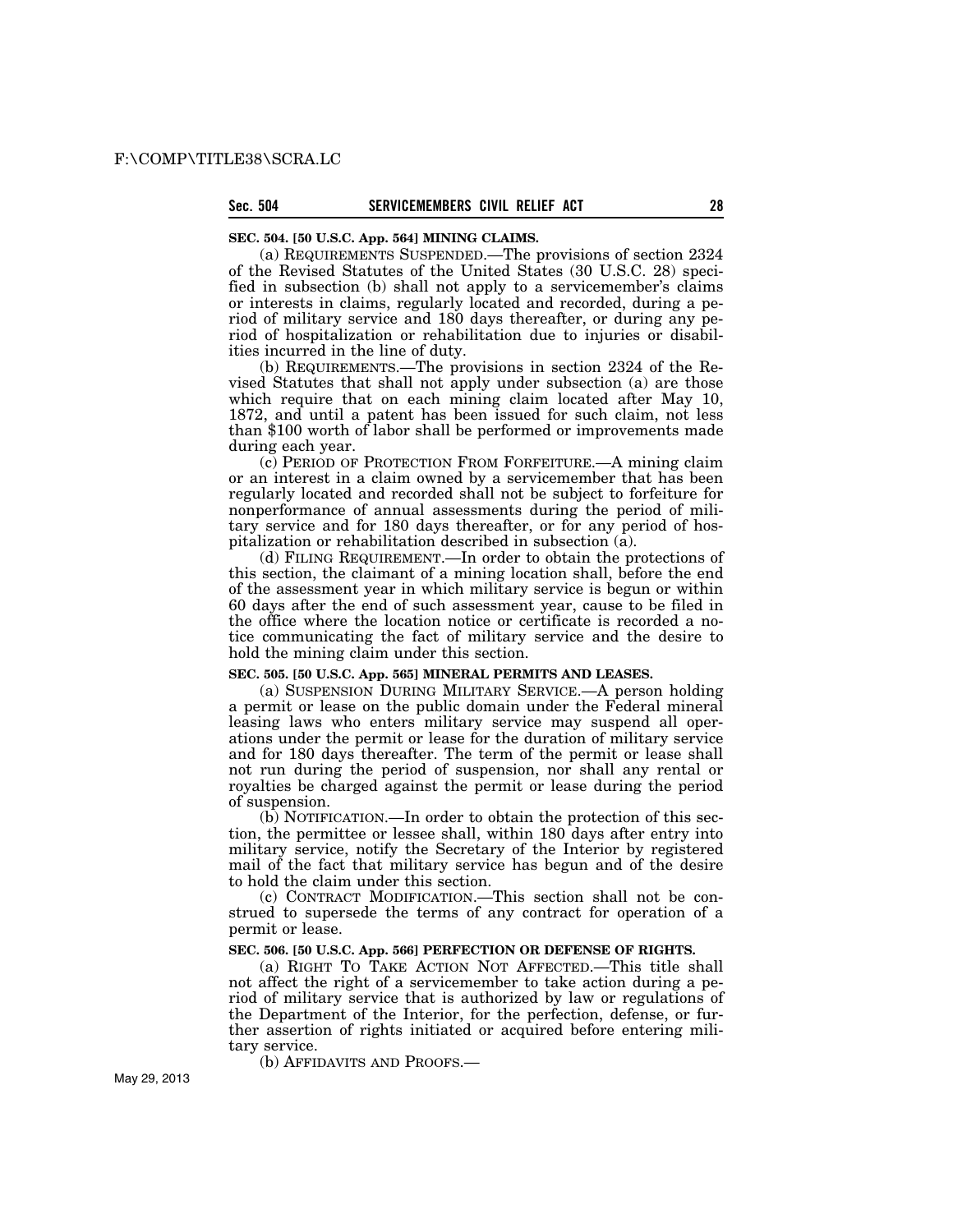(1) IN GENERAL.—A servicemember during a period of military service may make any affidavit or submit any proof required by law, practice, or regulation of the Department of the Interior in connection with the entry, perfection, defense, or further assertion of rights initiated or acquired before entering military service before an officer authorized to provide notary services under section 1044a of title 10, United States Code, or any superior commissioned officer.

 $(2)$  LEGAL STATUS OF AFFIDAVITS.—Such affidavits shall be binding in law and subject to the same penalties as prescribed by section 1001 of title 18, United State Code.

#### **SEC. 507. [50 U.S.C. App. 567] DISTRIBUTION OF INFORMATION CON-CERNING BENEFITS OF TITLE.**

(a) DISTRIBUTION OF INFORMATION BY SECRETARY CON-CERNED.—The Secretary concerned shall issue to servicemembers information explaining the provisions of this title.

(b) APPLICATION FORMS.—The Secretary concerned shall provide application forms to servicemembers requesting relief under this title.

(c) INFORMATION FROM SECRETARY OF THE INTERIOR.—The Secretary of the Interior shall furnish to the Secretary concerned information explaining the provisions of this title (other than sections 501, 510, and 511) and related application forms.

#### **SEC. 508. [50 U.S.C. App. 568] LAND RIGHTS OF SERVICEMEMBERS.**

(a) NO AGE LIMITATIONS.—Any servicemember under the age of 21 in military service shall be entitled to the same rights under the laws relating to lands owned or controlled by the United States, including mining and mineral leasing laws, as those servicemembers who are 21 years of age.

(b) RESIDENCY REQUIREMENT.—Any requirement related to the establishment of a residence within a limited time shall be suspended as to entry by a servicemember in military service or the spouse of such servicemember until 180 days after termination of or release from military service.

(c) ENTRY APPLICATIONS.—Applications for entry may be verified before a person authorized to administer oaths under section 1044a of title 10, United States Code, or under the laws of the State where the land is situated.

#### **SEC. 509. [50 U.S.C. App. 569] REGULATIONS.**

The Secretary of the Interior may issue regulations necessary to carry out this title (other than sections 501, 510, and 511).

**SEC. 510. [50 U.S.C. App. 570] INCOME TAXES.** 

(a) DEFERRAL OF TAX.—Upon notice to the Internal Revenue Service or the tax authority of a State or a political subdivision of a State, the collection of income tax on the income of a servicemember falling due before or during military service shall be deferred for a period not more than 180 days after termination of or release from military service, if a servicemember's ability to pay such income tax is materially affected by military service.

(b) ACCRUAL OF INTEREST OR PENALTY.—No interest or penalty shall accrue for the period of deferment by reason of nonpayment on any amount of tax deferred under this section.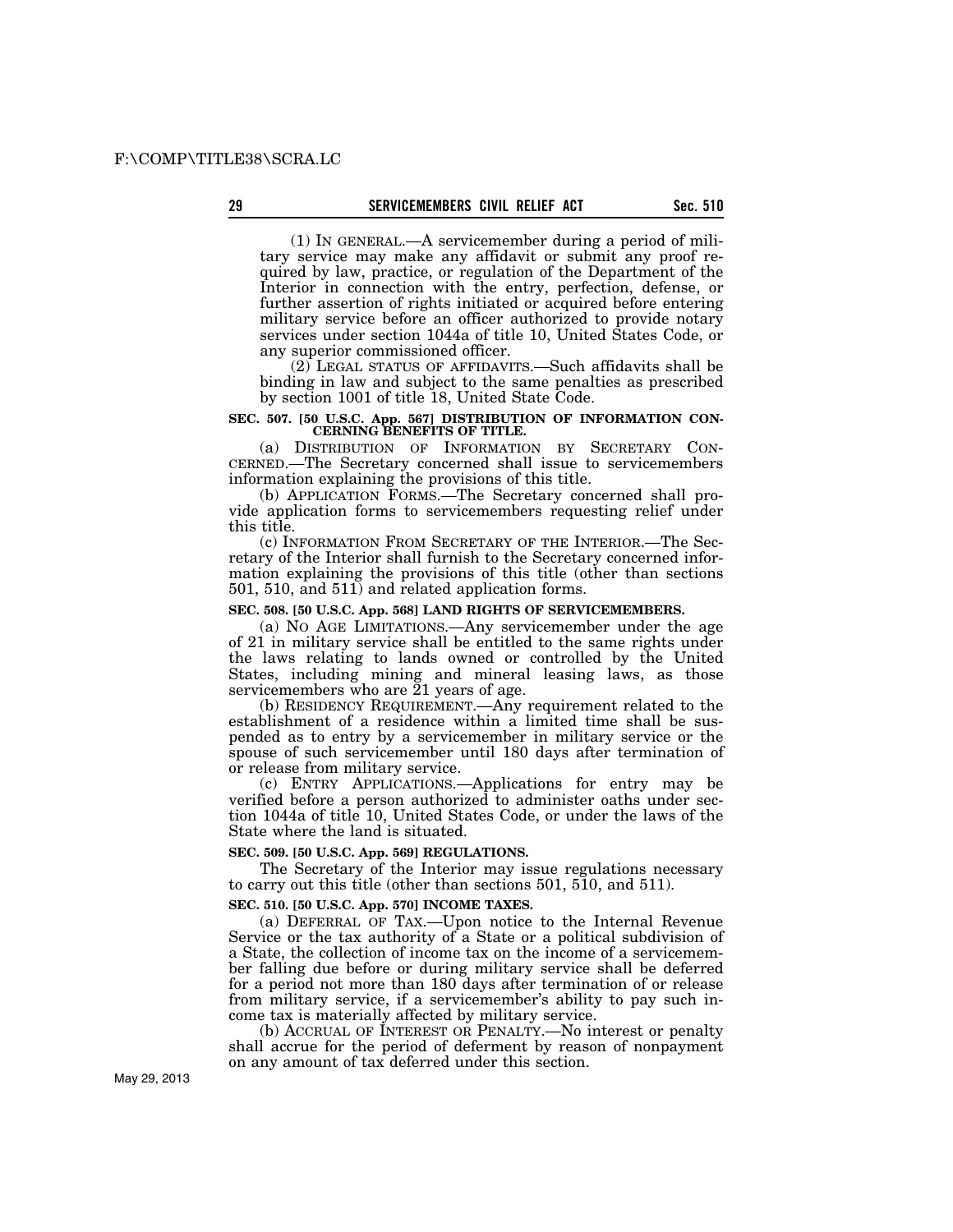(c) STATUTE OF LIMITATIONS.—The running of a statute of limitations against the collection of tax deferred under this section, by seizure or otherwise, shall be suspended for the period of military service of the servicemember and for an additional period of 270 days thereafter.

(d) APPLICATION LIMITATION.—This section shall not apply to the tax imposed on employees by section 3101 of the Internal Revenue Code of 1986.

#### **SEC. 511. [50 U.S.C. App. 571] RESIDENCE FOR TAX PURPOSES.**

(a) RESIDENCE OR DOMICILE.—

(1) IN GENERAL.—A servicemember shall neither lose nor acquire a residence or domicile for purposes of taxation with respect to the person, personal property, or income of the servicemember by reason of being absent or present in any tax jurisdiction of the United States solely in compliance with military orders.

(2) SPOUSES.—A spouse of a servicemember shall neither lose nor acquire a residence or domicile for purposes of taxation with respect to the person, personal property, or income of the spouse by reason of being absent or present in any tax jurisdiction of the United States solely to be with the servicemember in compliance with the servicemember's military orders if the residence or domicile, as the case may be, is the same for the servicemember and the spouse.

(b) MILITARY SERVICE COMPENSATION.—Compensation of a servicemember for military service shall not be deemed to be income for services performed or from sources within a tax jurisdiction of the United States if the servicemember is not a resident or domiciliary of the jurisdiction in which the servicemember is serving in compliance with military orders.

(c) INCOME OF A MILITARY SPOUSE.—Income for services performed by the spouse of a servicemember shall not be deemed to be income for services performed or from sources within a tax jurisdiction of the United States if the spouse is not a resident or domiciliary of the jurisdiction in which the income is earned because the spouse is in the jurisdiction solely to be with the servicemember serving in compliance with military orders.

(d) PERSONAL PROPERTY.—

(1) RELIEF FROM PERSONAL PROPERTY TAXES.—The personal property of a servicemember or the spouse of a servicemember shall not be deemed to be located or present in, or to have a situs for taxation in, the tax jurisdiction in which the servicemember is serving in compliance with military orders.

(2) EXCEPTION FOR PROPERTY WITHIN MEMBER'S DOMICILE OR RESIDENCE.—This subsection applies to personal property or its use within any tax jurisdiction other than the servicemember's or the spouse's domicile or residence.

NESS.—This section does not prevent taxation by a tax jurisdiction with respect to personal property used in or arising from a trade or business, if it has jurisdiction.

(4) RELATIONSHIP TO LAW OF STATE OF DOMICILE.—Eligibility for relief from personal property taxes under this sub-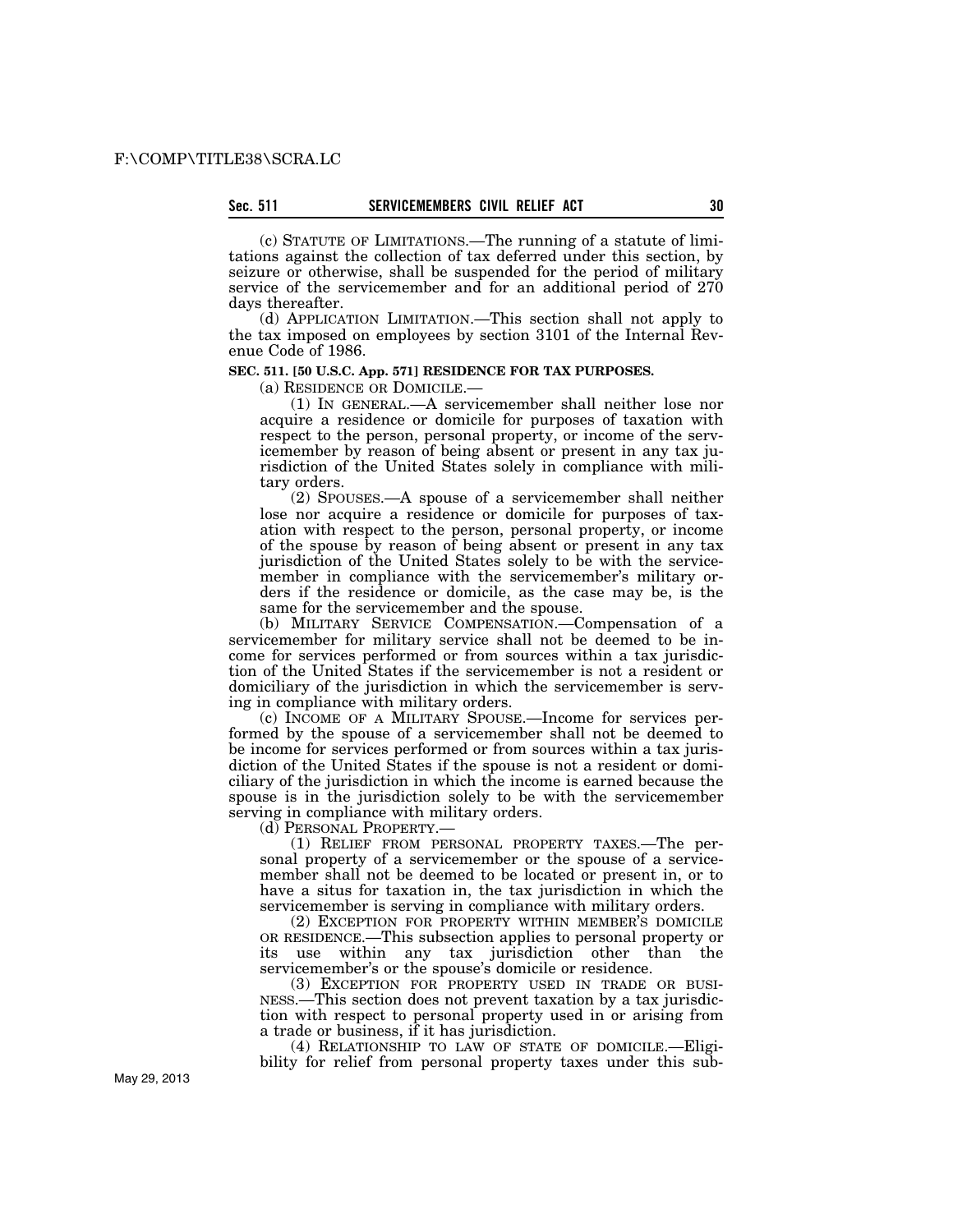section is not contingent on whether or not such taxes are paid to the State of domicile.

(e) INCREASE OF TAX LIABILITY.—A tax jurisdiction may not use the military compensation of a nonresident servicemember to increase the tax liability imposed on other income earned by the nonresident servicemember or spouse subject to tax by the jurisdiction.

(f) FEDERAL INDIAN RESERVATIONS.—An Indian servicemember whose legal residence or domicile is a Federal Indian reservation shall be taxed by the laws applicable to Federal Indian reservations and not the State where the reservation is located.

(g) DEFINITIONS.—For purposes of this section:

(1) PERSONAL PROPERTY.—The term ''personal property'' means intangible and tangible property (including motor vehicles).

(2) TAXATION.—The term ''taxation'' includes licenses, fees, or excises imposed with respect to motor vehicles and their use, if the license, fee, or excise is paid by the servicemember in the servicemember's State of domicile or residence.

(3) TAX JURISDICTION.—The term ''tax jurisdiction'' means a State or a political subdivision of a State.

## **TITLE VI—ADMINISTRATIVE REMEDIES**

#### **SEC. 601. [50 U.S.C. App. 581] INAPPROPRIATE USE OF ACT.**

If a court determines, in any proceeding to enforce a civil right, that any interest, property, or contract has been transferred or acquired with the intent to delay the just enforcement of such right by taking advantage of this Act, the court shall enter such judgment or make such order as might lawfully be entered or made concerning such transfer or acquisition.

#### **SEC. 602. [50 U.S.C. App. 582] CERTIFICATES OF SERVICE; PERSONS RE-PORTED MISSING.**

(a) PRIMA FACIE EVIDENCE.—In any proceeding under this Act, a certificate signed by the Secretary concerned is prima facie evidence as to any of the following facts stated in the certificate:

(1) That a person named is, is not, has been, or has not been in military service.

(2) The time and the place the person entered military service.

(3) The person's residence at the time the person entered military service.

(4) The rank, branch, and unit of military service of the person upon entry.

(5) The inclusive dates of the person's military service.

(6) The monthly pay received by the person at the date of the certificate's issuance.

(7) The time and place of the person's termination of or release from military service, or the person's death during military service.

(b) CERTIFICATES.—The Secretary concerned shall furnish a certificate under subsection (a) upon receipt of an application for such a certificate. A certificate appearing to be signed by the Sec-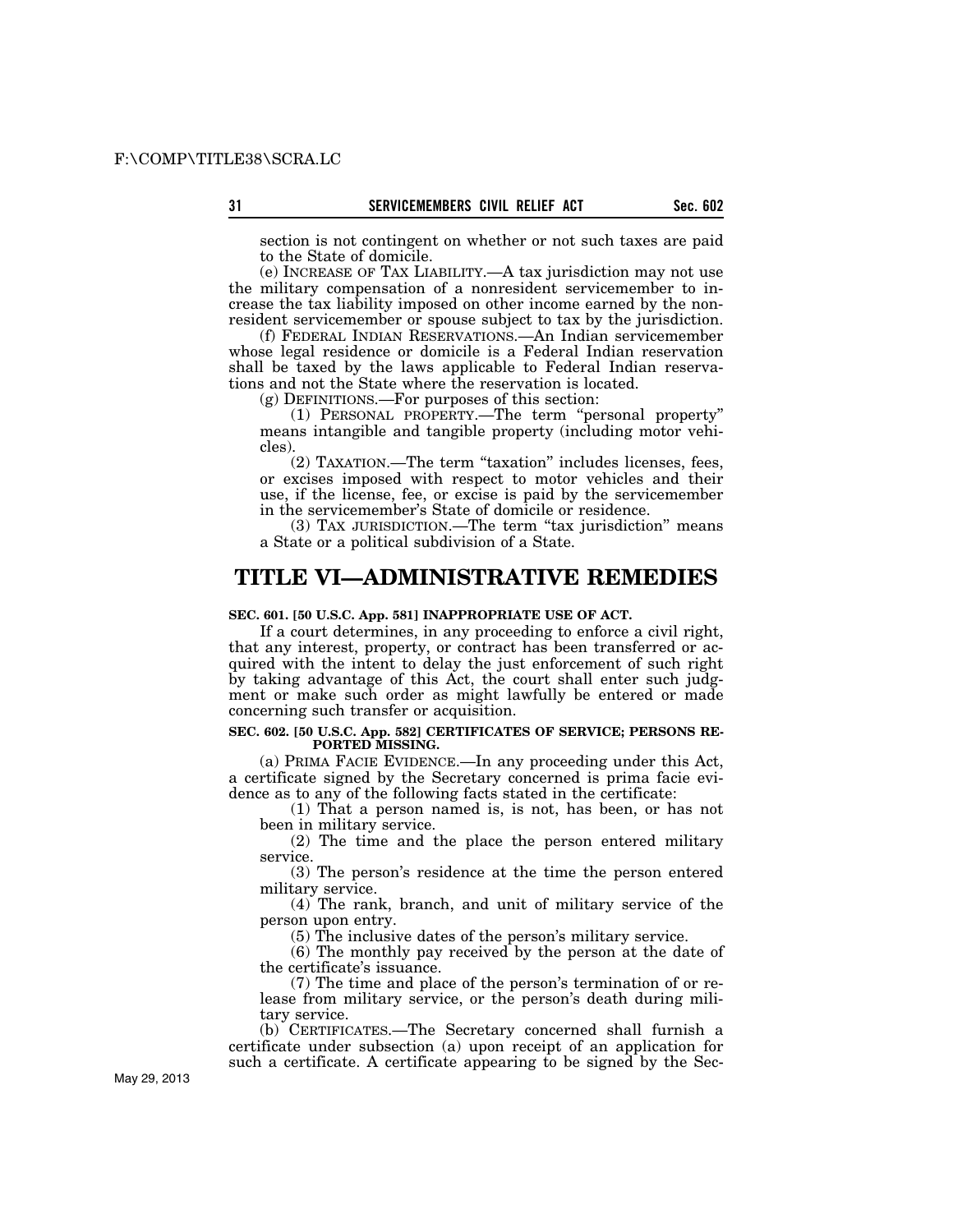retary concerned is prima facie evidence of its contents and of the signer's authority to issue it.

(c) TREATMENT OF SERVICEMEMBERS IN MISSING STATUS.—A servicemember who has been reported missing is presumed to continue in service until accounted for. A requirement under this Act that begins or ends with the death of a servicemember does not begin or end until the servicemember's death is reported to, or determined by, the Secretary concerned or by a court of competent jurisdiction.

#### **SEC. 603. [50 U.S.C. App. 583] INTERLOCUTORY ORDERS.**

An interlocutory order issued by a court under this Act may be revoked, modified, or extended by that court upon its own motion or otherwise, upon notification to affected parties as required by the court.

# **TITLE VII—FURTHER RELIEF**

#### **SEC. 701. [50 U.S.C. App. 591] ANTICIPATORY RELIEF.**

(a) APPLICATION FOR RELIEF.—A servicemember may, during military service or within 180 days of termination of or release from military service, apply to a court for relief—

(1) from any obligation or liability incurred by the servicemember before the servicemember's military service; or

(2) from a tax or assessment falling due before or during the servicemember's military service.

(b) TAX LIABILITY OR ASSESSMENT.—In a case covered by subsection (a), the court may, if the ability of the servicemember to comply with the terms of such obligation or liability or pay such tax or assessment has been materially affected by reason of military service, after appropriate notice and hearing, grant the following relief:

(1) STAY OF ENFORCEMENT OF REAL ESTATE CONTRACTS.— (A) In the case of an obligation payable in installments

under a contract for the purchase of real estate, or secured by a mortgage or other instrument in the nature of a mortgage upon real estate, the court may grant a stay of the enforcement of the obligation—

(i) during the servicemember's period of military service; and

(ii) from the date of termination of or release from military service, or from the date of application if made after termination of or release from military service.

(B) Any stay under this paragraph shall be—

(i) for a period equal to the remaining life of the installment contract or other instrument, plus a period of time equal to the period of military service of the servicemember, or any part of such combined period; and

(ii) subject to payment of the balance of the principal and accumulated interest due and unpaid at the date of termination or release from the applicant's military service or from the date of application in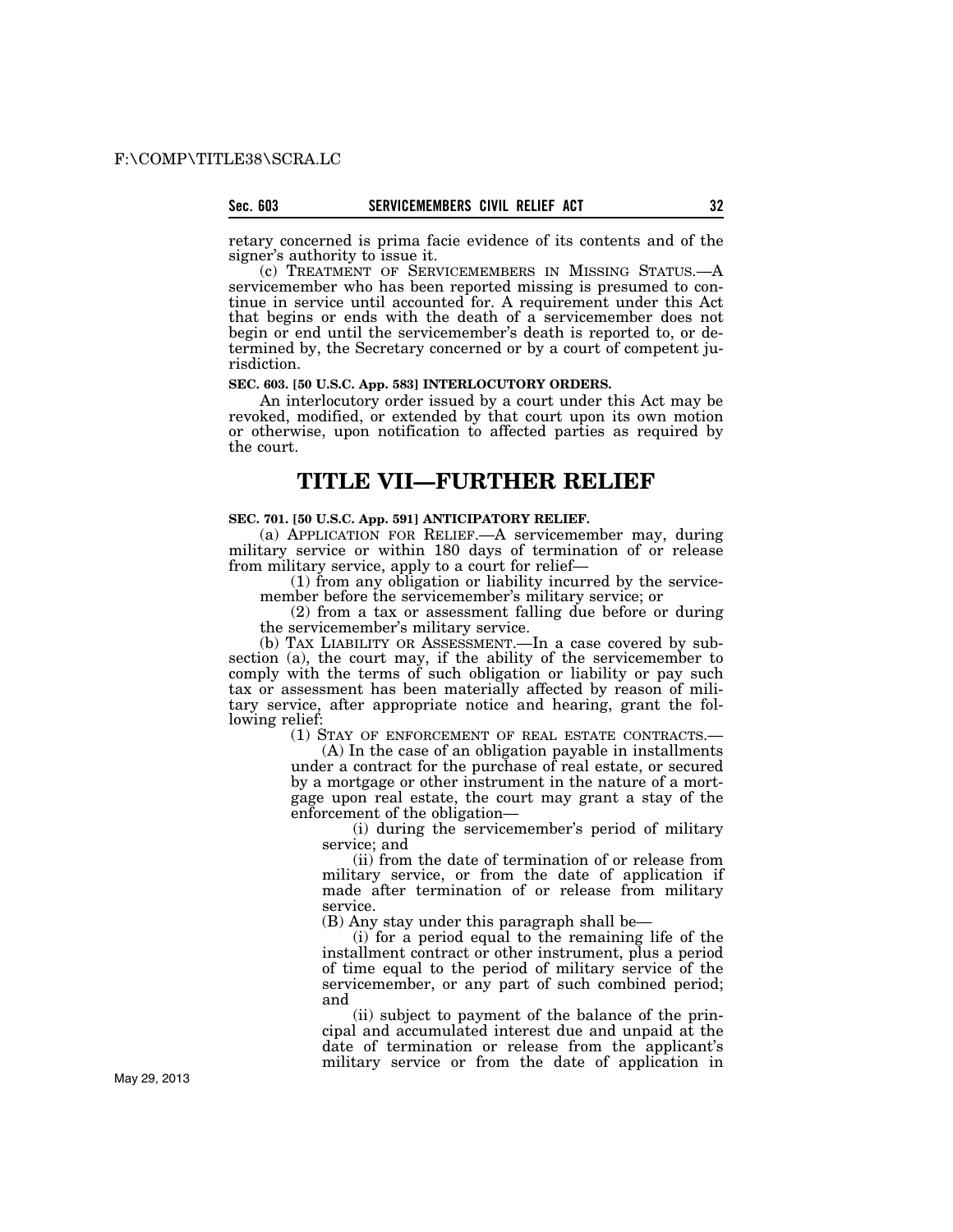equal installments during the combined period at the rate of interest on the unpaid balance prescribed in the contract or other instrument evidencing the obligation, and subject to other terms as may be equitable.

(2) STAY OF ENFORCEMENT OF OTHER CONTRACTS.—

(A) In the case of any other obligation, liability, tax, or assessment, the court may grant a stay of enforcement—

(i) during the servicemember's military service; and

(ii) from the date of termination of or release from military service, or from the date of application if made after termination or release from military service.

(B) Any stay under this paragraph shall be—

(i) for a period of time equal to the period of the servicemember's military service or any part of such period; and

(ii) subject to payment of the balance of principal and accumulated interest due and unpaid at the date of termination or release from military service, or the date of application, in equal periodic installments during this extended period at the rate of interest as may be prescribed for this obligation, liability, tax, or assessment, if paid when due, and subject to other terms as may be equitable.

(c) AFFECT OF STAY ON FINE OR PENALTY.—When a court grants a stay under this section, a fine or penalty shall not accrue on the obligation, liability, tax, or assessment for the period of compliance with the terms and conditions of the stay.

**SEC. 702. [50 U.S.C. App. 592] POWER OF ATTORNEY.** 

(a) AUTOMATIC EXTENSION.—A power of attorney of a servicemember shall be automatically extended for the period the servicemember is in a missing status (as defined in section 551(2) of title 37, United States Code) if the power of attorney—

(1) was duly executed by the servicemember—

(A) while in military service; or

(B) before entry into military service but after the servicemember—

(i) received a call or order to report for military service; or

(ii) was notified by an official of the Department of Defense that the person could receive a call or order to report for military service;

(2) designates the servicemember's spouse, parent, or other named relative as the servicemember's attorney in fact for certain, specified, or all purposes; and

 $(3)$  expires by its terms after the servicemember entered a missing status.

(b) LIMITATION ON POWER OF ATTORNEY EXTENSION.—A power of attorney executed by a servicemember may not be extended under subsection (a) if the document by its terms clearly indicates that the power granted expires on the date specified even though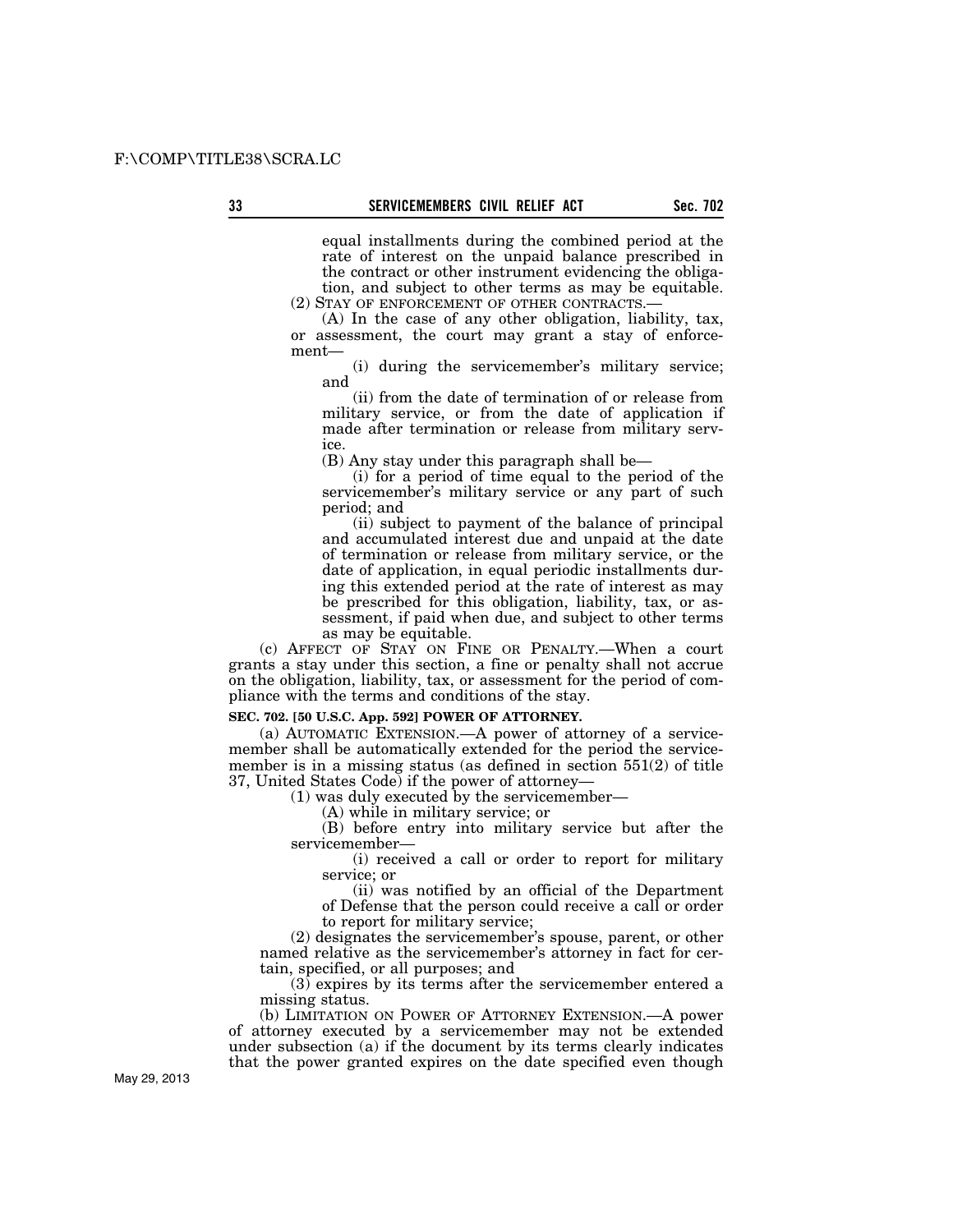the servicemember, after the date of execution of the document, enters a missing status.

#### **SEC. 703. [50 U.S.C. App. 593] PROFESSIONAL LIABILITY PROTECTION.**

(a) APPLICABILITY.—This section applies to a servicemember who—

(1) after July 31, 1990, is ordered to active duty (other than for training) pursuant to sections 688, 12301(a), 12301(g), 12302, 12304, 12306, or 12307 of title 10, United States Code, or who is ordered to active duty under section 12301(d) of such title during a period when members are on active duty pursuant to any of the preceding sections; and

(2) immediately before receiving the order to active duty—

(A) was engaged in the furnishing of health-care or legal services or other services determined by the Secretary of Defense to be professional services; and

(B) had in effect a professional liability insurance policy that does not continue to cover claims filed with respect to the servicemember during the period of the servicemember's active duty unless the premiums are paid for such coverage for such period.

(b) SUSPENSION OF COVERAGE.—

(1) SUSPENSION.—Coverage of a servicemember referred to in subsection (a) by a professional liability insurance policy shall be suspended by the insurance carrier in accordance with this subsection upon receipt of a written request from the servicemember by the insurance carrier.

(2) PREMIUMS FOR SUSPENDED CONTRACTS.—A professional liability insurance carrier—

(A) may not require that premiums be paid by or on behalf of a servicemember for any professional liability insurance coverage suspended pursuant to paragraph (1); and

(B) shall refund any amount paid for coverage for the period of such suspension or, upon the election of such servicemember, apply such amount for the payment of any premium becoming due upon the reinstatement of such coverage.

(3) NONLIABILITY OF CARRIER DURING SUSPENSION.—A professional liability insurance carrier shall not be liable with respect to any claim that is based on professional conduct (including any failure to take any action in a professional capacity) of a servicemember that occurs during a period of suspension of that servicemember's professional liability insurance under this subsection.

(4) CERTAIN CLAIMS CONSIDERED TO ARISE BEFORE SUSPEN-SION.—For the purposes of paragraph (3), a claim based upon the failure of a professional to make adequate provision for a patient, client, or other person to receive professional services or other assistance during the period of the professional's active duty service shall be considered to be based on an action or failure to take action before the beginning of the period of the suspension of professional liability insurance under this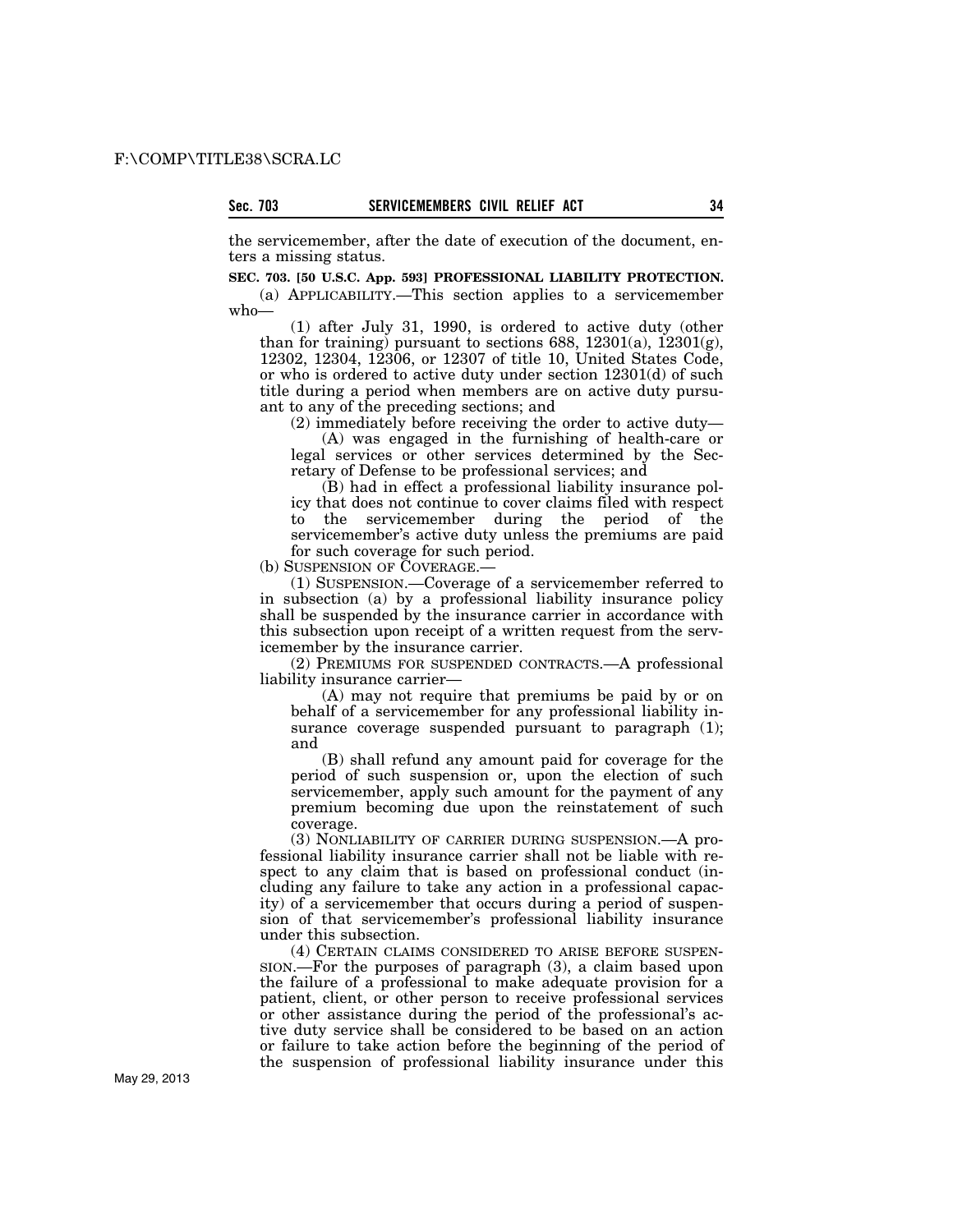subsection, except in a case in which professional services were provided after the date of the beginning of such period. (c) REINSTATEMENT OF COVERAGE.—

(1) REINSTATEMENT REQUIRED.—Professional liability insurance coverage suspended in the case of any servicemember

pursuant to subsection (b) shall be reinstated by the insurance carrier on the date on which that servicemember transmits to the insurance carrier a written request for reinstatement. (2) TIME AND PREMIUM FOR REINSTATEMENT.—The request of a servicemember for reinstatement shall be effective only if

the servicemember transmits the request to the insurance carrier within 30 days after the date on which the servicemember is released from active duty. The insurance carrier shall notify the servicemember of the due date for payment of the premium of such insurance. Such premium shall be paid by the servicemember within 30 days after receipt of that notice.

(3) PERIOD OF REINSTATED COVERAGE.—The period for which professional liability insurance coverage shall be reinstated for a servicemember under this subsection may not be less than the balance of the period for which coverage would have continued under the insurance policy if the coverage had not been suspended.

(d) INCREASE IN PREMIUM.—

(1) LIMITATION ON PREMIUM INCREASES.—An insurance carrier may not increase the amount of the premium charged for professional liability insurance coverage of any servicemember for the minimum period of the reinstatement of such coverage required under subsection  $(c)(3)$  to an amount greater than the amount chargeable for such coverage for such period before the suspension.

(2) EXCEPTION.—Paragraph (1) does not prevent an increase in premium to the extent of any general increase in the premiums charged by that carrier for the same professional liability coverage for persons similarly covered by such insurance during the period of the suspension.

(e) CONTINUATION OF COVERAGE OF UNAFFECTED PERSONS.— This section does not—

(1) require a suspension of professional liability insurance protection for any person who is not a person referred to in subsection (a) and who is covered by the same professional liability insurance as a person referred to in such subsection; or

(2) relieve any person of the obligation to pay premiums for the coverage not required to be suspended.

(f) STAY OF CIVIL OR ADMINISTRATIVE ACTIONS.—

(1) STAY OF ACTIONS.—A civil or administrative action for damages on the basis of the alleged professional negligence or other professional liability of a servicemember whose professional liability insurance coverage has been suspended under subsection (b) shall be stayed until the end of the period of the suspension if—

(A) the action was commenced during the period of the suspension;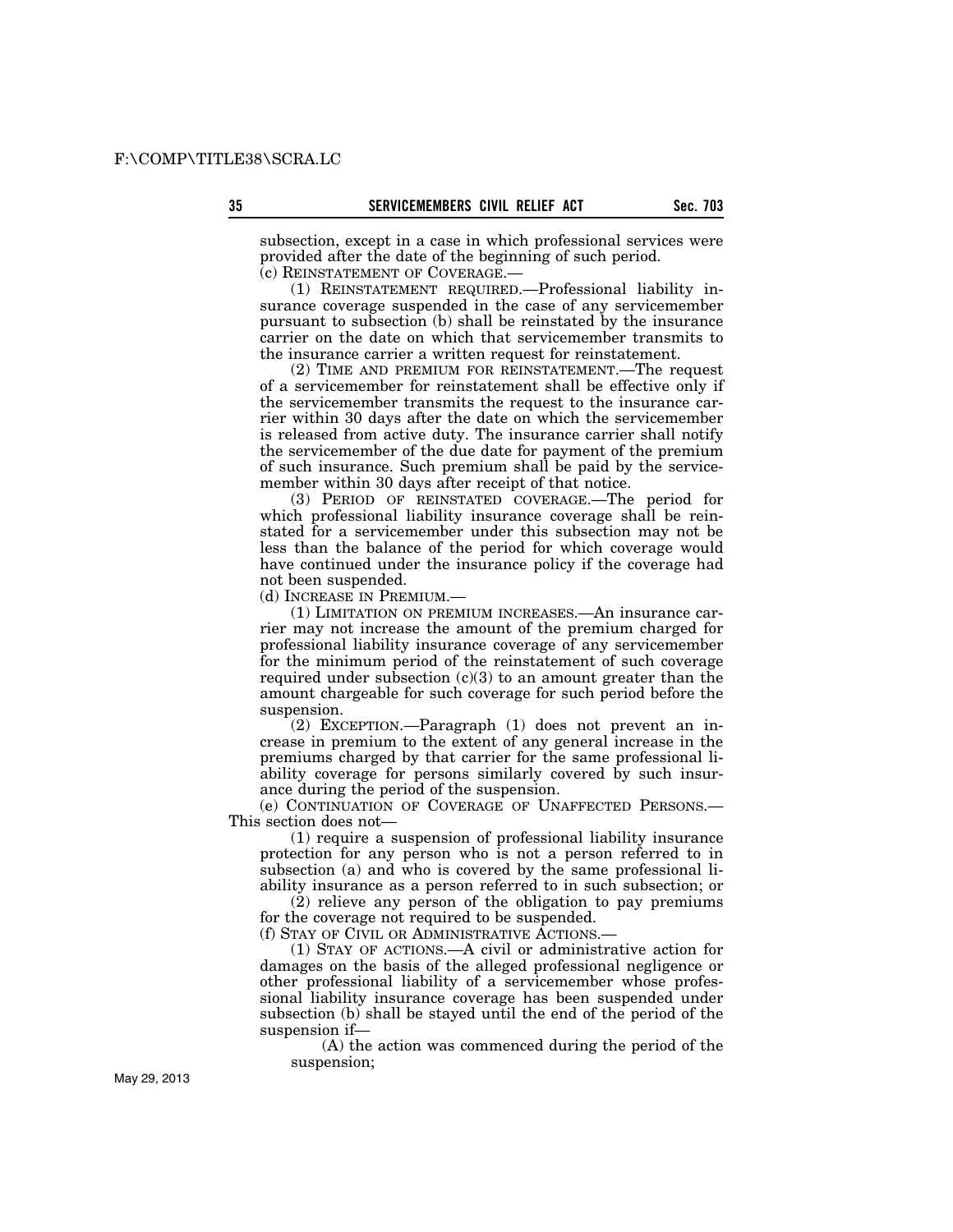(B) the action is based on an act or omission that occurred before the date on which the suspension became effective; and

(C) the suspended professional liability insurance would, except for the suspension, on its face cover the alleged professional negligence or other professional liability negligence or other professional liability of the servicemember.

(2) DATE OF COMMENCEMENT OF ACTION.—Whenever a civil or administrative action for damages is stayed under paragraph (1) in the case of any servicemember, the action shall have been deemed to have been filed on the date on which the professional liability insurance coverage of the servicemember is reinstated under subsection (c).

(g) EFFECT OF SUSPENSION UPON LIMITATIONS PERIOD.—In the case of a civil or administrative action for which a stay could have been granted under subsection (f) by reason of the suspension of professional liability insurance coverage of the defendant under this section, the period of the suspension of the coverage shall be excluded from the computation of any statutory period of limitation on the commencement of such action.

(h) DEATH DURING PERIOD OF SUSPENSION.—If a servicemember whose professional liability insurance coverage is suspended under subsection (b) dies during the period of the suspension—

(1) the requirement for the grant or continuance of a stay in any civil or administrative action against such servicemember under subsection (f)(1) shall terminate on the date of the death of such servicemember; and

(2) the carrier of the professional liability insurance so suspended shall be liable for any claim for damages for professional negligence or other professional liability of the deceased servicemember in the same manner and to the same extent as such carrier would be liable if the servicemember had died while covered by such insurance but before the claim was filed. (i) DEFINITIONS.—For purposes of this section:

(1) ACTIVE DUTY.—The term ''active duty'' has the meaning given that term in section 101(d)(1) of title 10, United States Code.

(2) PROFESSION.—The term ''profession'' includes occupation.

(3) PROFESSIONAL.—The term ''professional'' includes occupational.

**SEC. 704. [50 U.S.C. App. 594] HEALTH INSURANCE REINSTATEMENT.** 

(a) REINSTATEMENT OF HEALTH INSURANCE.—A servicemember who, by reason of military service as defined in section  $703(a)(1)$ , is entitled to the rights and protections of this Act shall also be entitled upon termination or release from such service to reinstatement of any health insurance that—

(1) was in effect on the day before such service commenced; and

(2) was terminated effective on a date during the period of such service.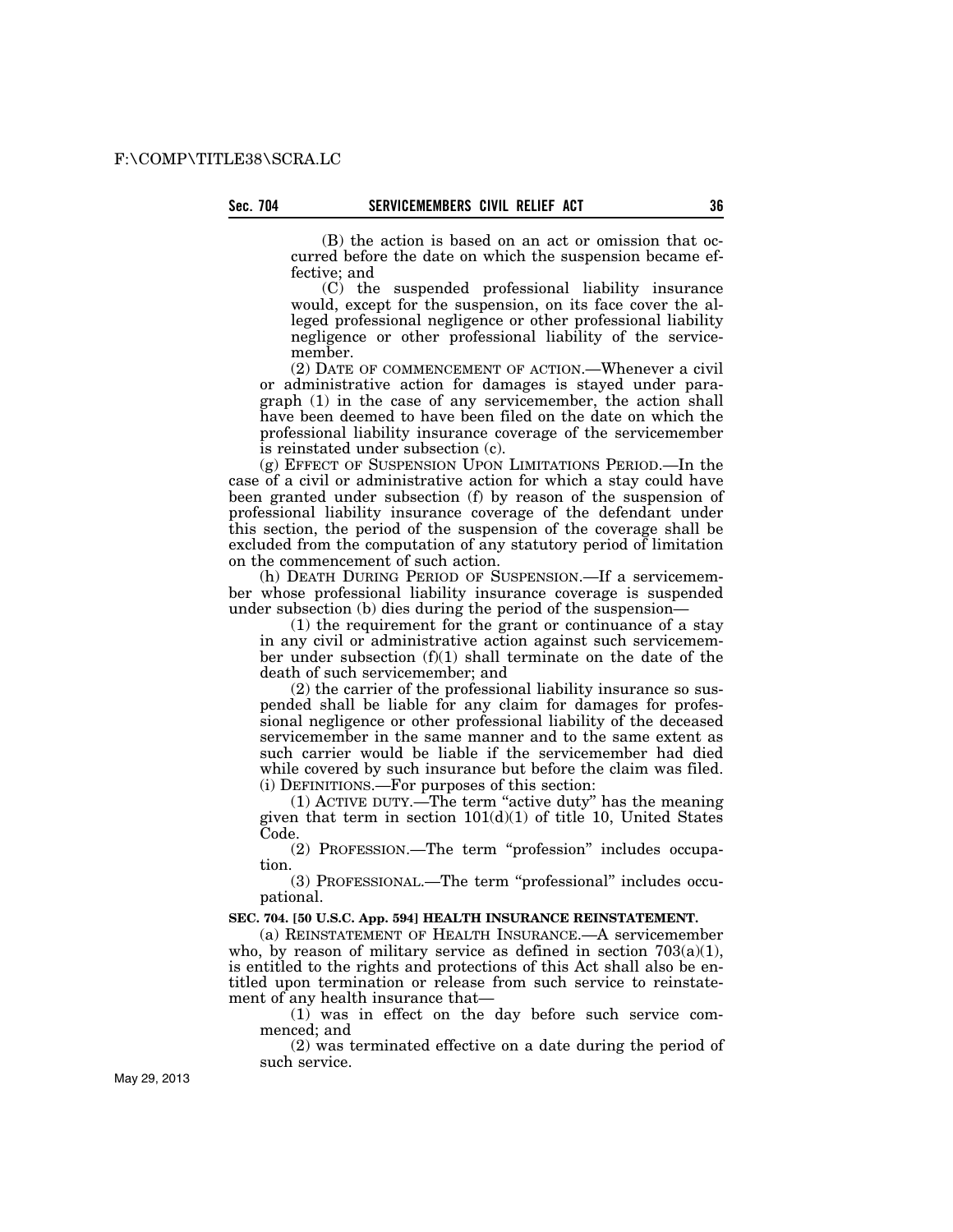(b) NO EXCLUSION OR WAITING PERIOD.—The reinstatement of health care insurance coverage for the health or physical condition of a servicemember described in subsection (a), or any other person who is covered by the insurance by reason of the coverage of the servicemember, shall not be subject to an exclusion or a waiting period, if—

(1) the condition arose before or during the period of such service;

(2) an exclusion or a waiting period would not have been imposed for the condition during the period of coverage; and

(3) in a case in which the condition relates to the servicemember, the condition has not been determined by the Secretary of Veterans Affairs to be a disability incurred or aggravated in the line of duty (within the meaning of section 105 of title 38, United States Code).

(c) EXCEPTIONS.—Subsection (a) does not apply to a servicemember entitled to participate in employer-offered insurance benefits pursuant to the provisions of chapter 43 of title 38, United States Code.

(d) TIME FOR APPLYING FOR REINSTATEMENT.—An application under this section must be filed not later than 120 days after the date of the termination of or release from military service.<br>(e) LIMITATION ON PREMIUM INCREASES.—

(1) PREMIUM PROTECTION.—The amount of the premium for health insurance coverage that was terminated by a servicemember and required to be reinstated under subsection (a) may not be increased, for the balance of the period for which coverage would have been continued had the coverage not been terminated, to an amount greater than the amount chargeable

for such coverage before the termination.<br>(2) INCREASES OF GENERAL APPLICABILITY NOT PRE-CLUDED.—Paragraph (1) does not prevent an increase in premium to the extent of any general increase in the premiums charged by the carrier of the health care insurance for the same health insurance coverage for persons similarly covered by such insurance during the period between the termination and the reinstatement.

#### **SEC. 705. [50 U.S.C. App. 595] GUARANTEE OF RESIDENCY FOR MILI-TARY PERSONNEL AND SPOUSES OF MILITARY PER-SONNEL.**

(a) IN GENERAL.—For the purposes of voting for any Federal office (as defined in section 301 of the Federal Election Campaign Act of 1971 (2 U.S.C. 431)) or a State or local office, a person who is absent from a State in compliance with military or naval orders shall not, solely by reason of that absence—

(1) be deemed to have lost a residence or domicile in that State, without regard to whether or not the person intends to return to that State;

(2) be deemed to have acquired a residence or domicile in any other State; or

(3) be deemed to have become a resident in or a resident of any other State.

(b) SPOUSES.—For the purposes of voting for any Federal office (as defined in section 301 of the Federal Election Campaign Act of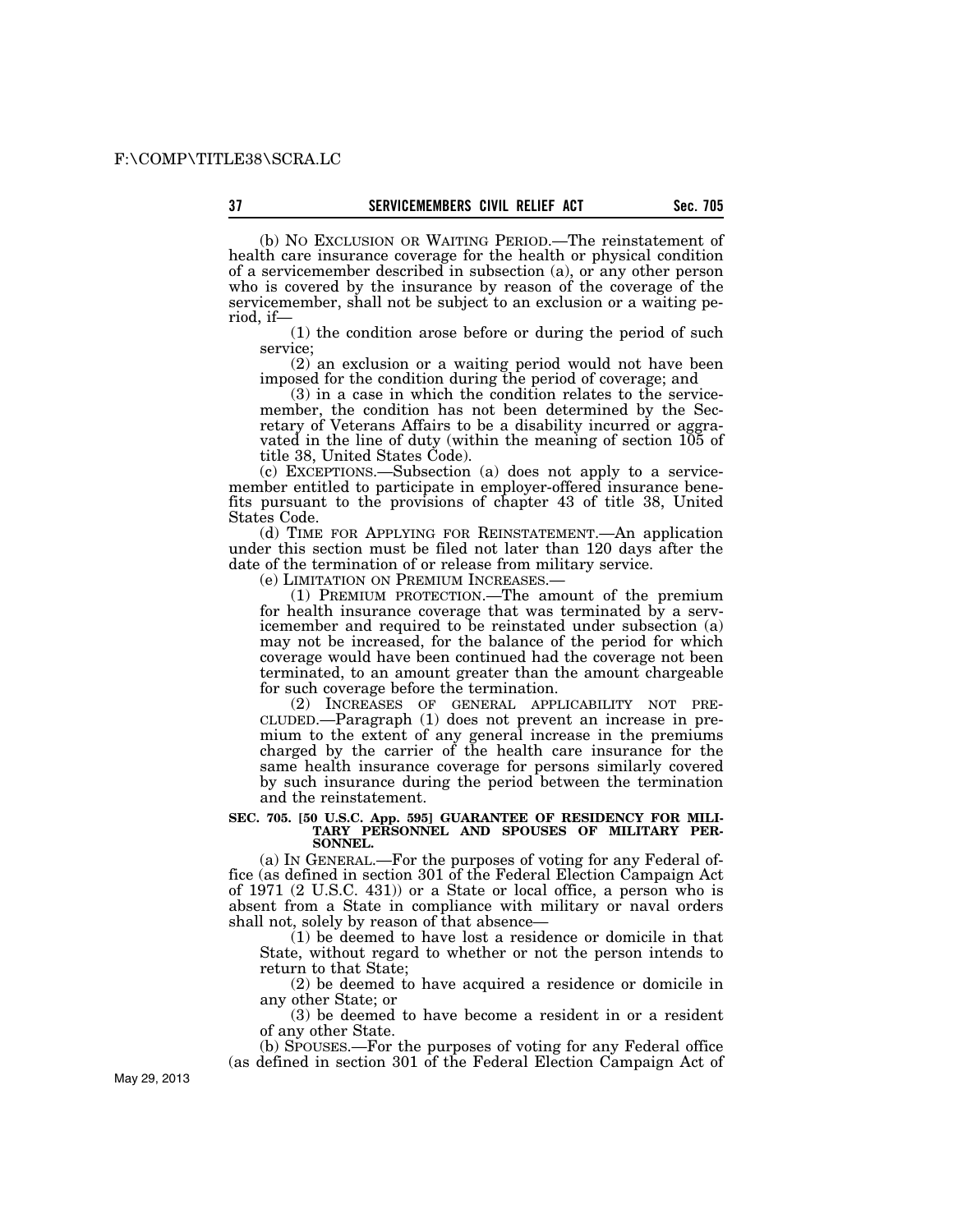1971 (2 U.S.C. 431)) or a State or local office, a person who is absent from a State because the person is accompanying the person's spouse who is absent from that same State in compliance with military or naval orders shall not, solely by reason of that absence—

(1) be deemed to have lost a residence or domicile in that State, without regard to whether or not the person intends to return to that State;

(2) be deemed to have acquired a residence or domicile in any other State; or

(3) be deemed to have become a resident in or a resident of any other State.

#### **SEC. 706. [50 U.S.C. App. 596] BUSINESS OR TRADE OBLIGATIONS.**

(a) AVAILABILITY OF NON-BUSINESS ASSETS TO SATISFY OBLIGA- TIONS.—If the trade or business (without regard to the form in which such trade or business is carried out) of a servicemember has an obligation or liability for which the servicemember is personally liable, the assets of the servicemember not held in connection with the trade or business may not be available for satisfaction of the obligation or liability during the servicemember's military service.

(b) RELIEF TO OBLIGORS.—Upon application to a court by the holder of an obligation or liability covered by this section, relief granted by this section to a servicemember may be modified as justice and equity require.

# **TITLE VIII—CIVIL LIABILITY**

#### **SEC. 801. [50 U.S.C. App. 597] ENFORCEMENT BY THE ATTORNEY GEN-ERAL.**

(a) CIVIL ACTION.—The Attorney General may commence a civil action in any appropriate district court of the United States against any person who—

(1) engages in a pattern or practice of violating this Act; or

(2) engages in a violation of this Act that raises an issue of significant public importance.

(b) RELIEF.—In a civil action commenced under subsection  $(a)$ , the court may—

(1) grant any appropriate equitable or declaratory relief with respect to the violation of this Act;

(2) award all other appropriate relief, including monetary damages, to any person aggrieved by the violation; and

(3) may, to vindicate the public interest, assess a civil penalty—

(A) in an amount not exceeding \$55,000 for a first violation; and

(B) in an amount not exceeding \$110,000 for any subsequent violation.

(c) INTERVENTION.—Upon timely application, a person aggrieved by a violation of this Act with respect to which the civil action is commenced may intervene in such action, and may obtain such appropriate relief as the person could obtain in a civil action under section 802 with respect to that violation, along with costs and a reasonable attorney fee.